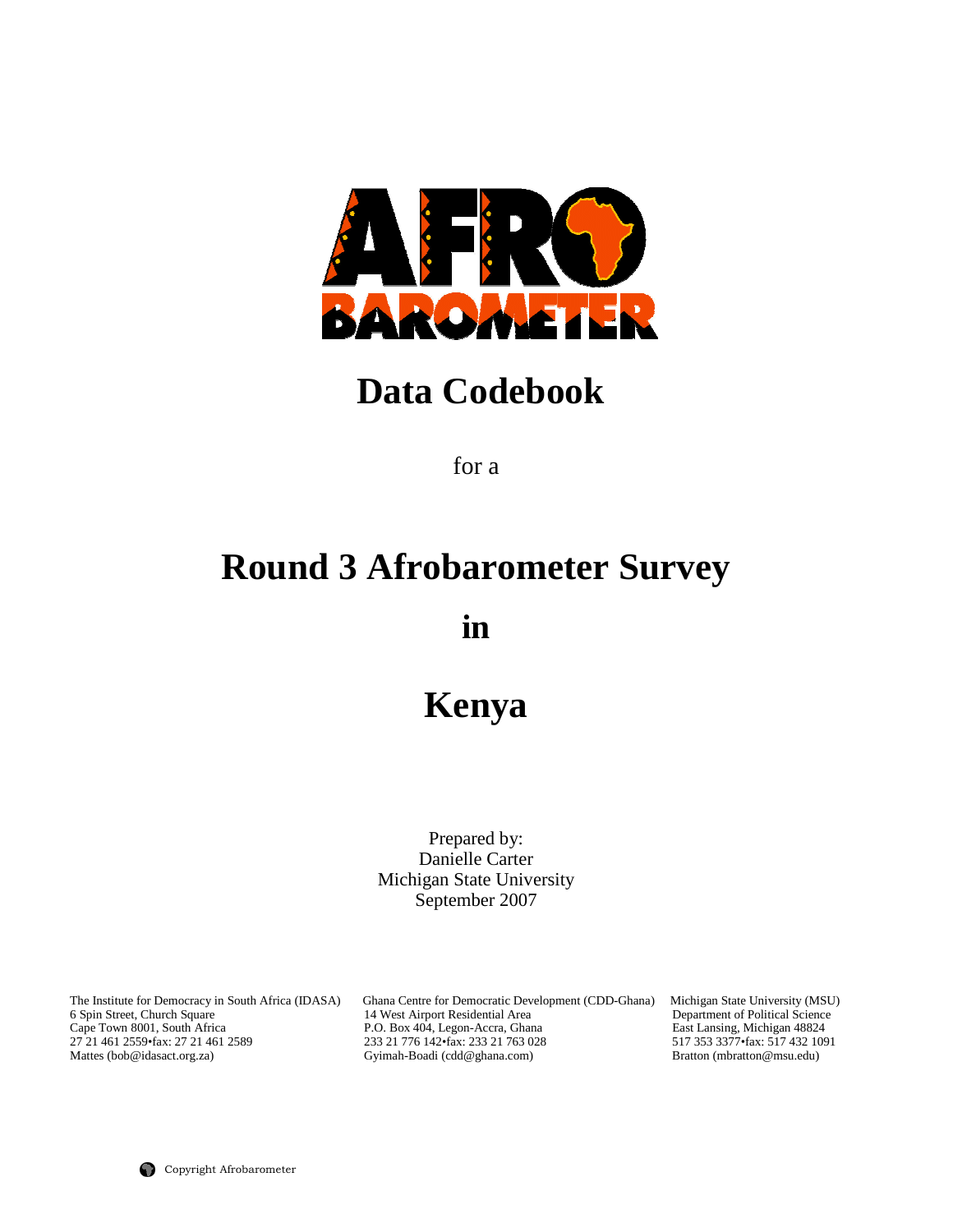*Question Number:* respno *Question:* Respondent number *Variable Label:* Respondent number *Values:* KEN0001-KEN1278 *Value Labels:* String variable *Note:* Assigned by data managers

*Question Number:* backchk *Question:* Household back-checked? *Variable Label:* Household back-checked? *Values:* 1-2 *Value Labels:* 1=Yes, 2=No *Note:* Answered by interviewer

*Question Number:* urbrur *Question:* PSU/EA *Variable Label:* Urban or Rural Primary Sampling Unit *Values:* 1-2 *Value Labels:* 1=urban, 2=rural *Note:* Answered by interviewer

*Question Number:* province *Question:* Province *Variable Label:* Province *Values:* 210-217 *Value Labels:* 210=Central, 211=Coast, 212=Eastern, 213=Nairobi, 214=North Eastern, 215=Nyanza, 216=Rift Valley, 217=Western *Note:* Answered by interviewer

*Question Number:* district *Question:* District *Variable Label:* District *Values:* String variable *Note:* Answered by interviewer

*Question Number:* division *Question:* Division *Variable Label:* Division *Values:* String variable *Note:*Answered by interviewer

*Question Number:* location *Question:* Location *Variable Label:* Location *Values:* String variable *Note:*Answered by interviewer

*Question Number:* hholdse1 *Question:* Reasons for unsuccessful calls – Household 1 *Variable Label:* Reason for Unsuccessful Call 1 *Values:* 1-8, 997

*Value Labels:* 1=Refused to be interviewed, 2=Person selected was never at home, 3=Household/Premises empty for the survey period, 4=Not a citizen/Spoke only a foreign language, 5=Deaf/Did not speak a survey language, 6=Did not fit gender quota, 7=No adults in household, 8=Other, 997=Not Applicable *Source:* Southern Africa Barometer (SAB)

*Note:* Answered by interviewer, after instructions, "It is your job is to select a random (this means any) household. A household is a group of people who presently eat together from the same spot. Start your walk pattern from the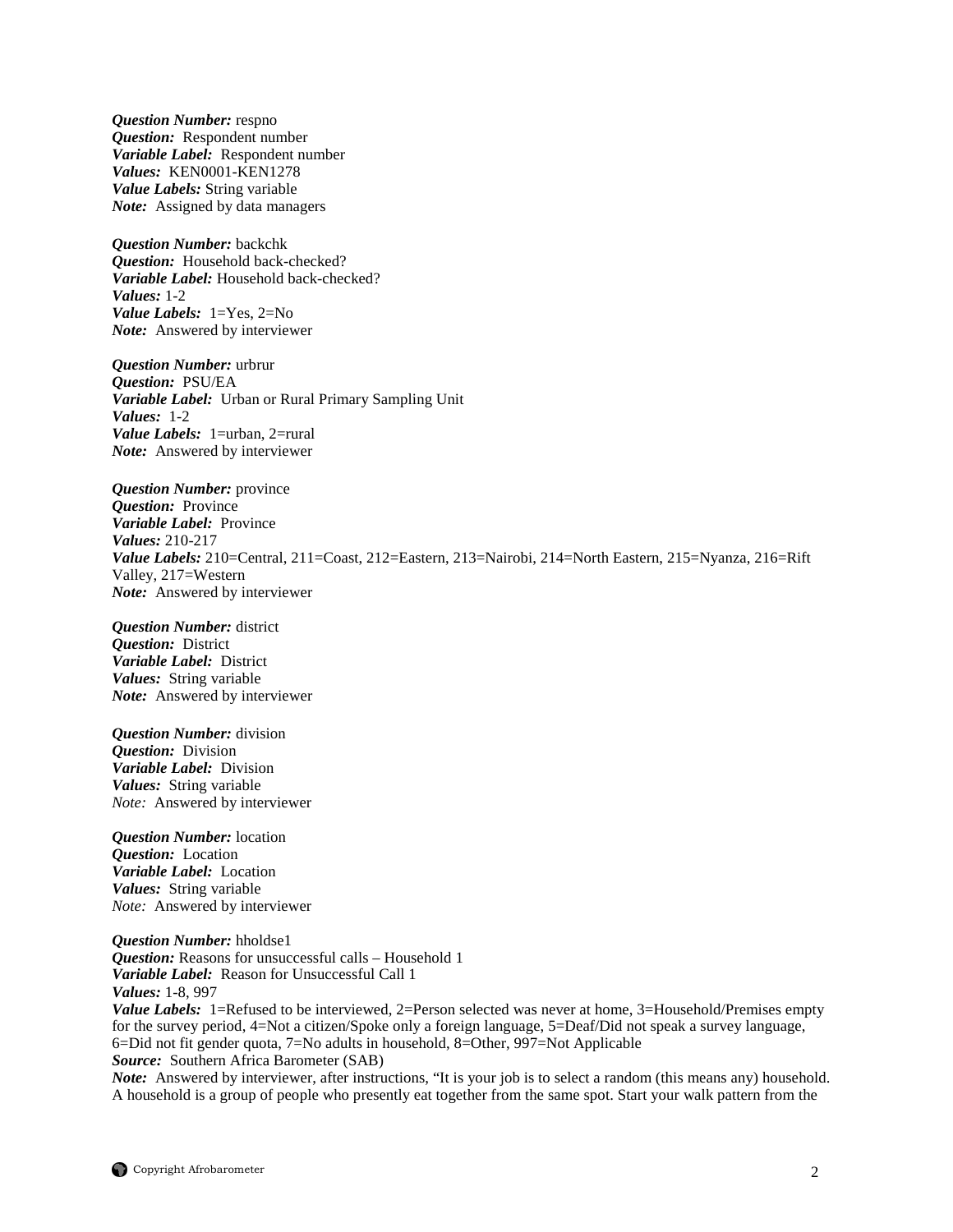start point that has been randomly chosen by your Field Supervisor. Team members must walk in opposite directions to each other. If A walks towards the sun, B must walk away from the sun; C and D must walk at right angles to A and B. Use the day code to determine the sampling interval. For example, on the  $5<sup>th</sup>$ ,  $14<sup>th</sup>$  and  $23<sup>rd</sup>$  of the month, the day code (and sampling interval) is five. So you choose the fifth dwelling structure on the right. On the  $6<sup>th</sup>$ ,  $15<sup>th</sup>$  and  $24<sup>th</sup>$  of the month, the sampling interval is six. So you choose the sixth dwelling structure on the right. And so on. If a call is unsuccessful, use the table below to record your progress until you make a successful call. Circle a code number for unsuccessful calls only."

## *Question Number:* hholdse2

*Question:* Reasons for unsuccessful calls – Household 2 *Variable Label:* Reason for Unsuccessful Call 2

*Values:* 1-8, 997

*Value Labels:* 1=Refused to be interviewed, 2=Person selected was never at home, 3=Household/Premises empty for the survey period, 4=Not a citizen/Spoke only a foreign language, 5=Deaf/Did not speak a survey language, 6=Did not fit gender quota, 7=No adults in household, 8=Other, 997=Not Applicable *Source:* SAB

## *Question Number:* hholdse3

*Question:* Reasons for unsuccessful calls – Household 3 *Variable Label:* Reason for Unsuccessful Call 3

*Values:* 1-8, 997

*Value Labels:* 1=Refused to be interviewed, 2=Person selected was never at home, 3=Household/Premises empty for the survey period, 4=Not a citizen/Spoke only a foreign language, 5=Deaf/Did not speak a survey language, 6=Did not fit gender quota, 7=No adults in household, 8=Other, 997=Not Applicable *Source:* SAB

*Note:* Answered by interviewer

## *Question Number:* hholdse4

*Question:* Reasons for unsuccessful calls – Household 4 *Variable Label:* Reason for Unsuccessful Call 4 *Values:* 1-8, 997 *Value Labels:* 1=Refused to be interviewed, 2=Person selected was never at home, 3=Household/Premises empty for the survey period, 4=Not a citizen/Spoke only a foreign language, 5=Deaf/Did not speak a survey language, 6=Did not fit gender quota, 7=No adults in household, 8=Other, 997=Not Applicable *Source:* SAB *Note:* Answered by interviewer

*Question Number:* hholdse5 *Question:* Reasons for unsuccessful calls – Household 5 *Variable Label:* Reason for Unsuccessful Call 5 *Values:* 1-8, 997 *Value Labels:* 1=Refused to be interviewed, 2=Person selected was never at home, 3=Household/Premises empty for the survey period, 4=Not a citizen/Spoke only a foreign language, 5=Deaf/Did not speak a survey language, 6=Did not fit gender quota, 7=No adults in household, 8=Other, 997=Not Applicable *Source:* SAB *Note:* Answered by interviewer

*Question Number:* hholdse6 *Question:* Reasons for unsuccessful calls – Household 6 *Variable Label:* Reason for Unsuccessful Call 6 *Values:* 1-8, 997 Value Labels: 1=Refused to be interviewed, 2=Person selected was never at home, 3=Household/Premises empty for the survey period, 4=Not a citizen/Spoke only a foreign language, 5=Deaf/Did not speak a survey language, 6=Did not fit gender quota, 7=No adults in household, 8=Other, 997=Not Applicable *Source:* SAB

*Note:* Answered by interviewer

*Question Number:* hholdse7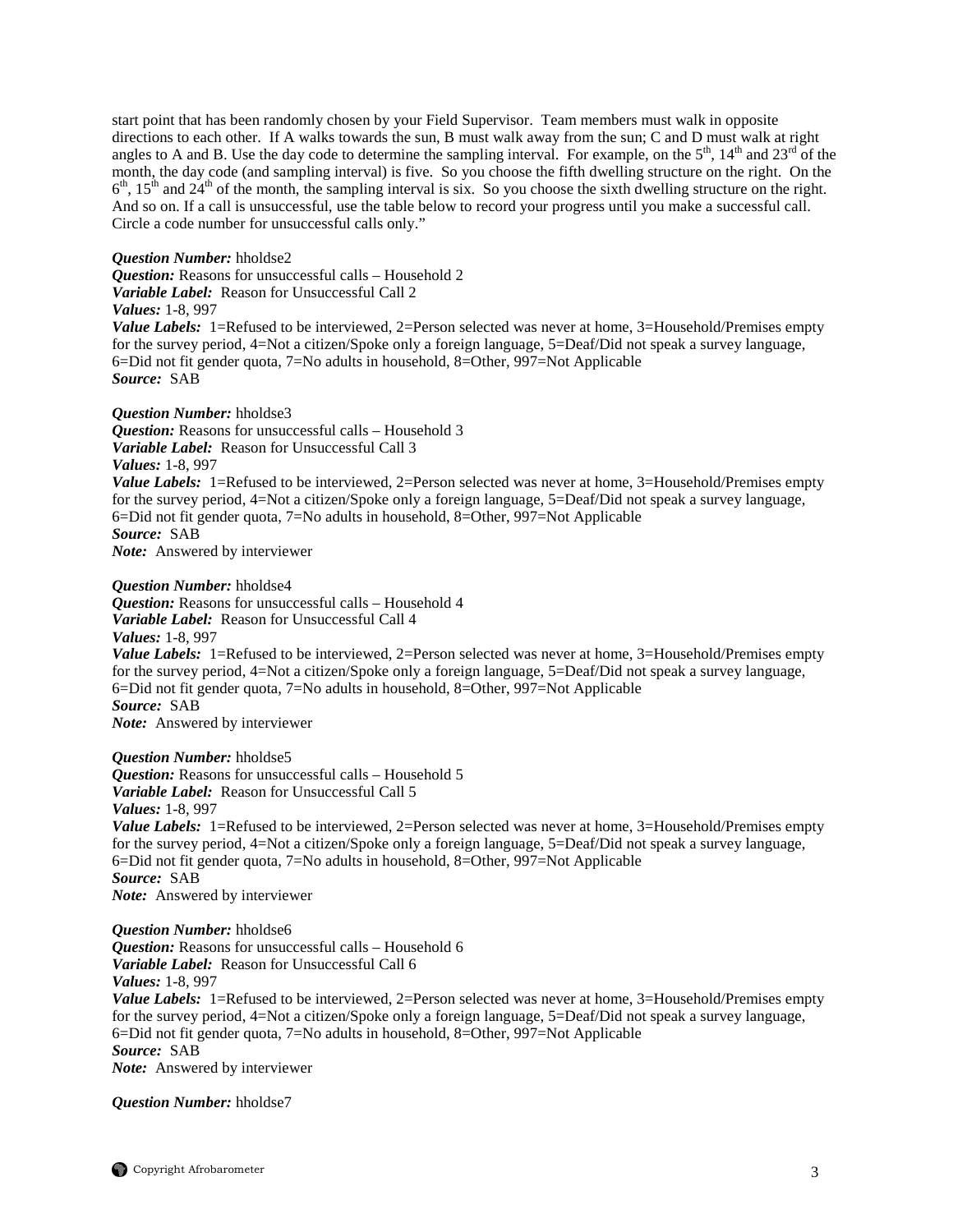*Question:* Reasons for unsuccessful calls – Household 7 *Variable Label:* Reason for Unsuccessful Call 7 *Values:* 1-8, 997 *Value Labels:* 1=Refused to be interviewed, 2=Person selected was never at home, 3=Household/Premises empty for the survey period, 4=Not a citizen/Spoke only a foreign language, 5=Deaf/Did not speak a survey language, 6=Did not fit gender quota, 7=No adults in household, 8=Other, 997=Not Applicable *Source:* SAB *Note:* Answered by interviewer

*Question Number:* prevint *Question:* Previous interview was with a: *Variable Label:* Previous interview, gender *Values:* 1, 2, -1 *Value Labels:* 1=Male, 2=Female, -1=Missing Data *Note:* Answered by interviewer

*Question Number:* currint *Question:* This interview must be with a: *Variable Label:* This interview, gender *Values:* 1, 2 *Value Labels:* 1=Male, 2=Female *Note:* Answered by interviewer

*Question Number:* calls *Question:* Interviewer: How many calls were made to the household where the interview actually took place? *Variable Label:* Number of calls *Values:* 1, 2 *Value Labels:* 1=One call, 2=Two calls *Source:* SAB *Note:* Answered by interviewer

*Question Number:* dateintr *Question:* Date of interview *Variable Label:* Date of interview *Values:* 06Sept2005 through 28Sept2005 *Note:* Answered by interviewer.

*Question Number:* strtime *Question:* Time interview started *Variable Label:* Time interview started *Note:* Answered by interviewer. Entered hour and minute, 24 hour clock

*Question Number:* Q1 *Question:* How old are you? *Variable Label:* Age *Values:* 18-110, 998, 999, -1 *Value Labels:* 998=Refused to Answer, 999=Don't Know, -1=Missing Data

*Question Number:* Q2 *Question:* Are you the head of the household? *Variable Label:* Head of household *Values:* 0, 1, 9 *Value Labels:* 0=No, 1=Yes, 9=Don't know

*Question Number:* Q3 *Question:* Which Kenyan language is your home language? *Variable Label:* Language of respondent *Values:* 1-4, 200-219, 803-820, 995, 998, 999, -1

Copyright Afrobarometer 4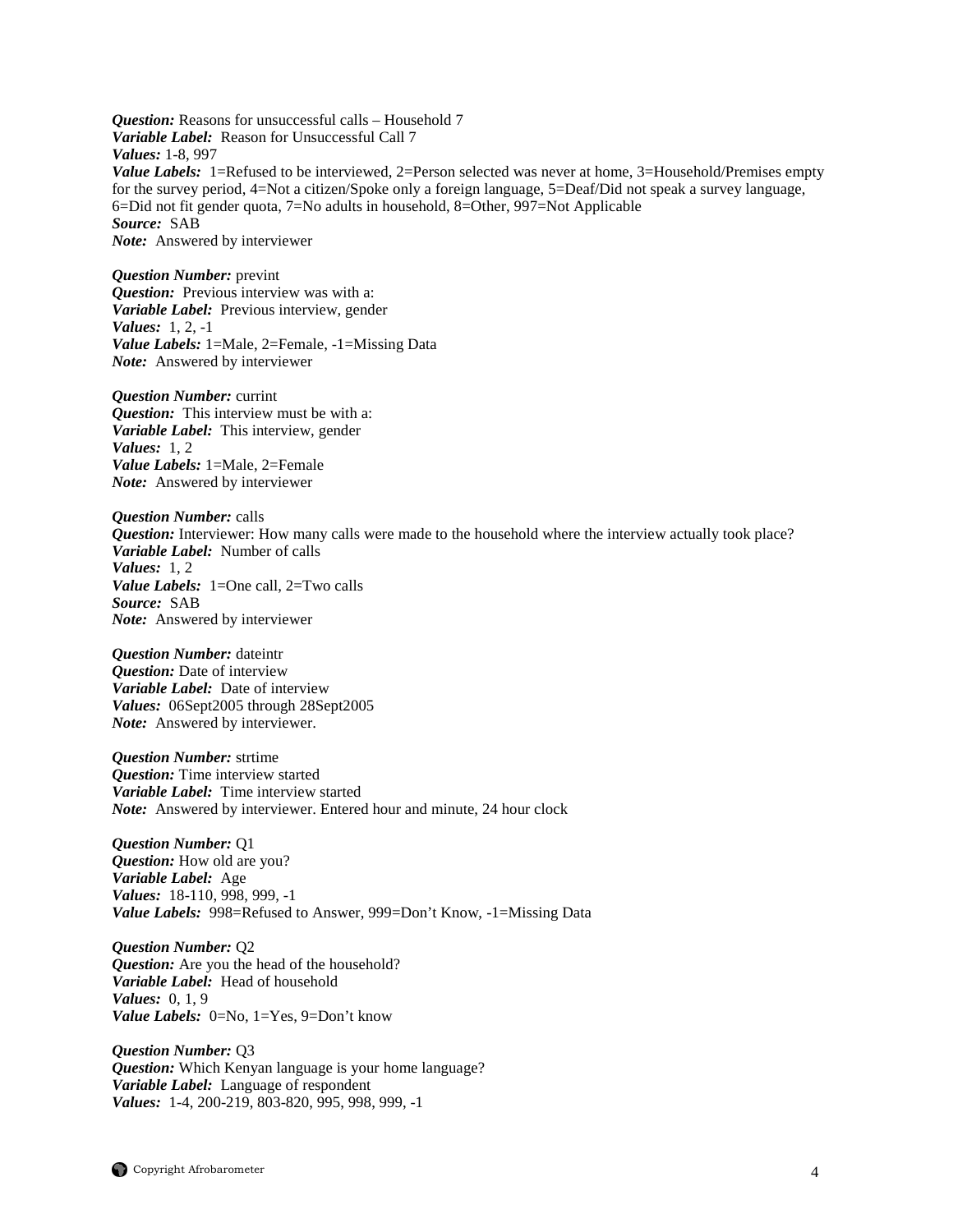*Value Labels:* 1=English, 2=French, 3=Portuguese, 4=Kiswahili, 200=Kikuyu, 201=Luo, 202=Luhya, 203=Kamba, 204=Meru/Embu, 205=Kisli, 206=Kalenjin, 207=Masai/Samburu, 208=MijiKenda, 209=Taita, 210=Somali, 211=Pokot, 212=Turkana, 213=Digo, 214=Giriama, 215=Duruma, 216=Chonyi, 217=Gunya, 218=Arabic, 219=Maragoli, 803=Tanchoni, 804=Bukusu, 805=Nyore, 806=Marama, 807=Sabaot, 808=Wanga, 809=Kabarasi, 810=Nyala, 811=Vatsotso, 812=Keiyo, 813=Kipsigis, 814=Tugen, 815=Boran, 816=Ethiopian/Kenyan, 817=Indian, 818=Burji, 819=Kuria, 820=Gare, 995=Other, 998=Refused to Answer, 999=Don't Know*,* -1= Missing Data *Source:* SAB

#### *Question Number:* Q4A

*Question:* In general, how would you describe: The present economic conditions of this country? *Variable Label:* Country's present economic condition *Values:* 1-5, 9, 98, -1 *Value Labels:* 1=Very bad, 2=Fairly bad, 3=Neither good nor bad, 4=Fairly good, 5=Very good, 9=Don't Know, 98=Refused to Answer, -1=Missing Data *Source:* NDB, Zambia96

#### *Question Number:* Q4B

*Question:* In general, how would you describe: Your own present living conditions? *Variable Label:* Your present living conditions *Values:* 1-5, 9, 98, -1 *Value Labels:* 1=Very bad, 2=Fairly bad, 3=Neither good nor bad, 4=Fairly good, 5=Very good, 9=Don't Know, 98=Refused to Answer, -1=Missing Data *Source:* NDB, Zambia96

## *Question Number:* Q5

*Question:* In general, how do you rate: Your living conditions compared to those of other Kenyans? *Variable Label:* Your living conditions vs. others *Values:* 1-5, 9, 98, -1 *Value Labels:* 1=Much worse, 2=Worse, 3=Same, 4=Better, 5=Much better, 9=Don't Know, 98=Refused to Answer, -1=Missing Data *Source:* NDB, Zambia96

#### *Question Number:* Q6A

*Question:* Looking back, how do you rate the following compared to twelve months ago: Economic conditions in this country? *Variable Label:* Country's economic condition 12 months ago *Values:* 1-5, 9, 98, -1 Value Labels: 1=Much worse, 2=Worse, 3=Same, 4=Better, 5=Much better, 9=Don't Know, 98=Refused to Answer, -1=Missing Data *Source:* SAB

#### *Question Number:* Q6B

*Question:* Looking back, how do you rate the following compared to twelve months ago: Your living conditions? *Variable Label:* Your living conditions 12 months ago *Values:* 1-5, 9, 98, -1 *Value Labels:* 1=Much worse, 2=Worse, 3=Same, 4=Better, 5=Much better, 9=Don't Know, 98=Refused to Answer, -1=Missing Data *Source:* NDB, Zambia96

## *Question Number:* Q7A *Question:* Looking ahead, do you expect the following to be better or worse: Economic conditions in this country in twelve months time? *Variable Label:* Country's economic condition in 12 months *Values:* 1-5, 9, 98, -1 *Value Labels:* 1=Much worse, 2=Worse, 3=Same, 4=Better, 5=Much better, 9=Don't Know, 98=Refused to Answer, -1=Missing Data *Source:* NDB, Zambia96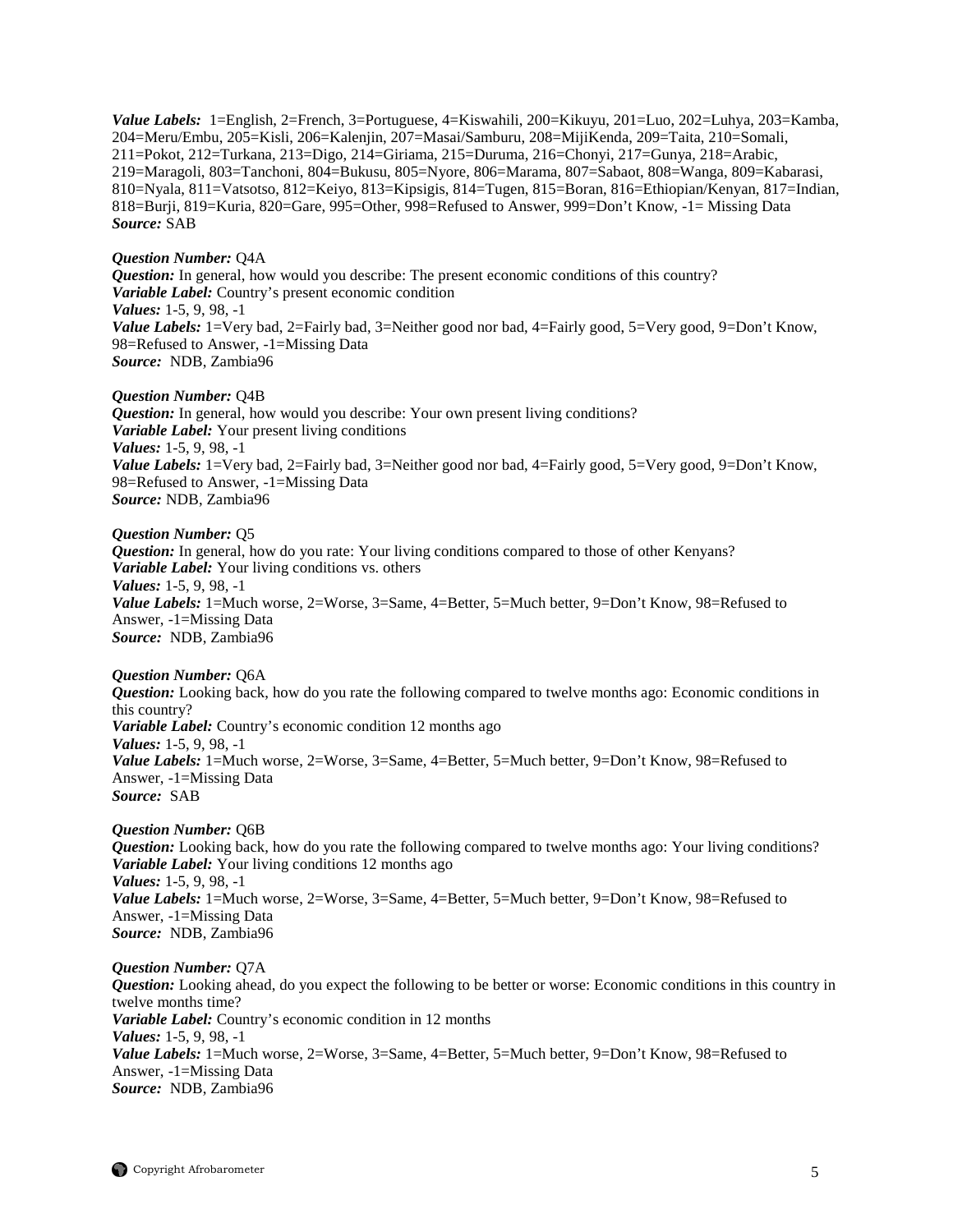*Question Number:* Q7B *Question:* Looking ahead, do you expect the following to be better or worse: Your living conditions in twelve months time? *Variable Label:* Your living conditions in 12 months *Values:* 1-5, 9, 98, -1 Value Labels: 1=Much worse, 2=Worse, 3=Same, 4=Better, 5=Much better, 9=Don't Know, 98=Refused to Answer, -1=Missing Data *Source:* NDB, Zambia96

#### *Question Number:* Q8A

*Question:* Over the past year, how often, if ever, have you or your family gone without: Enough food to eat? *Variable Label:* How often gone without food *Values:* 0-4, 9, 98, -1 *Value Labels:* 0=Never, 1=Just once or twice, 2=Several times, 3=Many times, 4=Always, 9=Don't Know, 98=Refused to Answer, -1=Missing Data *Source:* NDB

#### *Question Number:* Q8B

*Question:* Over the past year, how often, if ever, have you or your family gone without: Enough clean water for home use? *Variable Label:* How often gone without water *Values:* 0-4, 9, 98, -1 *Value Labels:* 0=Never, 1=Just once or twice, 2=Several times, 3=Many times, 4=Always, 9=Don't Know, 98=Refused to Answer, -1=Missing Data *Source:* NDB

#### *Question Number:* Q8C

*Question:* Over the past year, how often, if ever, have you or your family gone without: Medicines or medical treatment? *Variable Label:* How often gone without medical care *Values:* 0-4, 9, 98, -1 *Value Labels:* 0=Never, 1=Just once or twice, 2=Several times, 3=Many times, 4=Always, 9=Don't Know, 98=Refused to Answer, -1=Missing Data *Source:* NDB

## *Question Number:* Q8D

*Question:* Over the past year, how often, if ever, have you or your family gone without: Enough fuel to cook your food? *Variable Label:* How often gone without cooking fuel *Values:* 0-4, 9, 98, -1 *Value Labels:* 0=Never, 1=Just once or twice, 2=Several times, 3=Many times, 4=Always, 9=Don't Know, 98=Refused to Answer, -1=Missing Data *Source:* SAB

*Question Number:* Q8E *Question:* Over the past year, how often, if ever, have you or your family gone without: A cash income? *Variable Label:* How often gone without cash income *Values:* 0-4, 9, 98, -1 *Value Labels:* 0=Never, 1=Just once or twice, 2=Several times, 3=Many times, 4=Always, 9=Don't Know, 98=Refused to Answer, -1=Missing Data *Source:* SAB

#### *Question Number:* Q8F

*Question:* Over the past year, how often, if ever, have you or your family gone without: School expenses for your children (like fees, uniforms or books)? *Variable Label:* How often gone without school expenses *Values:* 0-4,7, 9, 98, -1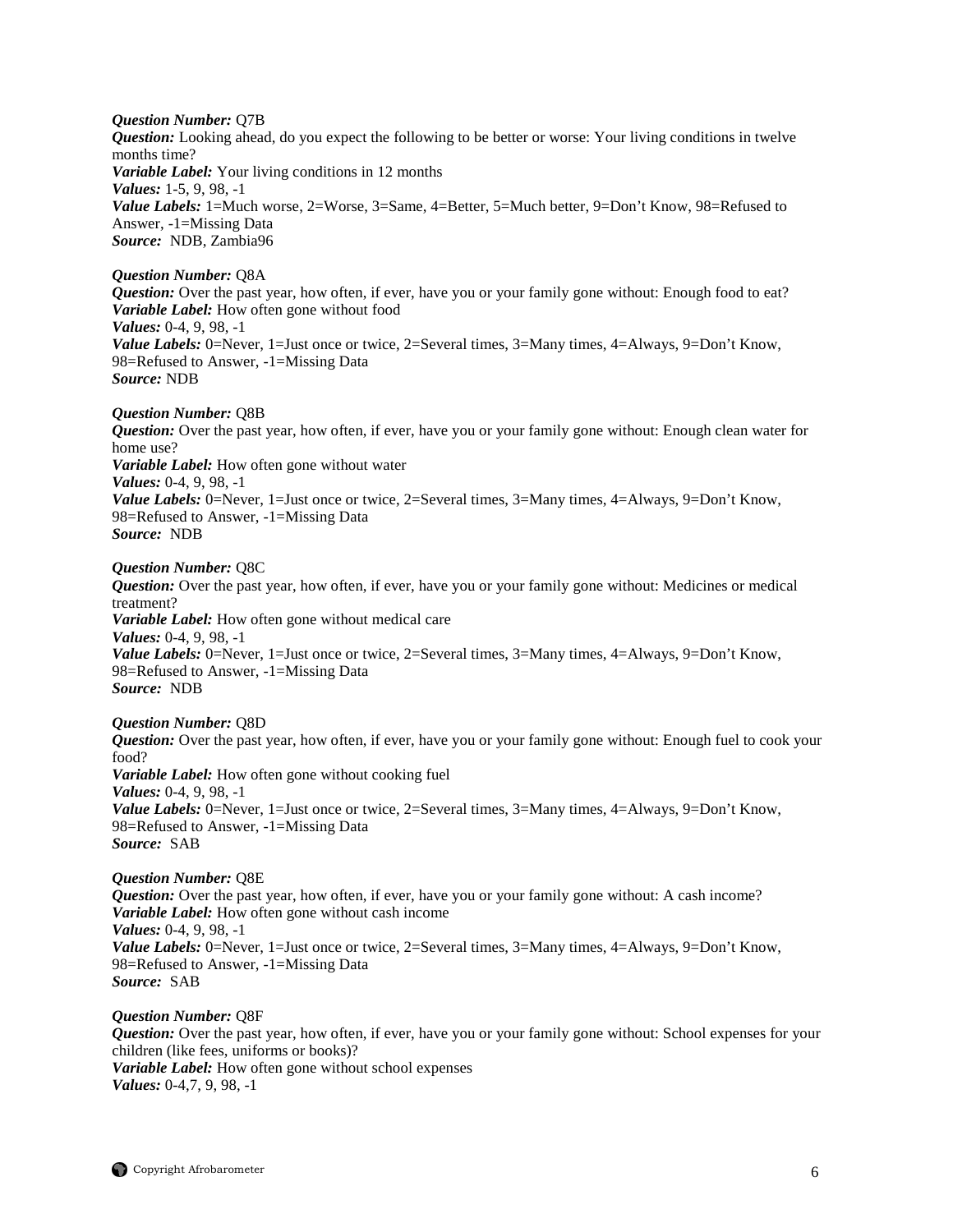*Value Labels:* 0=Never, 1=Just once or twice, 2=Several times, 3=Many times, 4=Always, 7=No children, 9=Don't Know, 98=Refused to Answer, -1=Missing Data *Source:* SAB

## *Question Number:* Q9A

*Question:* Over the past year, how often (if ever) have you or anyone in your family: Feared crime in your own home? *Variable Label:* How often feared crime in home *Values:* 0-4, 9, 98, -1 *Value Labels:* 0=Never, 1=Just once or twice, 2=Several times, 3=Many times, 4=Always, 9=Don't Know, 98=Refused to Answer, -1=Missing Data *Source:* Adapted from NDB

## *Question Number:* Q9B

*Question:* Over the past year, how often (if ever) have you or anyone in your family: Had something stolen from your house? *Variable Label:* How often something stolen from house

*Values:* 0-4, 9, 98, -1 *Value Labels:* 0=Never, 1=Just once or twice, 2=Several times, 3=Many times, 4=Always, 9=Don't Know, 98=Refused to Answer, -1=Missing Data *Source:* Adapted from NDB

## *Question Number:* Q9C

*Question:* Over the past year, how often (if ever) have you or anyone in your family: Been physically attacked? *Variable Label:* How often physically attacked *Values:* 0-4, 9, 98, -1 *Value Labels:* 0=Never, 1=Just once or twice, 2=Several times, 3=Many times, 4=Always, 9=Don't Know, 98=Refused to Answer, -1=Missing Data *Source:* Adapted from NDB

## *Question Number:* Q10

*Question:* Which of the following statements is closest to your view? Choose Statement A or Statement B. A: It is better to have free schooling for our children, even if the quality of education is low. B: It is better to raise educational standards, even if we have to pay school fees. *Variable Label:* Free schooling vs. user fees *Values:* 1-5, 9, 98, -1 *Value Labels:* 1=Agree Very Strongly with A, 2=Agree with A, 3=Agree with B, 4=Agree Very Strongly with B, 5=Agree with Neither, 9=Don't Know, 98=Refused to Answer, -1=Missing Data *Source:* Zambia96 *Note:* Interviewer probed for strength of opinion.

## *Question Number:* Q11

*Question:* Which of the following statements is closest to your view? Choose Statement A or Statement B. A: All civil servants should keep their jobs, even if paying their salaries is costly to the country. B: The government cannot afford so many public employees and should lay some of them off. *Variable Label:* Civil servants keep jobs vs. lay offs to reduce costs *Values:* 1-5, 9, 98, -1 *Value Labels:* 1=Agree Very Strongly with A, 2=Agree with A, 3=Agree with B, 4=Agree Very Strongly with B, 5=Agree with Neither, 9=Don't Know, 98=Refused to Answer, -1=Missing Data *Source:* Zambia 96 *Note:* Interviewer probed for strength of opinion.

## *Question Number:* Q12

*Question:* Which of the following statements is closest to your view? Choose Statement A or Statement B. A: The costs of reforming the economy are too high; the government should therefore abandon its current economic policies.

B: In order for the economy to get better in the future, it is necessary for us to accept some hardships now.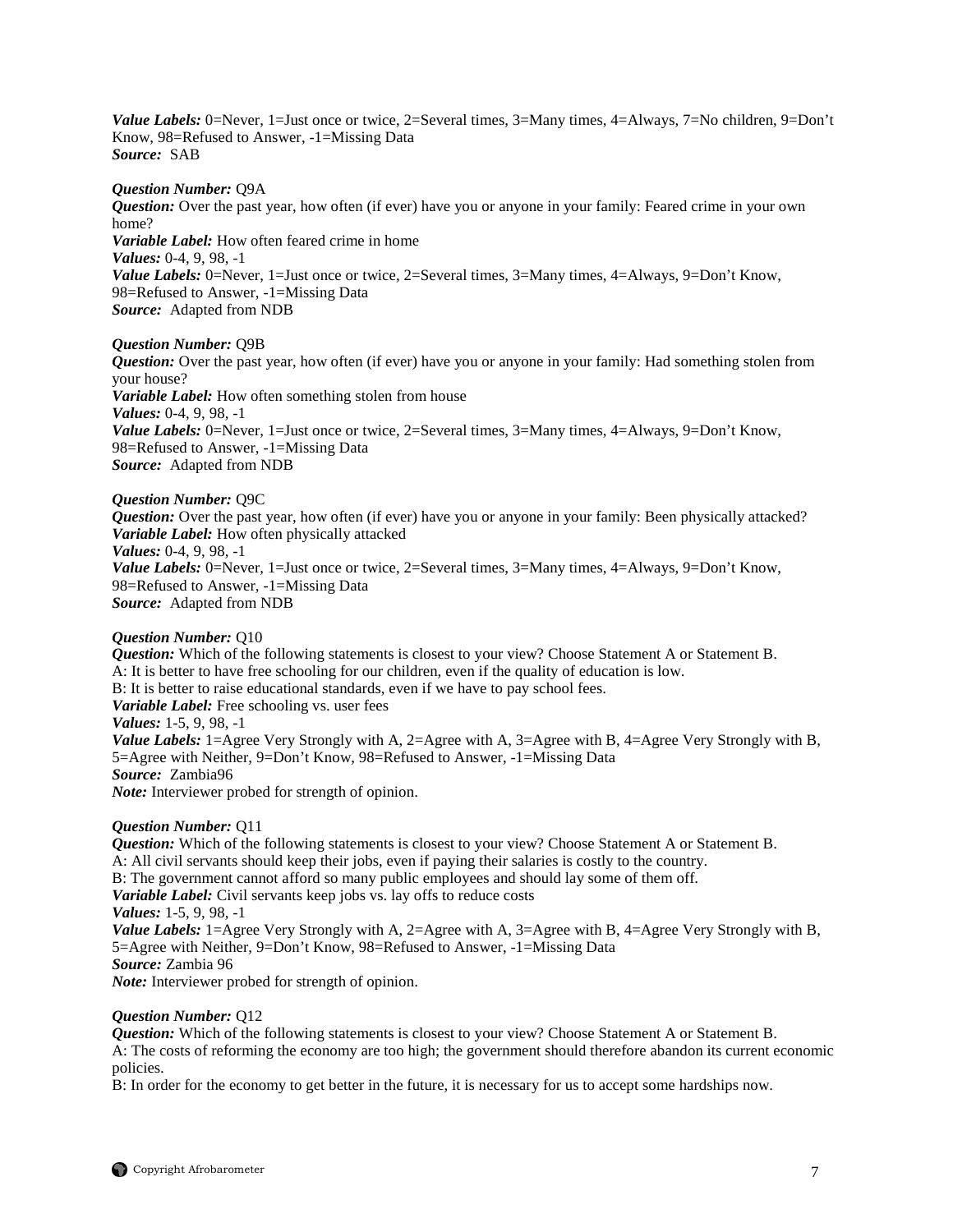*Variable Label:* Abandon economic reforms vs. accept hardships *Values:* 1-5, 9, 98, -1 *Value Labels:* 1=Agree Very Strongly with A, 2=Agree with A, 3=Agree with B, 4=Agree Very Strongly with B, 5=Agree with Neither, 9=Don't Know, 98=Refused to Answer, -1=Missing Data *Source:* Ghana97 *Note:* Interviewer probed for strength of opinion.

## *Question Number:* Q13

*Question:* Which of the following statements is closest to your view? Choose Statement A or Statement B. A: The government's economic policies have helped most people; only a few have suffered. B: The government's economic policies have hurt most people and only benefited a few. *Variable Label:* Economic policies helped most vs. hurt most *Values:* 1-5, 9, 98, -1 *Value Labels:* 1=Agree Very Strongly with A, 2=Agree with A, 3=Agree with B, 4=Agree Very Strongly with B, 5=Agree with Neither, 9=Don't Know, 98=Refused to Answer, -1=Missing Data *Source:* Adapted from Ghana99 *Note:* Interviewer probed for strength of opinion.

## *Question Number:* Q14A

*Question:* Please tell me whether each of the following aspects of our economic situation in this country are better or worse than they were a few years ago, or whether they have remained the same: The availability of consumer goods?

*Variable Label:* Present vs. past: Availability of goods *Values:* 1-5, 9, 98, -1 *Value Labels:* 1= Much Worse, 2=Worse, 3=About the Same, 4=Better, 5=Much Better, 9=Don't Know, 98=Refused to Answer, -1=Missing Data *Source:* Afrobarometer Round 2 *Note:* Interviewer probed for strength of opinion.

## *Question Number:* Q14B

*Question:* Please tell me whether each of the following aspects of our economic situation in this country are better or worse than they were a few years ago, or whether they have remained the same: The availability of job opportunities? *Variable Label:* Present vs. past: Job opportunities

*Values:* 1-5, 9, 98, -1

*Value Labels:* 1= Much Worse, 2=Worse, 3=About the Same, 4=Better, 5=Much Better, 9=Don't Know, 98=Refused to Answer, -1=Missing Data *Source:* Afrobarometer Round 2 *Note:* Interviewer probed for strength of opinion.

## *Question Number:* Q14C

*Question:* Please tell me whether each of the following aspects of our economic situation in this country are better or worse than they were a few years ago, or whether they have remained the same: The gap between the rich and the poor? *Variable Label:* Present vs. past: Gap between rich and poor *Values:* 1-5, 9, 98, -1 *Value Labels:* 1 = Much Worse, 2=Worse, 3=About the Same, 4=Better, 5=Much Better, 9=Don't Know, 98=Refused to Answer, -1=Missing Data *Source:* Afrobarometer Round 2 *Note:* Interviewer probed for strength of opinion.

*Question Number:* Q15A *Question:* How often do you get news from the following sources: Radio? *Variable Label:* Radio news *Values:* 0-4, 9, 98, -1 *Value Labels:* 0=Never, 1=Less than once a month, 2=A few times a month, 3=A few times a week, 4=Every day, 9=Don't Know, 98=Refused to Answer, -1=Missing Data *Source:* Zambia96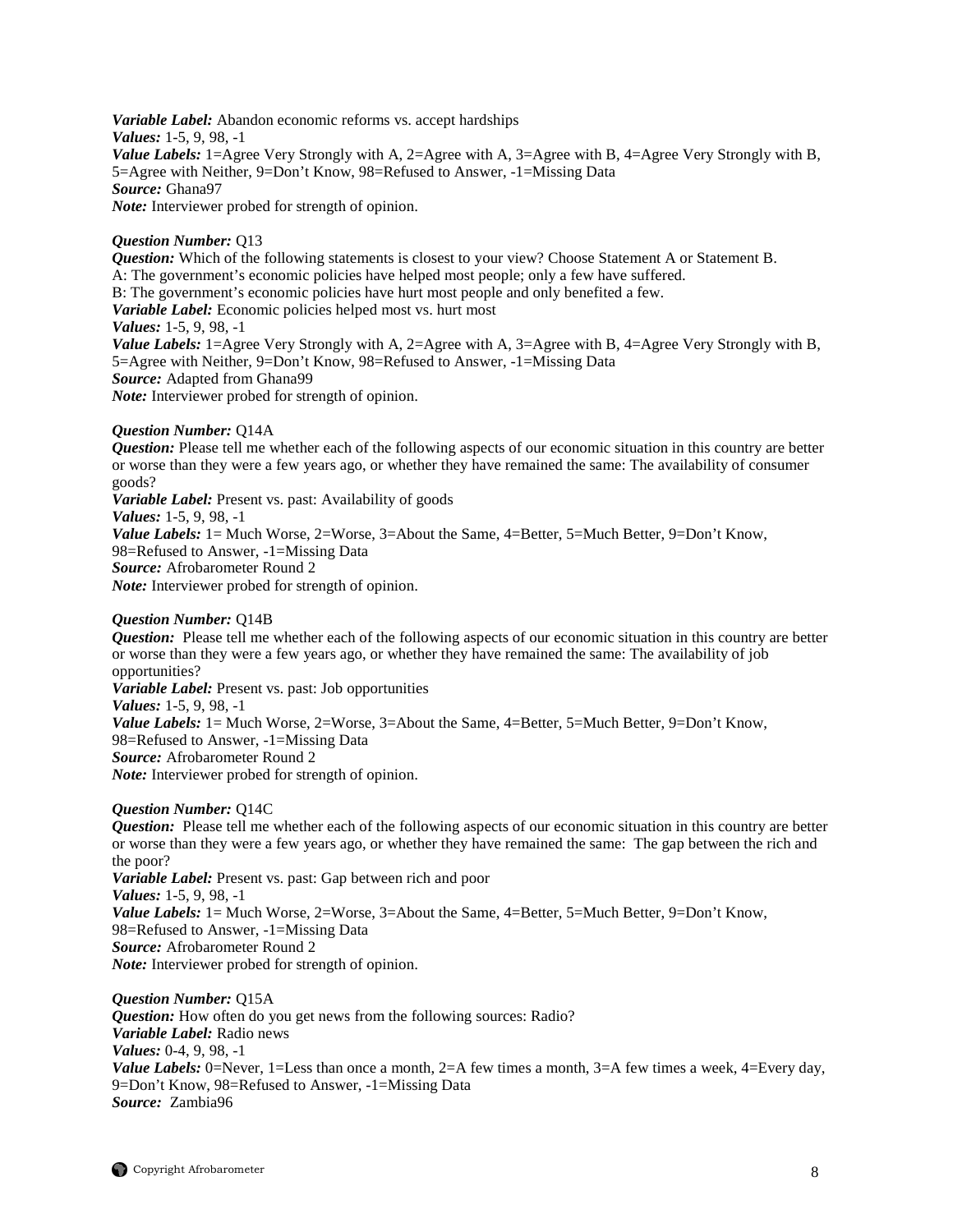*Question Number:* Q15B *Question:* How often do you get news from the following sources: Television? *Variable Label:* Television news *Values:* 0-4, 9, 98, -1 *Value Labels:* 0=Never, 1=Less than once a month, 2=A few times a month, 3=A few times a week, 4=Every day, 9=Don't Know, 98=Refused to Answer, -1=Missing Data *Source:* SAB

*Question Number:* Q15C *Question:* How often do you get news from the following sources: Newspapers? *Variable Label:* Newspaper news *Values:* 0-4, 9, 98, -1 *Value Labels:* 0=Never, 1=Less than once a month,  $2=A$  few times a month,  $3=A$  few times a week,  $4=Every$  day, 9=Don't Know, 98=Refused to Answer, -1=Missing Data *Source:* Zambia96

*Question Number:* Q16 *Question:* How interested would you say you are in public affairs? *Variable Label:* Interest in public affairs *Values:* 0-3, 9, 98, -1 *Value Labels:* 0=Not at all interested, 1=Not very interested, 2=Somewhat interested, 3=Very interested, 9=Don't Know, 98=Refused to Answer, -1=Missing Data *Source:* SAB

*Question Number:* Q17 *Question:* When you get together with your friends or family, would you say you discuss political matters: *Variable Label:* Discuss politics *Values:* 0-2, 9, 98, -1 *Value Labels:* 0=Never, 1=Occasionally, 2=Frequently, 9=Don't Know, 98=Refused to Answer, -1=Missing Data

*Question Number:* Q18A *Question:* Do you agree or disagree with the following statements? Politics and government sometimes seem so complicated that you can't really understand what's going on. *Variable Label:* Politics and government too complicated *Values:* 1-5, 9, 98, -1 *Value Labels:* 1=Strongly Agree, 2=Agree, 3=Neither Agree nor Disagree, 4=Disagree, 5=Strongly Disagree, 9=Don't Know, 98=Refused to Answer, -1=Missing Data *Source:* Zambia96 *Note:* Interviewer probed for strength of opinion.

## *Question Number:* Q18B

*Question:* Do you agree or disagree with the following statements? As far as politics is concerned, friends and neighbors do not listen to you. *Variable Label:* Others don't listen to you *Values:* 1-5, 9, 98, -1 *Value Labels:* 1=Strongly Agree, 2=Agree, 3=Neither Agree nor Disagree, 4=Disagree, 5=Strongly Disagree, 9=Don't Know, 98=Refused to Answer, -1=Missing Data *Source:* Zambia96 *Note:* Interviewer probed for strength of opinion.

## *Question Number:* Q19

*Question:* Lets talk for a moment about the kind of society we would like to have in this country. Which of the following statements is closest to your view? Choose Statement A or Statement B. A: People should look after themselves and be responsible for their own success in life. B: The government should bear the main responsibility for the well-being of people. *Variable Label:* People responsible for well-being vs. government *Values:* 1-5, 9, 98, -1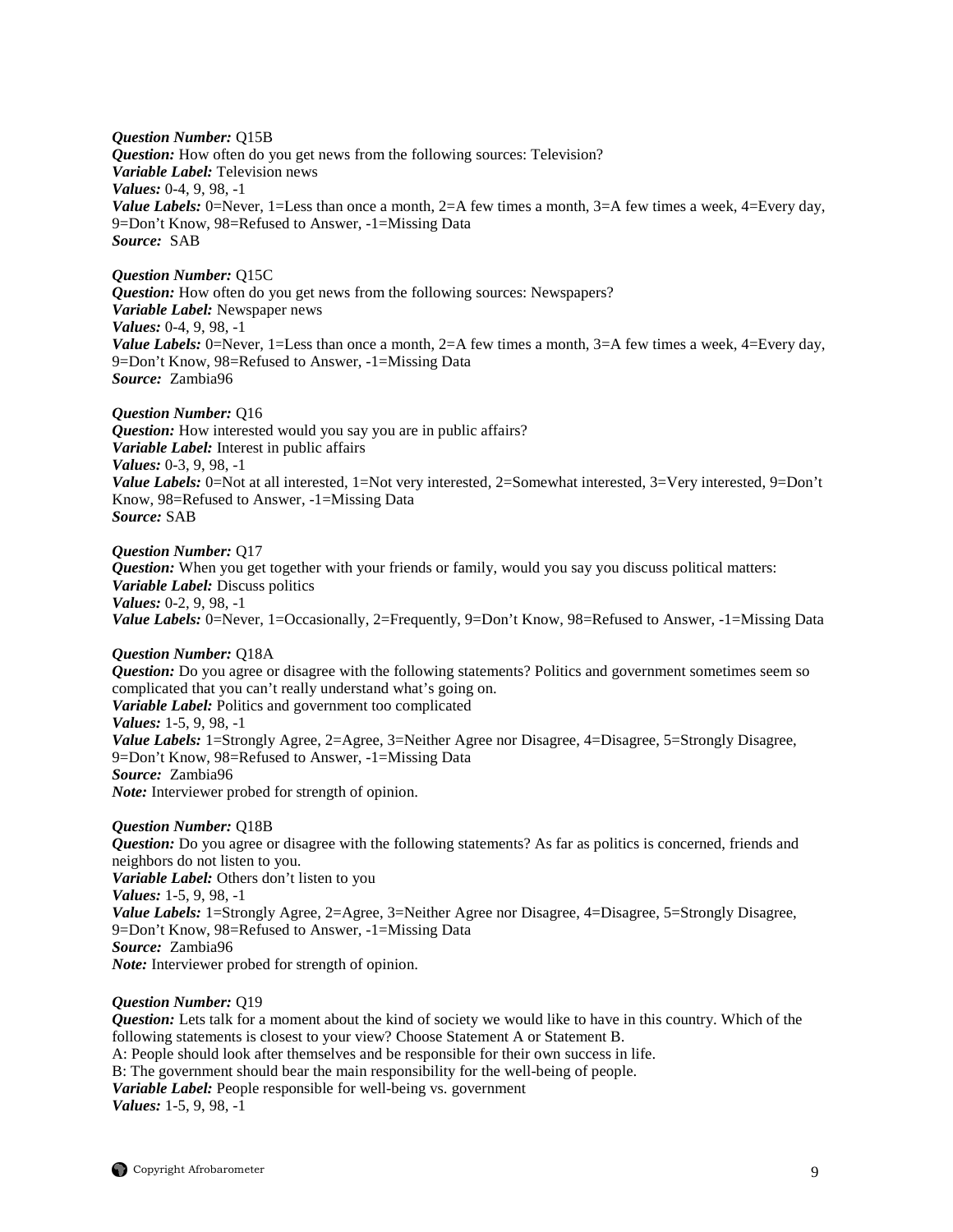*Value Labels:* 1=Agree Very Strongly with A, 2=Agree with A, 3=Agree with B, 4=Agree Very Strongly with B, 5=Agree with Neither, 9=Don't Know, 98=Refused to Answer, -1=Missing Data *Source:* Ghana99 *Note:* Interviewer probed for strength of opinion.

## *Question Number:* Q20

*Question:* Let's talk for a moment about the kind of society we would like to have in this country. Which of the following statements is closest to your view? Choose Statement A or Statement B. A: As citizens, we should be more active in questioning the actions of our leaders. B: In our country these days, we should show more respect for authority. *Variable Label:* Question actions of leaders vs. respect authority *Values:* 1-5, 9, 98, -1 *Value Labels:* 1=Agree Very Strongly with A, 2=Agree with A, 3=Agree with B, 4=Agree Very Strongly with B, 5=Agree with Neither, 9=Don't Know, 98=Refused to Answer, -1=Missing Data *Source:* Zambia96 *Note:* Interviewer probed for strength of opinion asking "Do you agree or agree very strongly?"

## *Question Number:* Q21

*Question:* Which of the following statements is closest to your view? Choose Statement A or Statement B. A: Since leaders represent everyone, leaders should not favour their own family or group. B: Once in office, leaders are obliged to help their home community. *Variable Label:* Leaders treat all equally vs. help own community *Values:* 1-5, 9, 98, -1 *Value Labels:* 1=Agree Very Strongly with A, 2=Agree with A, 3=Agree with B, 4=Agree Very Strongly with B, 5=Agree with Neither, 9=Don't Know, 98=Refused to Answer, -1=Missing Data *Source:* Afrobarometer Round 2 *Note:* Interviewer probed for strength of opinion.

## *Question Number:* Q22

*Question:* Which of the following statements is closest to your view? Choose Statement A or Statement B. A: All people should be permitted to vote, even if they do not fully understand all the issues in an election. B: Only those who are sufficiently well educated should be allowed to choose our leaders. *Variable Label:* All vote vs. only educated vote *Values:* 1-5, 9, 98, -1 *Value Labels:* 1=Agree Very Strongly with A, 2=Agree with A, 3=Agree with B, 4=Agree Very Strongly with B, 5=Agree with Neither, 9=Don't Know, 98=Refused to Answer, -1=Missing Data *Source:* Zambia 96 *Note:* Interviewer probed for strength of opinion. *Question Number:* Q23 *Question:* Which of the following statements is closest to your view? Choose Statement A or Statement B.

A: In our country, women should have equal rights and receive the same treatment as men do. B: Women have always been subject to traditional laws and customs, and should remain so. *Variable Label:* Women have equal rights vs. subject to traditional laws *Values:* 1-5, 9, 98, -1 *Value Labels:* 1=Agree Very Strongly with A, 2=Agree with A, 3=Agree with B, 4=Agree Very Strongly with B, 5=Agree with Neither, 9=Don't Know, 98=Refused to Answer, -1=Missing Data *Source:* Uganda00 *Note:* Interviewer probed for strength of opinion.

*Question Number:* Q24

*Question:* Which of the following statements is closest to your view? Choose Statement A or Statement B. A: Women should have the same chance of being elected to political office as men. B: Men make better political leaders than women, and should be elected rather than women. *Variable Label:* Women leaders vs men only as leaders *Values:* 1-5, 9, 98, -1 *Value Labels:* 1=Agree Very Strongly with A, 2=Agree with A, 3=Agree with B, 4=Agree Very Strongly with B, 5=Agree with Neither, 9=Don't Know, 98=Refused to Answer, -1=Missing Data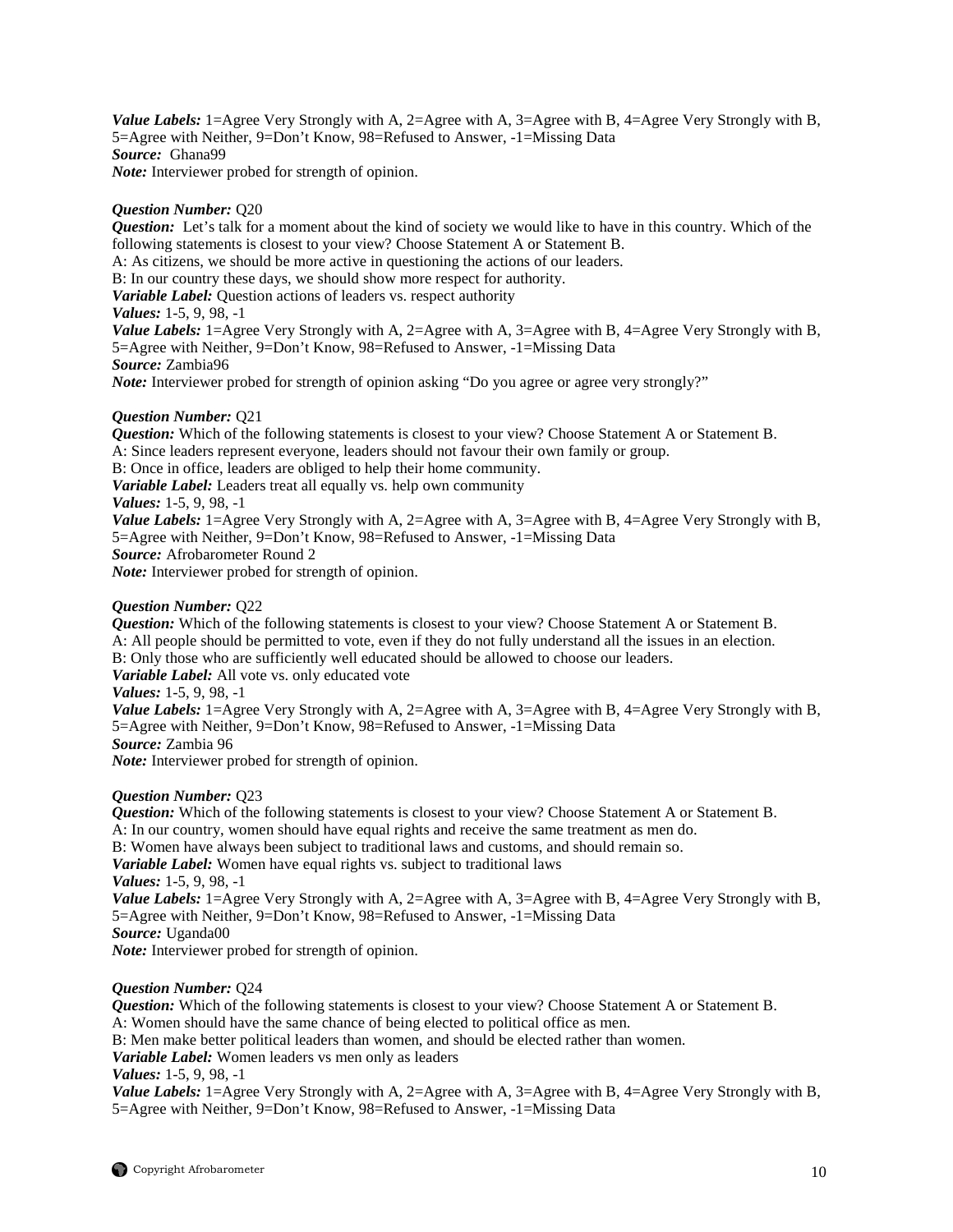*Source:* Uganda00 *Note:* Interviewer probed for strength of opinion.

## *Question Number:* Q25

*Question:* Which of the following statements is closest to your view? Choose Statement A or Statement B.

A: Government should be able to ban any organization that goes against its policies.

B: We should be able to join any organization, whether or not the government approves of it.

*Variable Label:* Government bans organization vs. join any

*Values:* 1-5, 9, 98, -1

*Value Labels:* 1=Agree Very Strongly with A, 2=Agree with A, 3=Agree with B, 4=Agree Very Strongly with B, 5=Agree with Neither, 9=Don't Know, 98=Refused to Answer, -1=Missing Data *Source:* Uganda00

*Note:* Interviewer probed for strength of opinion.

## *Question Number:* Q26

*Question:* Which of the following statements is closest to your view? Choose Statement A or Statement B. A: Government should close newspapers that print false stories or misinformation.

B: The news media should be free to publish any story that they see fit without fear of being shut down.

*Variable Label:* Government close newspapers vs. free to publish

*Values:* 1-5, 9, 98, -1

*Value Labels:* 1=Agree Very Strongly with A, 2=Agree with A, 3=Agree with B, 4=Agree Very Strongly with B, 5=Agree with Neither, 9=Don't Know, 98=Refused to Answer, -1=Missing Data

*Source:* Uganda00

*Note:* Interviewer probed for strength of opinion.

## *Question Number:* Q27

*Question:* Which of the following statements is closest to your view? Choose Statement A or Statement B.

A: Government should not allow the expression of political views that are fundamentally different from the views of the majority.

B: People should be able to speak their minds about politics free of government influence, no matter how unpopular their views may be.

*Variable Label:* Government suppress expression vs. people speak minds

*Values:* 1-5, 9, 98, -1

*Value Labels:* 1=Agree Very Strongly with A, 2=Agree with A, 3=Agree with B, 4=Agree Very Strongly with B, 5=Agree with Neither, 9=Don't Know, 98=Refused to Answer, -1=Missing Data

*Source:* Uganda00

*Note:* Interviewer probed for strength of opinion.

## *Question Number:* Q28A

*Question:* Let's turn to your role in the community. Now I am going to read out a list of groups that people join or attend. For each one, could you tell me whether you are an official leader, an active member, an inactive member, or not a member: A religious group (e.g. church, mosque)?

*Variable Label:* Member of religious group *Values:* 0-3, 9, 98, -1

*Value Labels:* 0=Not a Member, 1=Inactive Member, 2=Active Member, 3=Official Leader, 9=Don't Know, 98=Refused to Answer, -1=Missing Data *Source:* SAB

## *Question Number:* Q28B

*Question:* Now I am going to read out a list of groups that people join or attend. For each one, could you tell me whether you are an official leader, an active member, an inactive member, or not a member: A trade union or farmers association?

*Variable Label:* Member of trade union or farmers association

*Values:* 0-3, 9, 98, -1

*Value Labels:* 0=Not a Member, 1=Inactive Member, 2=Active Member, 3=Official Leader, 9=Don't Know, 98=Refused to Answer, -1=Missing Data *Source:* SAB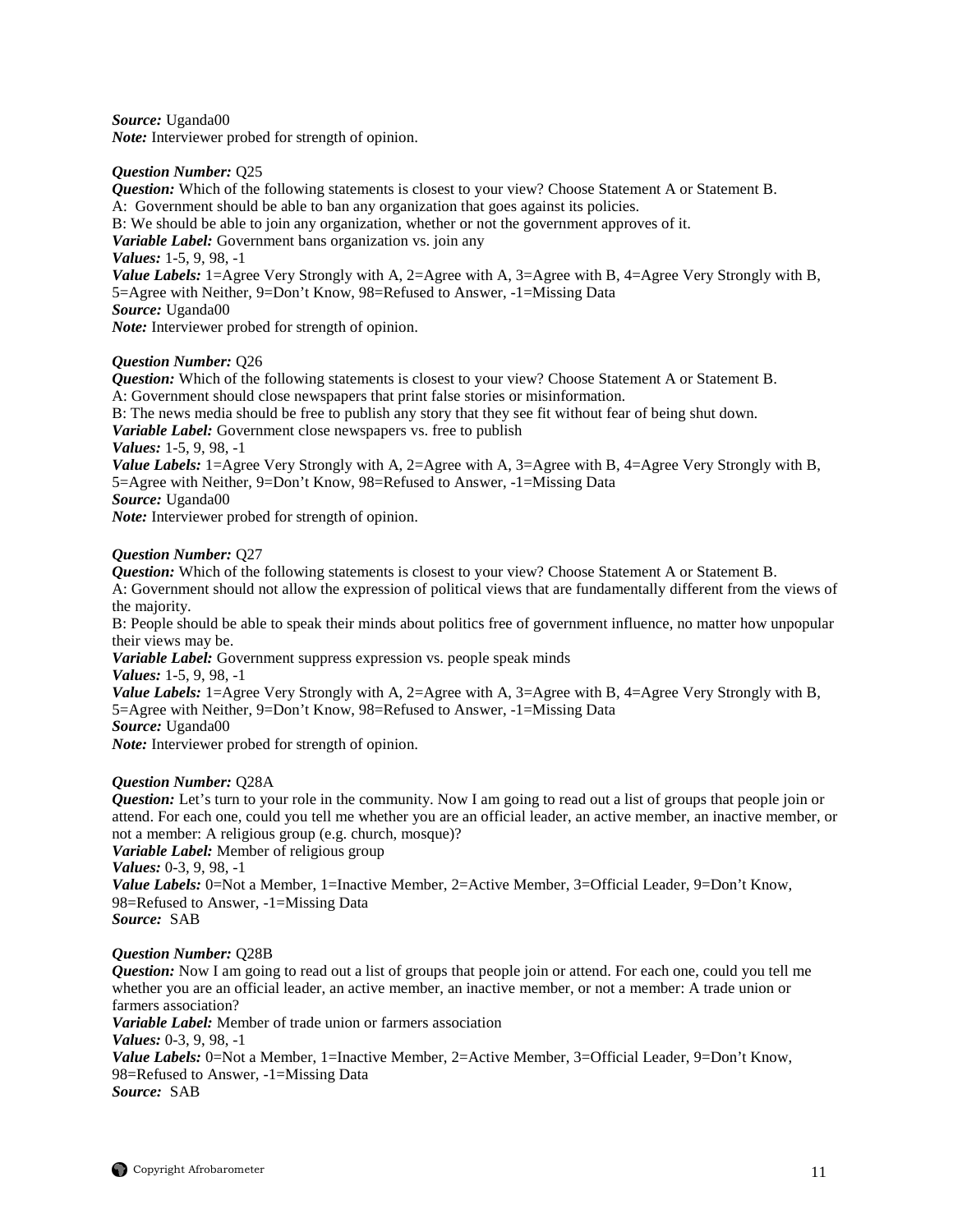## *Question Number:* Q28C

*Question:* Now I am going to read out a list of groups that people join or attend. For each one, could you tell me whether you are an official leader, an active member, an inactive member, or not a member: A professional or business association?

*Variable Label:* Member of professional or business association *Values:* 0-3, 9, 98, -1 *Value Labels:* 0=Not a Member, 1=Inactive Member, 2=Active Member, 3=Official Leader, 9=Don't Know, 98=Refused to Answer, -1=Missing Data *Source:* SAB

## *Question Number:* Q28D

*Question:* Now I am going to read out a list of groups that people join or attend. For each one, could you tell me whether you are an official leader, an active member, an inactive member, or not a member: A community development or self-help association?

*Variable Label:* Member of community development association *Values:* 0-3, 9, 98, -1 *Value Labels:* 0=Not a Member, 1=Inactive Member, 2=Active Member, 3=Official Leader, 9=Don't Know, 98=Refused to Answer, -1=Missing Data

*Source:* SAB

## *Question Number:* Q29

*Question:* Understanding that some Kenyans were not able to register as voters for the 2002 elections, which statement is true for you?

*Variable Label:* Registered to vote

## *Values:* 1-7, 9, 98, -1

*Value Labels:* 1=You were registered to vote, 2=You did not want to register, 3=You could not find a place to register, 4=You were prevented from registering, 5=You were too young to register, 6= Did not register for some other reason, 9=Don't Know/Can't remember, 98=Refused to Answer, -1=Missing Data *Source:* Afrobarometer Round 3

## *Question Number:* Q30

*Question:* With regard to the most recent, 2002 national elections, which statement is true for you? *Variable Label:* Voted last election

## *Values:* 1-7, 9, 98, -1

*Value Labels:*  $1 = You$  voted in the elections,  $2 = You$  decided not to vote,  $3 = You$  could not find the polling station, 4=You were prevented from voting, 5=You did not have time to vote 6= Did not vote for some other reason, 7=You were not registered, 9=Don't Know/Can't remember, 98=Refused to Answer, -1=Missing Data *Source:* Afrobarometer Round 3

## *Question Number:* Q31A

*Question:* Here is a list of actions that people sometimes take as citizens. For each of these, please tell me whether you, personally, have done any of these things during the past year. If not, would you do this if you had the chance: Attended a community meeting?

*Variable Label:* Attend a community meeting

*Values:* 0-4, 9, 98, -1

*Value Labels:*  $0 = No$ , would never do this,  $1 = No$ , but would do if had the chance,  $2 = Yes$ , once or twice,  $3 = Yes$ , several times, 4=Yes, often, 9=Don't Know, 98=Refused to Answer, -1=Missing Data *Source:* SAB

## *Question Number:* Q31B

*Question:* Here is a list of actions that people sometimes take as citizens. For each of these, please tell me whether you, personally, have done any of these things during the past year. If not, would you do this if you had the chance: Got together with others to raise an issue?

*Variable Label:* Join others to raise an issue

*Values:* 0-4, 9, 98, -1

*Value Labels:*  $0 = No$ , would never do this,  $1 = No$ , but would do if had the chance,  $2 = Yes$ , once or twice,  $3 = Yes$ , several times, 4=Yes, often, 9=Don't Know, 98=Refused to Answer, -1=Missing Data *Source:* SAB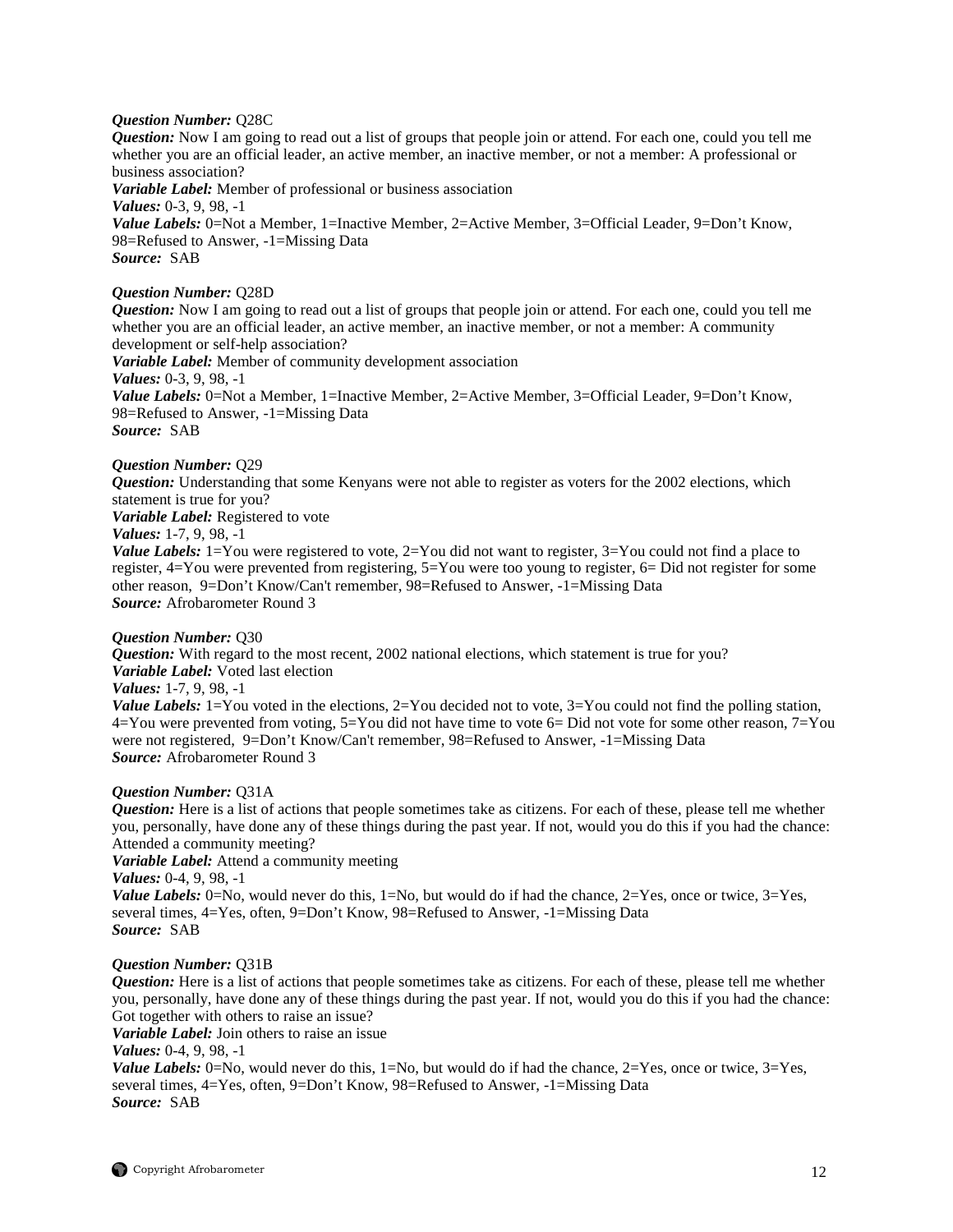## *Question Number:* Q31C

*Question:* Here is a list of actions that people sometimes take as citizens. For each of these, please tell me whether you, personally, have done any of these things during the past year. If not, would you do this if you had the chance: Attended a demonstration or protest march?

*Variable Label:* Attend a demonstration or protest march

*Values:* 0-4, 9, 98, -1

*Value Labels:* 0=No, would never do this,  $1=N_0$ , but would do if had the chance,  $2=Y$ es, once or twice,  $3=Yes$ , several times, 4=Yes, often, 9=Don't Know, 98=Refused to Answer, -1=Missing Data *Source:* Zambia96

## *Question Number:* Q32A

*Question:* During the past year, how often have you contacted any of the following persons about some important problem or to give them your views: A Local Government Councilor? *Variable Label:* Contact Local government councillor *Values:* 0-3, 9, 98, -1 *Value Labels:* 0=Never, 1=Only once, 2=A few times, 3=Often, 9=Don't Know, 98=Refused to Answer, -1=Missing Data *Source:* Adapted from Zambia96

## *Question Number:* Q32A\_KEN

*Question:* During the past year, how often have you contacted any of the following persons about some important problem or to give them your views: A Sub Chief? *Variable Label:* Contact sub-chief *Values:* 0-3, 9, 98, -1

Value Labels: 0=Never, 1=Only once, 2=A few times, 3=Often, 9=Don't Know, 98=Refused to Answer, -1=Missing Data *Source:* Kenya Afrobarometer Round 3

## *Question Number:* Q32B

*Question:* During the past year, how often have you contacted any of the following persons about some important problem or to give them your views: A MP? *Variable Label:* Contact MP *Values:* 0-3, 9, 98, -1 *Value Labels:* 0=Never, 1=Only once, 2=A few times, 3=Often, 9=Don't Know, 98=Refused to Answer, -1=Missing Data *Source:* Adapted from Zambia96

## *Question Number:* Q32C

*Question:* During the past year, how often have you contacted any of the following persons about some important problem or to give them your views: An official of a government ministry? *Variable Label:* Contact official of a government ministry *Values:* 0-3, 9, 98, -1 *Value Labels:* 0=Never, 1=Only once, 2=A few times, 3=Often, 9=Don't Know, 98=Refused to Answer, -1=Missing Data *Source:* Adapted from Zambia96

*Question Number:* Q32D

*Question:* During the past year, how often have you contacted any of the following persons about some important problem or to give them your views: A political party official? *Variable Label:* Contact political party official *Values:* 0-3, 9, 98, -1 *Value Labels:* 0=Never, 1=Only once, 2=A few times, 3=Often, 9=Don't Know, 98=Refused to Answer, -1=Missing Data *Source:* Adapted from Zambia96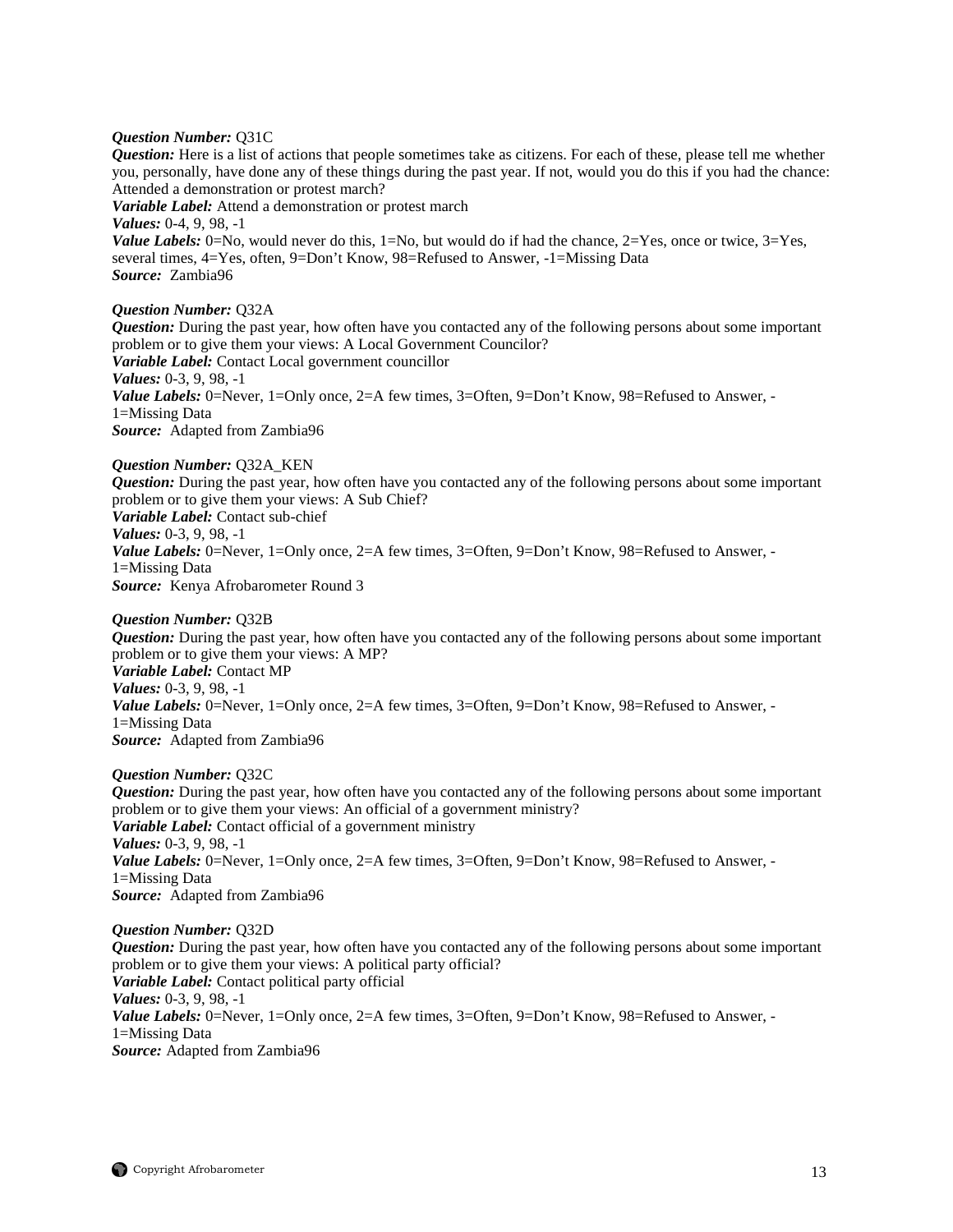## *Question Number:* Q32E

*Question:* During the past year, how often have you contacted any of the following persons about some important problem or to give them your views: A religious leader? *Variable Label:* Contact religious leader *Values:* 0-3, 9, 98, -1 Value Labels: 0=Never, 1=Only once, 2=A few times, 3=Often, 9=Don't Know, 98=Refused to Answer, -1=Missing Data *Source:* Adapted from Zambia96

## *Question Number:* Q32F

*Question:* During the past year, how often have you contacted any of the following persons for about some important problem or to give them your views: A traditional ruler? *Variable Label:* Contact traditional ruler *Values:* 0-3, 9, 98, -1 *Value Labels:* 0=Never, 1=Only once, 2=A few times, 3=Often, 9=Don't Know, 98=Refused to Answer, -1=Missing Data *Source:* Adapted from Zambia96

#### *Question Number:* Q32G

*Question:* During the past year, how often have you contacted any of the following persons about some important problem or to give them your views: Some other influential person? *Variable Label:* Contact some other influential person *Values:* 0-3, 9, 98, -1 *Value Labels:* 0=Never, 1=Only once, 2=A few times, 3=Often, 9=Don't Know, 98=Refused to Answer, -1=Missing Data *Source:* Adapted from Zambia96

#### *Question Number:* Q33

*Question:* Think of the last time you contacted any of the above leaders. Was the main reason to: *Variable Label:* Why contact *Values:* 1-4, 7, 9, 98, -1 *Value Labels:* 1=Tell them about your own personal problems, 2= Tell them about a community or public problem, 3= Give them your view on some political issue 4=Something else, 9=Don't Know, 98=Refused to Answer, - 1=Missing Data

*Question Number:* Q34 *Question:* What if anything does democracy mean to you? *Variable Label:* Understand democracy *Values:* 1-3, 9, 98, -1 *Value Labels:* 1=Understood "democracy" in English, 2= Required local language translation, 3=Did not understand the word or question, even in the local language, 98=Refused to Answer, -1=Missing

*Question Number:* Q35A1 *Question:* What if anything does democracy mean to you? *Variable Label:* Meaning of democracy-1<sup>st</sup> verbatim response *Values:* String variable *Source:* Ghana 97 *Note:* Respondent could give up to three responses. Interviewer recorded respondent's verbatim response in English. Responses were coded by Field Supervisors and checked by National Investigator.

## *Question Number:* Q35A2

*Question:* What if anything does democracy mean to you? *Variable Label:* First meaning of democracy (code) *Values:* 0-12, 14-17, 19-21, 990, 998, 999, -1

*Value Labels:* 0=Nothing/Democracy has no meaning, 1=Civil liberties/personal freedoms (e.g. freedom of speech, religion, movement, etc…), 2=Government by, for, of the people/popular rule, 3=Voting/elections/multiparty competition, 4=Peace/unity/power sharing, 5=Social/economic development, 6=Equality/justice, 7=Majority rule, 8=Governance/effectiveness/accountability/rule of law, 9=National independence/people's self-determination=9,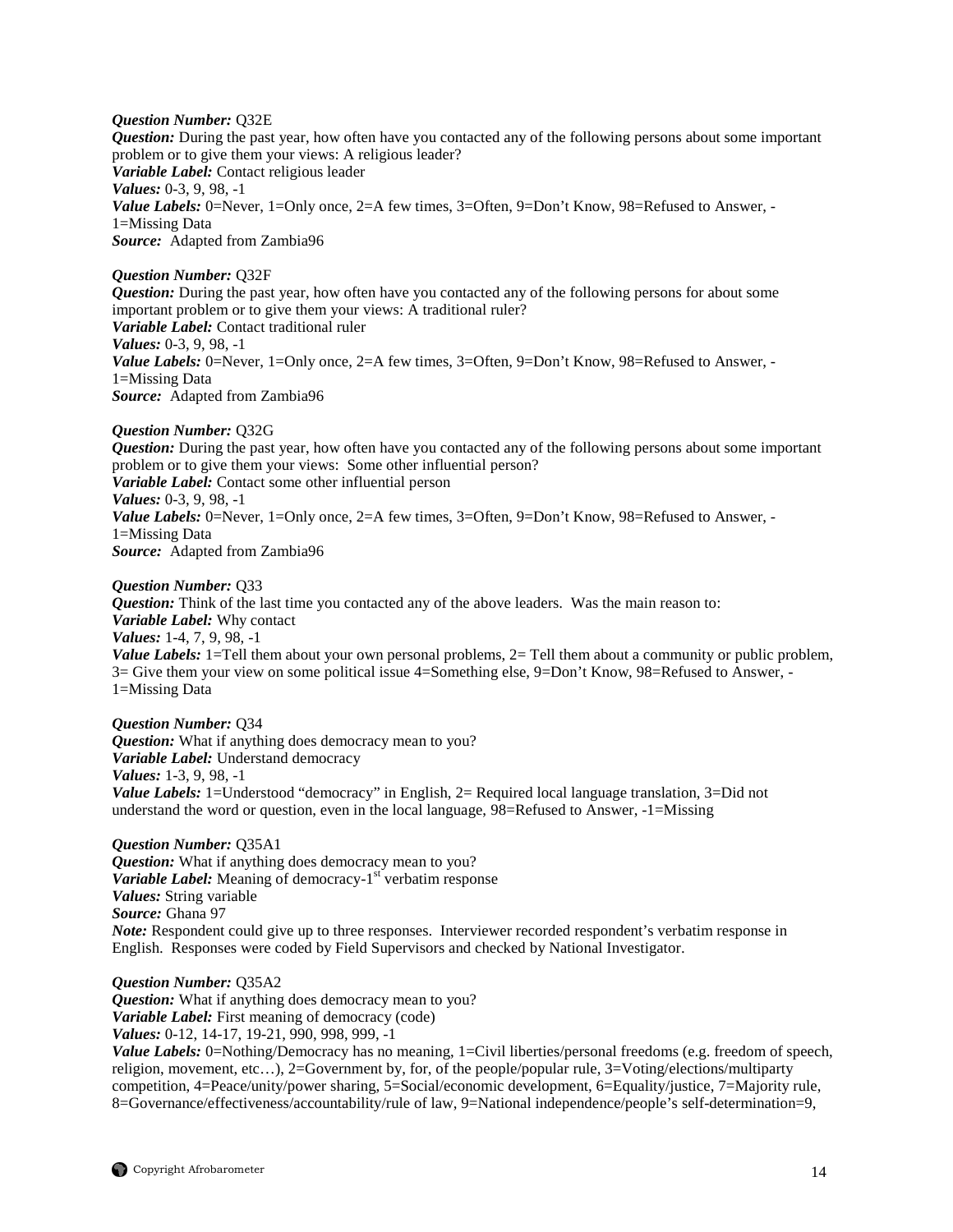10=Mutual respect, 11=Working together, 12=Other positive meanings, 14=Conflict/confusion, 15=Corruption/abuse of power, 16=Social/economic hardship, 17=Other negative meanings, 19=Civilian politics/government, 20=Change of government/leadership/laws, 21=Other neutral/ null meanings, 990=Interviewer could not code response, 998=Refused to answer, 999=Don't know/Did not understand the question, -1=Missing data

*Note:* Respondent could give up to three responses. Interviewer recorded respondent's verbatim response in English. Responses were coded by Field Supervisors and checked by National Investigator.

## *Question Number:* Q35B1

*Question:* What if anything does democracy mean to you? *Variable Label:* Meaning of democracy-2<sup>nd</sup> verbatim response *Values:* String variable *Source:* Ghana 97 *Note:* Respondent could give up to three responses. Interviewer recorded respondent's verbatim response in English. Responses were coded by Field Supervisors and checked by National Investigator.

## *Question Number:* Q35B2

*Question:* What if anything does democracy mean to you? *Variable Label:* Second meaning of democracy (code)

*Values:* 1-12, 14-17, 19-21, 990, 996, -1

*Value Labels:* 1=Civil liberties/personal freedoms (e.g. freedom of speech, religion, movement, etc...),

2=Government by, for, of the people/popular rule, 3=Voting/elections/multiparty competition, 4=Peace/unity/power sharing, 5=Social/economic development, 6=Equality/justice, 7=Majority rule,

8=Governance/effectiveness/accountability/rule of law, 9=National independence/people's self-determination=9,

10=Mutual respect, 11=Working together, 12=Other positive meanings, 14=Conflict/confusion, 15=Corruption/abuse of power, 16=Social/economic hardship, 17=Other negative meanings, 19=Civilian

politics/government, 20=Change of government/leadership/laws, 21=Other neutral/ null meanings, 990=Interviewer could not code response, 996=No Further Answer, -1=Missing data

*Note:* Respondent could give up to three responses. Interviewer recorded respondent's verbatim response in English. Responses were coded by Field Supervisors and checked by National Investigator.

## *Question Number:* Q35C1

*Question:* What if anything does democracy mean to you? *Variable Label:* Meaning of democracy-3<sup>rd</sup> verbatim response *Values:* String variable *Source:* Ghana 97

*Note:* Respondent could give up to three responses. Interviewer recorded respondent's verbatim response in English. Responses were coded by Field Supervisors and checked by National Investigator.

## *Question Number:* Q35C2

*Question:* What if anything does democracy mean to you?

*Variable Label:* Third meaning of democracy (code)

*Values:* 1-12, 14-17, 19-21, 990, 996, -1

*Value Labels:* 1=Civil liberties/personal freedoms(eg freedom of speech, religion, movement, etc...),

2=Government by, for, of the people/popular rule, 3=Voting/elections/multiparty competition, 4=Peace/unity/power sharing, 5=Social/economic development, 6=Equality/justice, 7=Majority rule,

8=Governance/effectiveness/accountability/rule of law, 9=National independence/people's self-determination=9,

10=Mutual respect, 11=Working together, 12=Other positive meanings, 14=Conflict/confusion,

15=Corruption/abuse of power, 16=Social/economic hardship, 17=Other negative meanings, 19=Civilian politics/government, 20=Change of government/leadership/laws, 21=Other neutral/ null meanings, 990=Interviewer could not code response, 996=No Further Answer, -1=Missing data

*Note:* Respondent could give up to three responses. Interviewer recorded respondent's verbatim response in English. Responses were coded by Field Supervisors and checked by National Investigator.

## *Question Number:* Q36A

*Question:* There are many ways to govern a country. Would you disapprove or approve of the following alternatives? Only one political party is allowed to stand for election and hold office.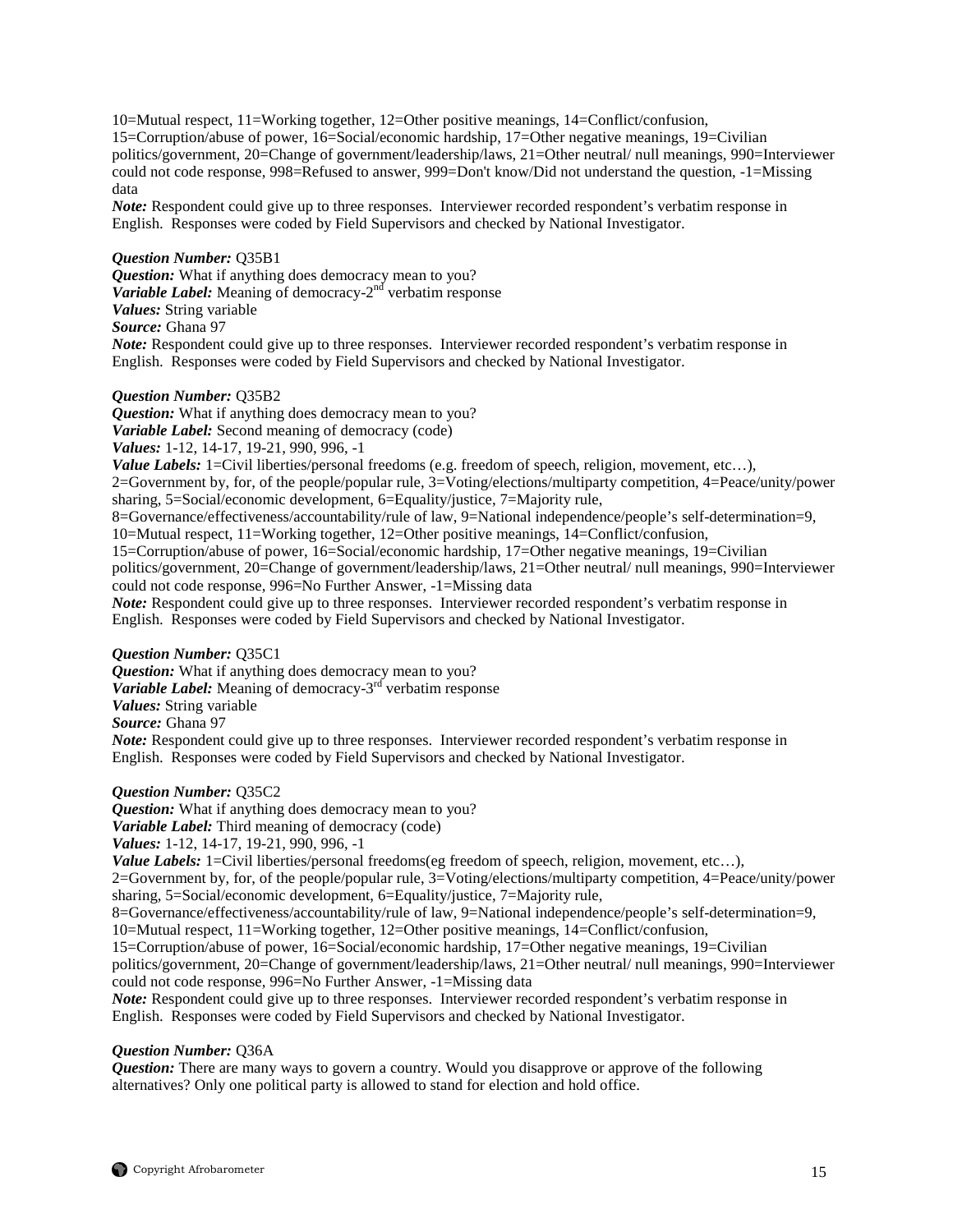*Variable Label:* Reject one-party rule *Values:* 1-5, 9, 98, -1 *Value Labels:* 1=Strongly Disapprove, 2=Disapprove, 3=Neither Approve Nor Disapprove, 4=Approve, 5=Strongly Approve, 9=Don't Know, 98=Refused to Answer, -1=Missing Data *Source:* NDB *Note:* Interviewer probed for strength of opinion.

#### *Question Number:* Q36B

*Question:* There are many ways to govern a country. Would you disapprove or approve of the following alternatives? The army comes in to govern the country. *Variable Label:* Reject military rule *Values:* 1-5, 9, 98, -1 *Value Labels:* 1=Strongly Disapprove, 2=Disapprove, 3=Neither Approve Nor Disapprove, 4=Approve, 5=Strongly Approve, 9=Don't Know, 98=Refused to Answer, -1=Missing Data *Source:* Adapted from NDB *Note:* Interviewer probed for strength of opinion.

## *Question Number:* Q36C

*Question:* There are many ways to govern a country. Would you disapprove or approve of the following alternatives? Elections and the Parliament are abolished so that the president can decide everything. *Variable Label:* Reject One-man rule *Values:* 1-5, 9, 98, -1 *Value Labels:* 1=Strongly Disapprove, 2=Disapprove, 3=Neither Approve Nor Disapprove, 4=Approve, 5=Strongly Approve, 9=Don't Know, 98=Refused to Answer, -1=Missing Data *Source:* SAB *Note:* Interviewer probed for strength of opinion.

#### *Question Number:* Q37

*Question:* Which of these three statements is closest to your own opinion? A: Democracy is preferable to any other kind of government. B: In some circumstances, a non-democratic government can be preferable. C: For someone like me, it doesn't matter what kind of government we have. *Variable Label:* Support for democracy *Values:* 1-3, 9, 98, -1 *Value Labels:* 1=Statement C: Doesn't matter, 2=Statement B: Sometimes non-democratic preferable, 3=Statement A: Democracy preferable, 9=Don't Know, 98=Refused to Answer, -1=Missing Data *Source:* Latinobarometer (LB) *Note:* Interviewer stated the word "democracy" in English, not in a local language.

## *Question Number:* Q38

*Question:* Let's change the subject. I would like to hear your views about how this country is governed. Which of the following statements is closest to your view? Choose Statement A or Statement B.

A: We should choose our leaders in this country through regular, open and honest elections.

B: Since elections sometimes produce bad results, we should adopt other methods for choosing this country's leaders.

*Variable Label:* Choose leaders through elections vs. other methods

*Values:* 1-5, 9, 98, -1

*Value Labels:* 1=Agree Very Strongly with A, 2=Agree with A, 3=Agree with B, 4=Agree Very Strongly with B, 5=Agree with Neither, 9=Don't Know, 98=Refused to Answer, -1=Missing Data

*Source:* Afrobarometer Round 2

*Note:* Interviewer probed for strength of opinion asking "Do you agree or agree very strongly?"

## *Question Number:* Q39

*Question:* Which of the following statements is closest to your view? Choose Statement A or Statement B. A: Political parties create division and confusion; it is therefore unnecessary to have many political parties in Kenya. B: Many political parties are needed to make sure that Kenyans have real choices in who governs them. *Variable Label:* Political parties divisive vs. many parties needed *Values:* 1-5, 9, 98, -1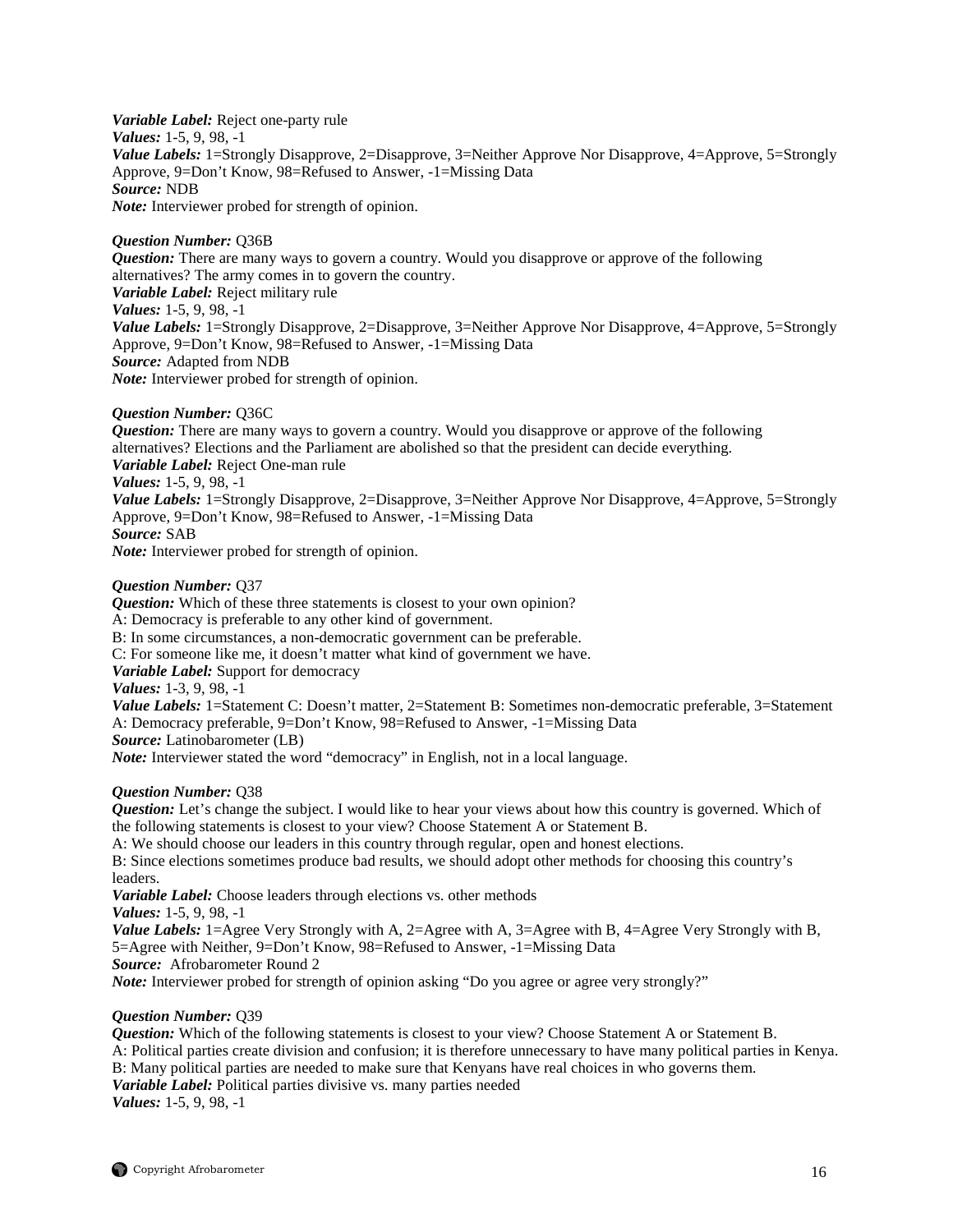*Value Labels:* 1=Agree Very Strongly with A, 2=Agree with A, 3=Agree with B, 4=Agree Very Strongly with B, 5=Agree with Neither, 9=Don't Know, 98=Refused to Answer, -1=Missing Data *Source:* Afrobarometer Round 2

*Note:* Interviewer probed for strength of opinion asking "Do you agree or agree very strongly?"

## *Question Number:* Q40

*Question:* Which of the following statements is closest to your view? Choose Statement A or Statement B. A: The members of Parliament represent the people; therefore they should make laws for this country, even if the President does not agree.

B: Since the President represents all of us, he should pass laws without worrying about what the Parliament thinks. *Variable Label:* Parliament makes laws vs. president does

*Values:* 1-5, 9, 98, -1

*Value Labels:* 1=Agree Very Strongly with A, 2=Agree with A, 3=Agree with B, 4=Agree Very Strongly with B, 5=Agree with Neither, 9=Don't Know, 98=Refused to Answer, -1=Missing Data

*Source:* Afrobarometer Round 2

*Note:* Interviewer probed for strength of opinion asking "Do you agree or agree very strongly?"

## *Question Number:* Q41

*Question:* Which of the following statements is closest to your view? Choose Statement A or Statement B. A: Since the President was elected to lead the country, he should not be bound by laws or court decisions that he thinks are wrong.

B: The President must always obey the laws and the courts, even if he thinks they are wrong.

*Variable Label:* President free to act vs obey the laws and courts

*Values:* 1-5, 9, 98, -1

*Value Labels:* 1=Agree Very Strongly with A, 2=Agree with A, 3=Agree with B, 4=Agree Very Strongly with B, 5=Agree with Neither, 9=Don't Know, 98=Refused to Answer, -1=Missing Data *Note:* Interviewer probed for strength of opinion asking "Do you agree or agree very strongly?"

## *Question Number:* Q42

*Question:* Which of the following statements is closest to your view? Choose Statement A or Statement B. A: Our present system of elected government should be given more time to deal with inherited problems.

B: If our present system cannot produce results soon, we should try another form of government.

*Variable Label:* Time to deal with problems vs. try another form

*Values:* 1-5, 9, 98, -1

*Value Labels:* 1=Agree Very Strongly with A, 2=Agree with A, 3=Agree with B, 4=Agree Very Strongly with B, 5=Agree with Neither, 9=Don't Know, 98=Refused to Answer, -1=Missing Data *Note:* Interviewer probed for strength of opinion asking "Do you agree or agree very strongly?"

Now let us speak about the political system in this country:

## *Question Number:* 43A1

*Question:* Can you tell me the name of: Your Member of Parliament? *Variable Label:* Identify MP (verbatim) *Values:* String variable *Source:* Afrobarometer Round 3 *Note:* Interviewer preceded question with the statement: "Now let us speak about the political system in this country." Interviewer recorded respondent's verbatim response, and then coded the answer.

*Question Number:* 43A2 *Question:* Can you tell me the name of: Your Member of Parliament? *Variable Label:* Identify MP (code) *Values:* 1-3, 9, 98, -1 *Value Labels:* 1=Know but can't remember, 2=Incorrect guess, 3=Correct name, 9=Don't Know, 98=Refused to Answer, -1=Missing Data

## *Question Number:* 43B1 *Question:* Can you tell me the name of: Your Local Government Councillor? *Variable Label:* Identify Local Government Councillor (verbatim)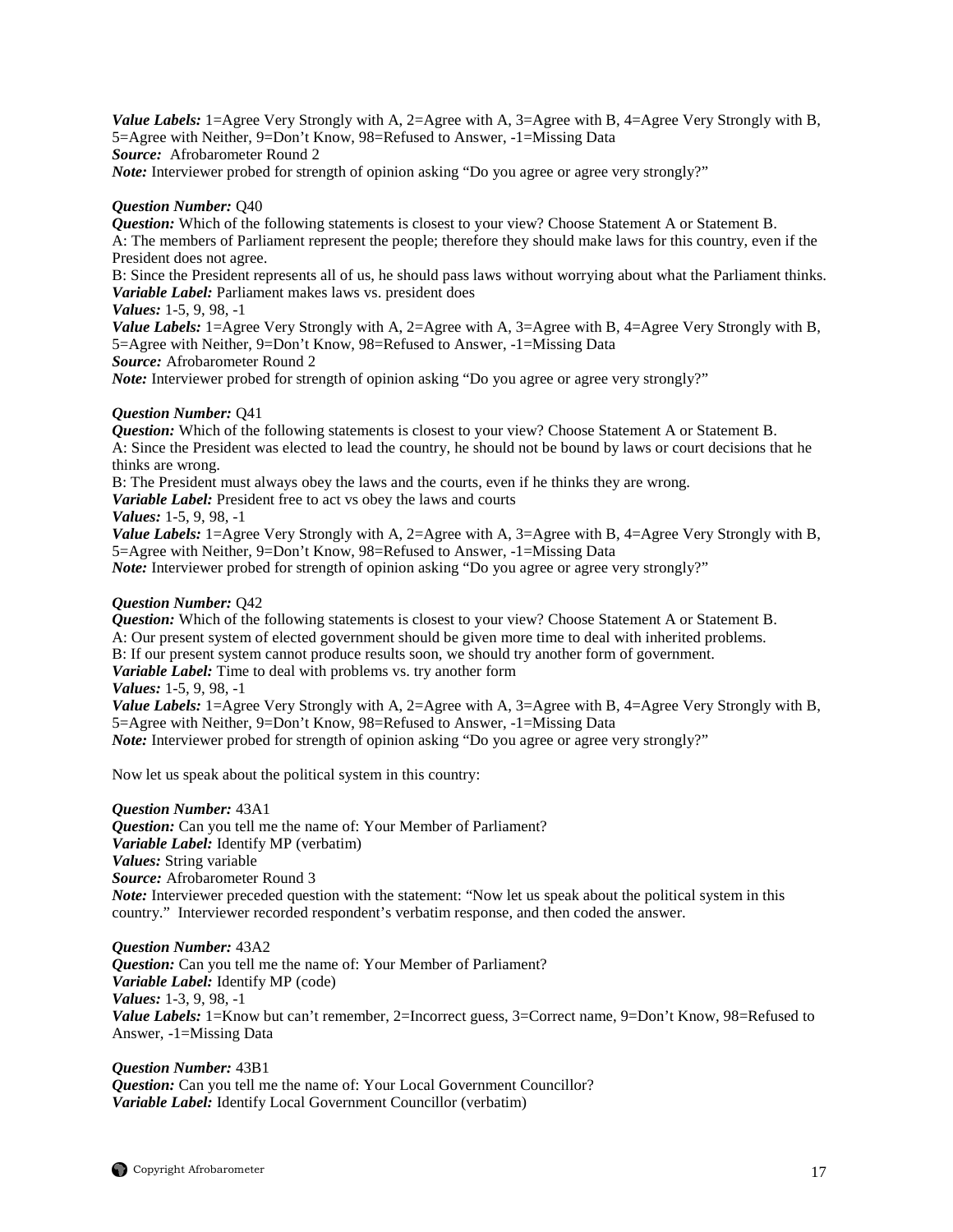*Values:* String variable *Source:* Afrobarometer Round 3 *Note:* Interviewer preceded question with the statement: "Now let us speak about the political system in this country." Interviewer recorded respondent's verbatim response, and then coded the answer.

*Question Number:* 43B2 *Question:* Can you tell me the name of: Your Local Government Councillor? *Variable Label:* Identify local government councilor (code) *Values:* 1-3, 9, 98, -1 *Value Labels:* 1=Know but can't remember, 2=Incorrect guess, 3=Correct name, 9=Don't Know, 98=Refused to Answer, -1=Missing Data

*Question Number:* 43C1 *Question:* Can you tell me the name of: The Vice President? *Variable Label:* Identify Vice President (verbatim) *Values:* String Variable *Source:* Afrobarometer Round 3 *Note:* Interviewer preceded question with the statement: "Now let us speak about the political system in this country." Interviewer recorded respondent's verbatim response, and then coded the answer.

*Question Number:* 43C2 *Question:* Can you tell me the name of: The Vice President *Variable Label:* Identify Vice President (code) *Values:* 1-3, 9, 98, -1 *Value Labels:* 1=Know but can't remember, 2=Incorrect guess, 3=Correct name, 9=Don't Know, 98=Refused to Answer, -1=Missing Data

*Question Number:* 44A1 *Question:* Do you happen to know: Which political party has the most seats in parliament? *Variable Label:* Know: political party w/most seats (verbatim) *Values:* String Variable *Source:* Afrobarometer Round 3 *Note:*

*Question Number:* 44A2 *Question:* Do you happen to know: Which political party has the most seats in parliament? *Variable Label:* Know: political party w/most seats (code) *Values:* 1-3, 9, 98, -1 *Value Labels:* 1=Know but can't remember, 2=Incorrect guess, 3=Correct name, 9=Don't Know, 98=Refused to Answer, -1=Missing Data

*Question Number:* 44B1 *Question:* Do you happen to know: How many times someone can legally be elected President? *Variable Label:* Know: Presidential term limits (verbatim) *Values:* String variable *Source:* Afrobarometer Round 3 *Note:*

*Question Number:* 44B2 *Question:* Do you happen to know: How many times someone can legally be elected President? *Variable Label:* Know: Presidential term limits (code) *Values:* 1-3, 9, 98, -1 *Value Labels:* 1=Know but can't remember, 2=Incorrect guess, 3=Correct name, 9=Don't Know, 98=Refused to Answer, -1=Missing Data

*Question Number:* 44C1 *Question:* Do you happen to know: Whose responsibility it is to determine whether or not a law is constitutional? *Variable Label:* Know: Determine Constitutionality (verbatim)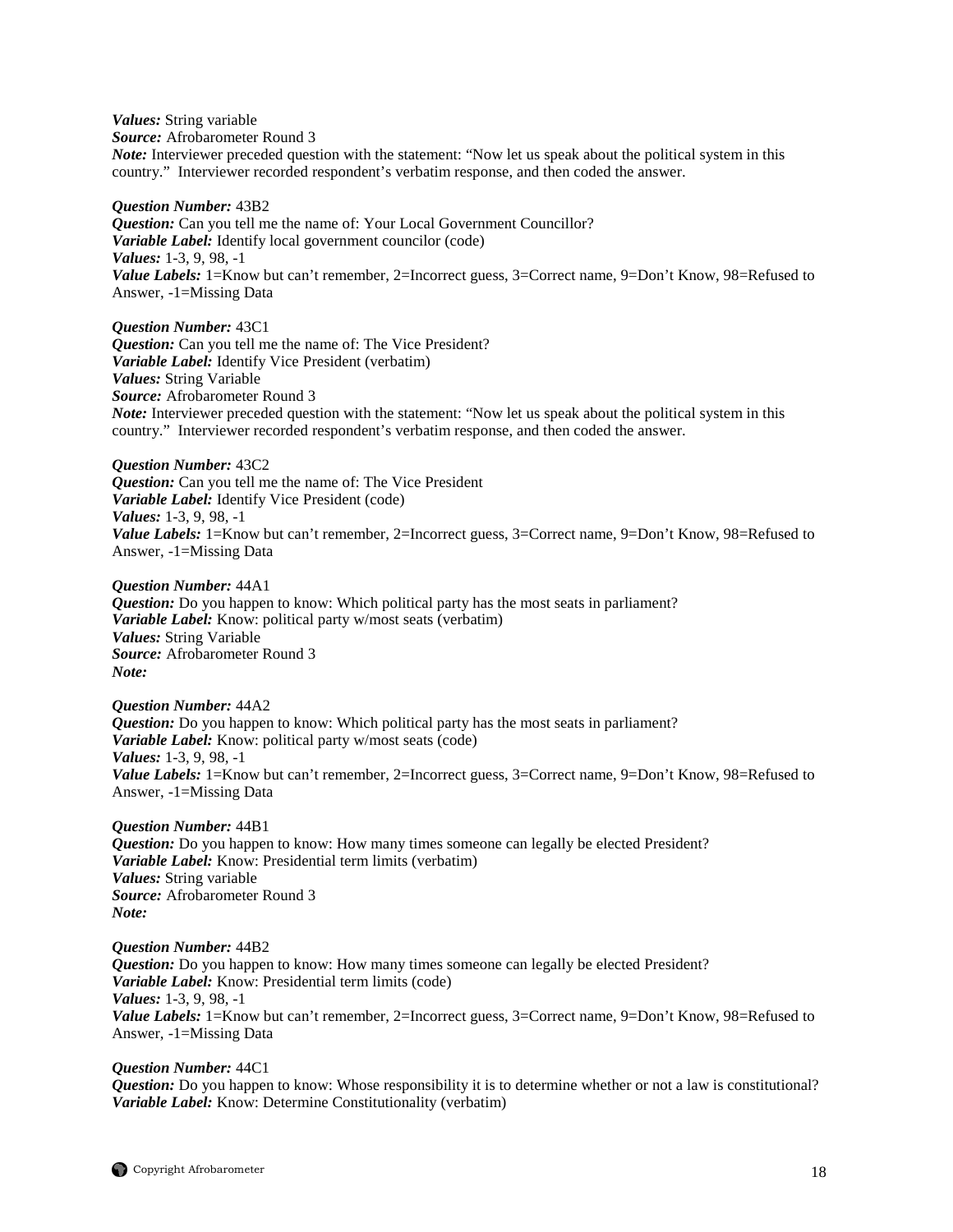*Values:* String variable *Source:* Afrobarometer Round 3 *Note:*

*Question Number:* 44C2 *Question:* Do you happen to know: Whose responsibility it is to determine whether or not a law is constitutional? *Variable Label:* Know: Determine Constitutionality (code) *Values:* 1-3, 9, 98, -1 *Value Labels:* 1=Know but can't remember, 2=Incorrect guess, 3=Correct name, 9=Don't Know, 98=Refused to Answer, -1=Missing Data

*Question Number:* 45

*Question:* On the whole, how would you rate the freeness and fairness of the last national election, held in 2002. Was it:

*Variable Label:* Elections free and fair

*Values:* 1-4, 8, 9, 98, -1

*Value Labels:* 1=completely free and fair, 2=Free and fair with minor problems, 3=Free and Fair with major problems, 4=Not free and fair, 8=Do not understand the question, 9=Don't Know, 98=Refused to Answer, - 1=Missing Data

*Question Number:* Q46 *Question:* In your opinion how much of a democracy is Kenya today? *Variable Label:* Extent of democracy *Values:* 1-4, 8, 9, 98, -1 *Value Labels:* 1=Not a democracy, 2=A democracy, with major problems, 3=A democracy, but with minor problems, 4=A full democracy, 8=Do not understand question/democracy, 9=Don't Know, 98=Refused to Answer, -1=Missing Data *Source:* Ghana 97 *Note:* Interviewer stated the word "democracy" in English, not in a local language.

*Question Number:* Q47

*Question:* Overall, how satisfied are you with the way democracy works in Kenya? Are you: *Variable Label:* Satisfaction with democracy *Values:* 0-4, 9, 98, -1 *Value Labels:* 0=Kenya is not a democracy, 1=Not at All Satisfied, 2=Not Very Satisfied, 3=Fairly Satisfied, 4=Very Satisfied, 9=Don't Know, 98=Refused to Answer, -1=Missing Data *Source:* Eurobarometer *Note:* Interviewer stated the word "democracy" in English, not in a local language.

*Question Number:* Q48 *Question:* In your opinion, how likely is it that Kenya will remain a democratic country? *Variable Label:* Future of democracy *Values:* 0-4, 9, 98, -1 *Value Labels:* 0=Kenya is not a democracy, 1=Not at All Likely, 2=Not Very Likely, 3=Likely, 4=Very Likely, 9=Don't Know, 98=Refused to Answer, -1=Missing Data

## *Question Number:* Q49

*Question:* Which of the following statements is closest to your view? Choose Statement A or Statement B. A: It is important to obey the government in power no matter who you voted for B: It is not necessary to obey the laws of a government that I did not vote for. *Variable Label:* Obey government always vs. only if vote for it *Values:* 1-5, 9, 98, -1 *Value Labels:* 1=Agree Very Strongly with A, 2=Agree with A, 3=Agree with B, 4=Agree Very Strongly with B, 5=Agree with Neither, 9=Don't Know, 98=Refused to Answer, -1=Missing Data *Note:* Interviewer probed for strength of opinion asking "Do you agree or agree very strongly?"

## *Question Number:* Q50

*Question:* Which of the following statements is closest to your view? Choose Statement A or Statement B.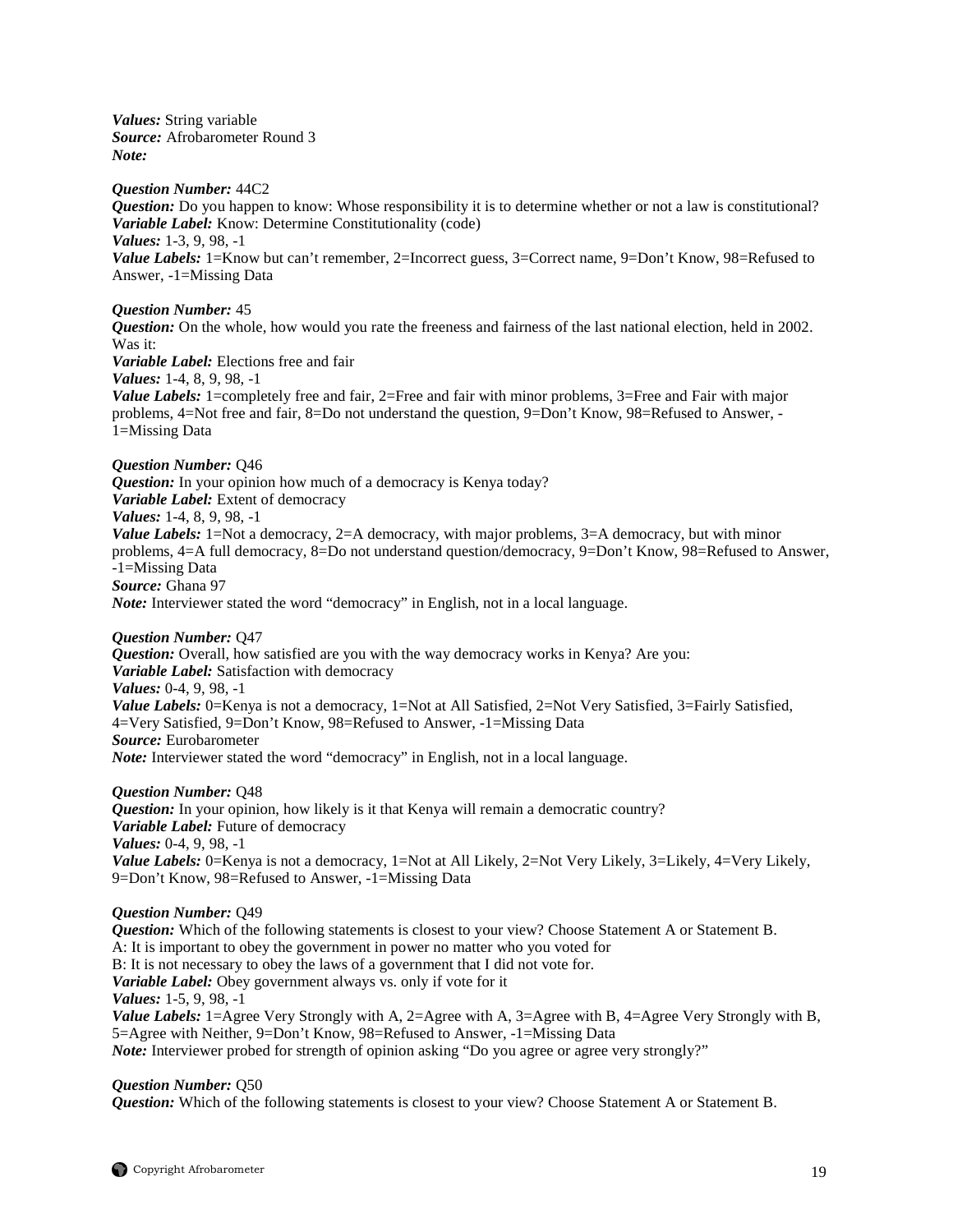A: It is better to find lawful solutions to problems even if it takes longer.

B: It is sometimes better to ignore the law and solve problems immediately using other means

*Variable Label:* Lawful vs. immediate solutions to problems

*Values:* 1-5, 9, 98, -1

*Value Labels:* 1=Agree Very Strongly with A, 2=Agree with A, 3=Agree with B, 4=Agree Very Strongly with B, 5=Agree with Neither, 9=Don't Know, 98=Refused to Answer, -1=Missing Data

*Note:* Interviewer probed for strength of opinion asking "Do you agree or agree very strongly?"

## *Question Number:* Q51

*Question:* Which of the following statements is closest to your view. Choose Statement A or Statement B. A: The use of violence is never justified in Kenyan politics today.

B: In this country, it is sometimes necessary to use violence in support of a just cause.

*Variable Label:* Violence never justified vs. sometimes necessary

*Values:* 1-5, 9, 98, -1

*Value Labels:* 1=Agree Very Strongly with A, 2=Agree with A, 3=Agree with B, 4=Agree Very Strongly with B, 5=Agree with Neither, 9=Don't Know, 98=Refused to Answer, -1=Missing Data *Source:* Zambia96

*Note:* Interviewer probed for strength of opinion asking "Do you agree or agree very strongly?"

## *Question Number:* Q52A

*Question:* For each of the following statements, please tell me whether you disagree or agree: Our constitution expresses the values and hopes of the Kenyan people.

*Variable Label:* Constitution expresses values and hopes

*Values:* 1-5, 9, 98, -1

*Value Labels:* 1=Strongly Disagree, 2=Disagree, 3=Neither Agree Nor Disagree, 4=Agree, 5=Strongly Agree, 9=Don't Know, 98=Refused to Answer, -1=Missing Data *Source:* SAB

*Note:* The interviewer probed for strength of opinion.

## *Question Number:* Q52B

*Question:* For each of the following statements, please tell me whether you disagree or agree: The courts have the right to make decisions that people always have to abide by.

*Variable Label:* Courts make binding decisions *Values:* 1-5, 9, 98, -1

*Value Labels:* 1=Strongly Disagree, 2=Disagree, 3=Neither Agree Nor Disagree, 4=Agree, 5=Strongly Agree, 9=Don't Know, 98=Refused to Answer, -1=Missing Data *Source:* Afrobarometer Round 2

*Note:* The interviewer probed for strength of opinion.

## *Question Number:* Q52C

*Question:* For each of the following statements, please tell me whether you disagree or agree: The police always have the right to make people obey the law.

*Variable Label:* People must obey the law *Values:* 1-5, 9, 98, -1 *Value Labels:* 1=Strongly Disagree, 2=Disagree, 3=Neither Agree Nor Disagree, 4=Agree, 5=Strongly Agree,

9=Don't Know, 98=Refused to Answer, -1=Missing Data

*Source:* Afrobarometer Round 2

*Note:* The interviewer probed for strength of opinion.

## *Question Number:* Q52D

*Question:* For each of the following statements, please tell me whether you disagree or agree: The tax department (e.g. IRS) always has the right to make people pay taxes. *Variable Label:* People must pay taxes *Values:* 1-5, 9, 98, -1 *Value Labels:* 1=Strongly Disagree, 2=Disagree, 3=Neither Agree Nor Disagree, 4=Agree, 5=Strongly Agree, 9=Don't Know, 98=Refused to Answer, -1=Missing Data *Source:* Afrobarometer Round 2 *Note:* The interviewer probed for strength of opinion.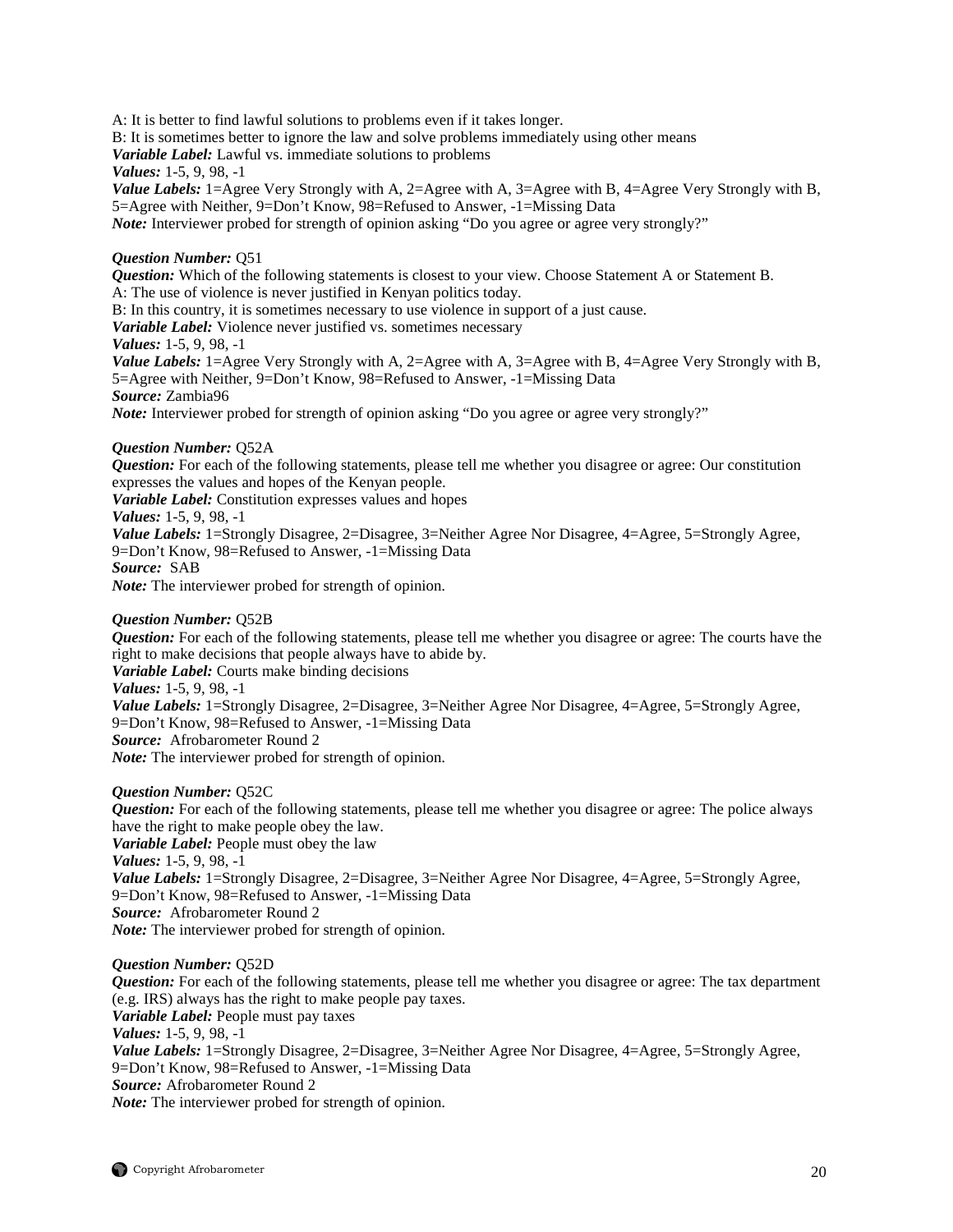*Question Number:* Q53A *Question:* In this country, how often: Do people have to be careful of what they say about politics? *Variable Label:* Careful about what you say *Values:* 0-3, 9, 98, -1 *Value Labels:* 0=Never, 1=Rarely, 2=Often, 3=Always, 9=Don't Know, 98=Refused to Answer, -1=Missing Data *Source:* SAB

*Question Number:* Q53B *Question:* In this country, how often: Does competition between political parties lead to conflict? *Variable Label:* Party competition leads to conflict *Values:* 0-3, 9, 98, -1 Value Labels: 0=Never, 1=Rarely, 2=Often, 3=Always, 9=Don't Know, 98=Refused to Answer, -1=Missing Data *Source:* Afrobarometer Round 2

*Question Number:* Q53C *Question:* In this country, how often: Does the President ignore the constitution? *Variable Label:* President ignores the constitution *Values:* 0-3, 9, 98, -1 *Value Labels:* 0=Never, 1=Rarely, 2=Often, 3=Always, 9=Don't Know, 98=Refused to Answer, -1=Missing Data *Source:* Afrobarometer Round 2

*Question Number:* Q53D *Question:* In this country, how often: Are people treated unequally under the law? *Variable Label:* People are treated unequally *Values:* 0-3, 9, 98, -1 *Value Labels:* 0=Never, 1=Rarely, 2=Often, 3=Always, 9=Don't Know, 98=Refused to Answer, -1=Missing Data *Source:* Afrobarometer Round 2

*Question Number:* Q54A *Question:* Please tell me if the following things are worse or better now than they were a few years ago, or are they about the same: Freedom to say what you think? *Variable Label:* Present vs. past: Free to say what you think *Values:* 1-5, 9, 98, -1 Value Labels: 1=Much worse, 2=Worse, 3=Same, 4=Better, 5=Much better, 9=Don't Know, 98=Refused to Answer, -1=Missing Data *Source:* NDB *Note:* Interviewer probed for strength of opinion.

*Question Number:* Q54B *Question:* Please tell me if the following things are worse or better now than they were a few years ago, or are they about the same: Freedom to join any political organization you want? *Variable Label:* Present vs. past: Free to join any organization *Values:* 1-5, 9, 98, -1 Value Labels: 1=Much worse, 2=Worse, 3=Same, 4=Better, 5=Much better, 9=Don't Know, 98=Refused to Answer, -1=Missing Data *Source:* NDB *Note:* Interviewer probed for strength of opinion.

*Question Number:* Q54C *Question:* Please tell me if the following things are worse or better now than they were a few years ago, or are they about the same: Freedom from being arrested when you are innocent? *Variable Label:* Present vs. past: Fear of unjust arrest *Values:* 1-5, 9, 98, -1 *Value Labels:* 1=Much worse, 2=Worse, 3=Same, 4=Better, 5=Much better, 9=Don't Know, 98=Refused to Answer, -1=Missing Data *Source:* SAB *Note:* Interviewer probed for strength of opinion.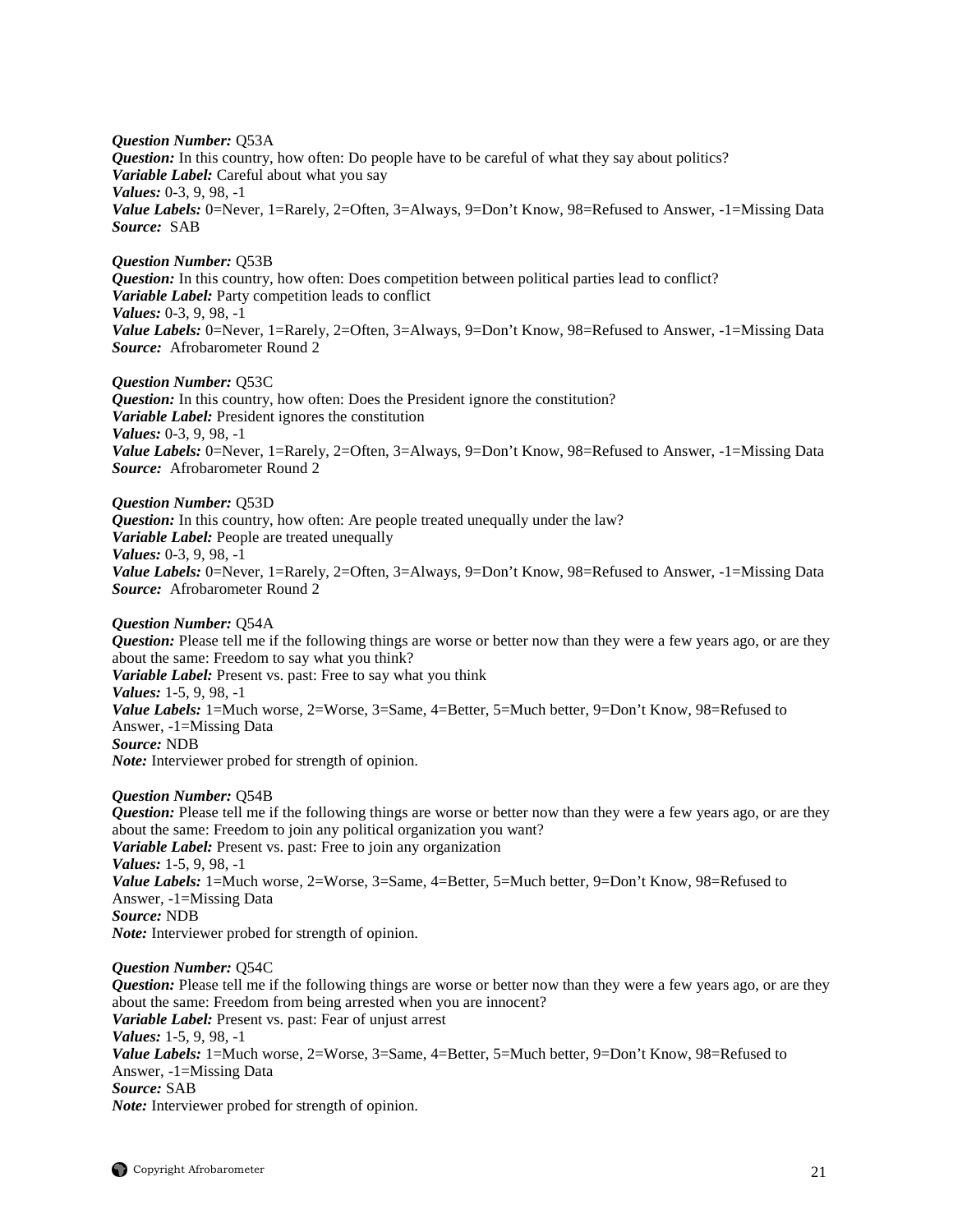## *Question Number:* Q54D

*Question:* Please tell me if the following things are worse or better now than they were a few years ago, or are they about the same: Freedom to choose who to vote for without feeling pressured? *Variable Label:* Present vs. past: Voting freedom *Values:* 1-5, 9, 98, -1 Value Labels: 1=Much worse, 2=Worse, 3=Same, 4=Better, 5=Much better, 9=Don't Know, 98=Refused to Answer, -1=Missing Data *Source:* NDB *Note:* Interviewer probed for strength of opinion.

*Question Number:* Q54E

*Question:* Please tell me if the following things are worse or better now than they were a few years ago, or are they about the same: The ability of ordinary people to influence what government does? *Variable Label:* Present vs. past: Ability to influence government *Values:* 1-5, 9, 98, -1 Value Labels: 1=Much worse, 2=Worse, 3=Same, 4=Better, 5=Much better, 9=Don't Know, 98=Refused to Answer, -1=Missing Data *Source:* Afrobarometer Round 2 *Note:* Interviewer probed for strength of opinion.

*Question Number:* Q54F *Question:* Please tell me if the following things are worse or better now than they were a few years ago, or are they about the same: Safety from crime and violence? *Variable Label:* Present vs. past: Safety from crime and violence *Values:* 1-5, 9, 98, -1 *Value Labels:* 1=Much worse, 2=Worse, 3=Same, 4=Better, 5=Much better, 9=Don't Know, 98=Refused to Answer, -1=Missing Data *Source:* SAB *Note:* Interviewer probed for strength of opinion.

*Question Number:* Q54G *Question:* Please tell me if the following things are worse or better now than they were a few years ago, or are they about the same: Equal and fair treatment of all groups by government? *Variable Label:* Present vs. past: Equal treatment for all *Values:* 1-5, 9, 98, -1 *Value Labels:* 1=Much worse, 2=Worse, 3=Same, 4=Better, 5=Much better, 9=Don't Know, 98=Refused to Answer, -1=Missing Data *Source:* NDB *Note:* Interviewer probed for strength of opinion.

*Question Number:* Q55A *Question:* How much do you trust each of the following, or haven't you heard enough about them to say: The President? *Variable Label:* Trust the President *Values:* 0-3, 9, 98, -1 Value Labels: 0=Not at all, 1=Just a little, 2=Somewhat, 3=A lot, 9=Don't Know/Haven't Heard Enough, 98=Refused to Answer, -1=Missing Data *Source:* Zambia96

*Question Number:* Q55B *Question:* How much do you trust each of the following, or haven't you heard enough about them to say: Parliament? *Variable Label:* Trust Parliament/National Assembly *Values:* 0-3, 9, 98, -1 *Value Labels:* 0=Not at all, 1=Just a little, 2=Somewhat, 3=A lot, 9=Don't Know/Haven't Heard Enough, 98=Refused to Answer, -1=Missing Data *Source:* Adapted from Zambia96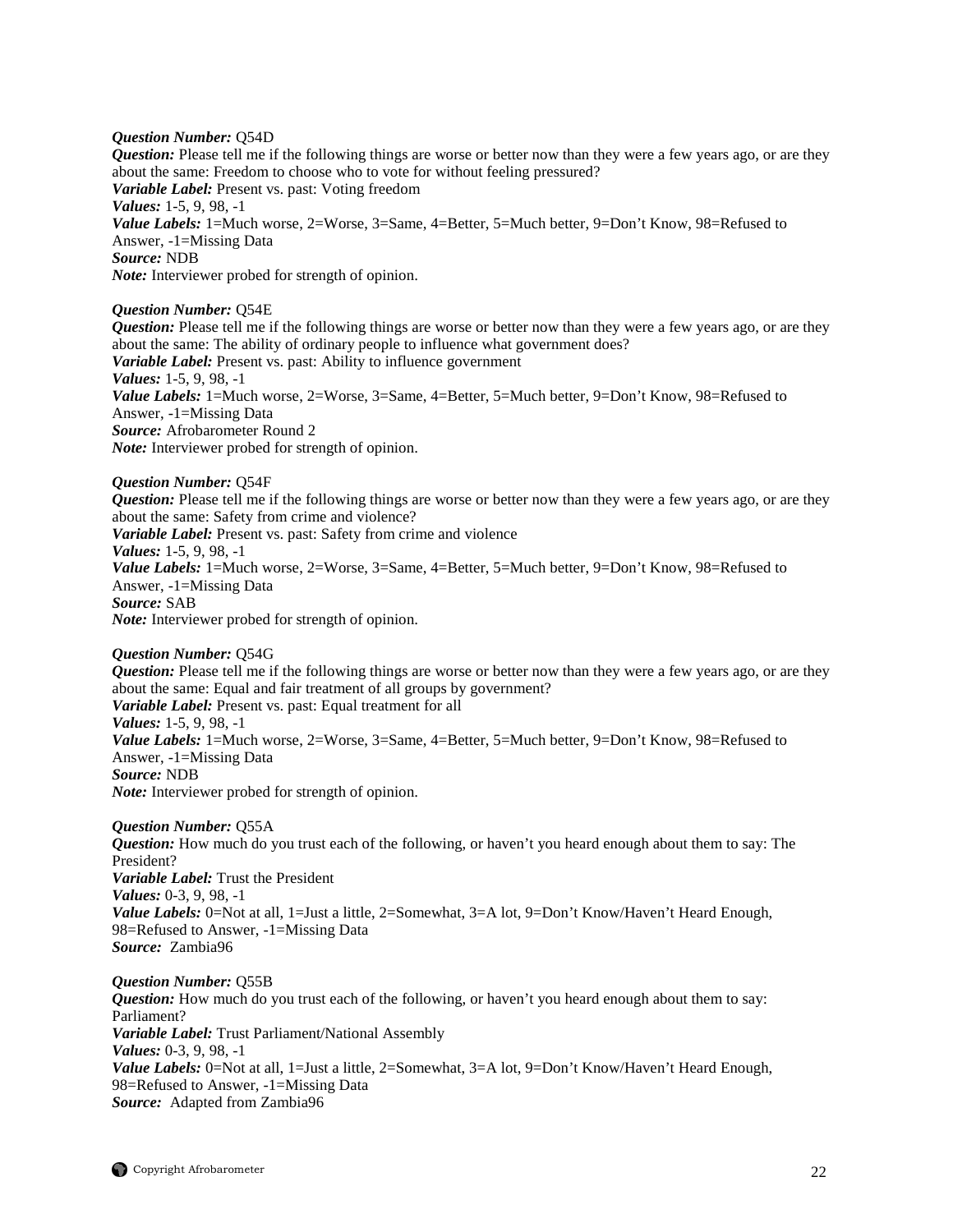*Question Number:* Q55C *Question:* How much do you trust each of the following, or haven't you heard enough about them to say: The Electoral Commission of Kenya? *Variable Label:* Trust the Electoral Commission *Values:* 0-3, 9, 98, -1 Value Labels: 0=Not at all, 1=Just a little, 2=Somewhat, 3=A lot, 9=Don't Know/Haven't Heard Enough, 98=Refused to Answer, -1=Missing Data *Source:* Adapted from Zambia96

## *Question Number:* Q55D

*Question:* How much do you trust each of the following, or haven't you heard enough about them to say: Your Elected Local Government Council? *Variable Label:* Trust your local council *Values:* 0-3, 9, 98, -1 *Value Labels:* 0=Not at all, 1=Just a little, 2=Somewhat, 3=A lot, 9=Don't Know/Haven't Heard Enough, 98=Refused to Answer, -1=Missing Data *Source:* Adapted from Zambia96

*Question Number:* Q55E *Question:* How much do you trust each of the following, or haven't you heard enough about them to say: The Ruling Party? *Variable Label:* Trust the Ruling Party *Values:* 0-3, 9, 98, -1 *Value Labels:* 0=Not at all, 1=Just a little, 2=Somewhat, 3=A lot, 9=Don't Know/Haven't Heard Enough, 98=Refused to Answer, -1=Missing Data *Source:* Adapted from Zambia96

#### *Question Number:* Q55F

*Question:* How much do you trust each of the following, or haven't you heard enough about them to say: Opposition Political Parties? *Variable Label:* Trust opposition political parties *Values:* 0-3, 9, 98, -1 *Value Labels:* 0=Not at all, 1=Just a little, 2=Somewhat, 3=A lot, 9=Don't Know/Haven't Heard Enough, 98=Refused to Answer, -1=Missing Data *Source:* Adapted from Zambia 96

## *Question Number:* Q55G

*Question:* How much do you trust each of the following, or haven't you heard enough about them to say: The Army? *Variable Label:* Trust the military *Values:* 0-3, 9, 98, -1 Value Labels: 0=Not at all, 1=Just a little, 2=Somewhat, 3=A lot, 9=Don't Know/Haven't Heard Enough, 98=Refused to Answer, -1=Missing Data *Source:* Ghana99

*Question Number:* Q55H *Question:* How much do you trust each of the following, or haven't you heard enough about them to say: The Police? *Variable Label:* Trust the police *Values:* 0-3, 9, 98, -1 *Value Labels:* 0=Not at all, 1=Just a little, 2=Somewhat, 3=A lot, 9=Don't Know/Haven't Heard Enough, 98=Refused to Answer, -1=Missing Data *Source:* Zambia 96

#### *Question Number:* Q55I

*Question:* How much do you trust each of the following, or haven't you heard enough about them to say: Courts of Law?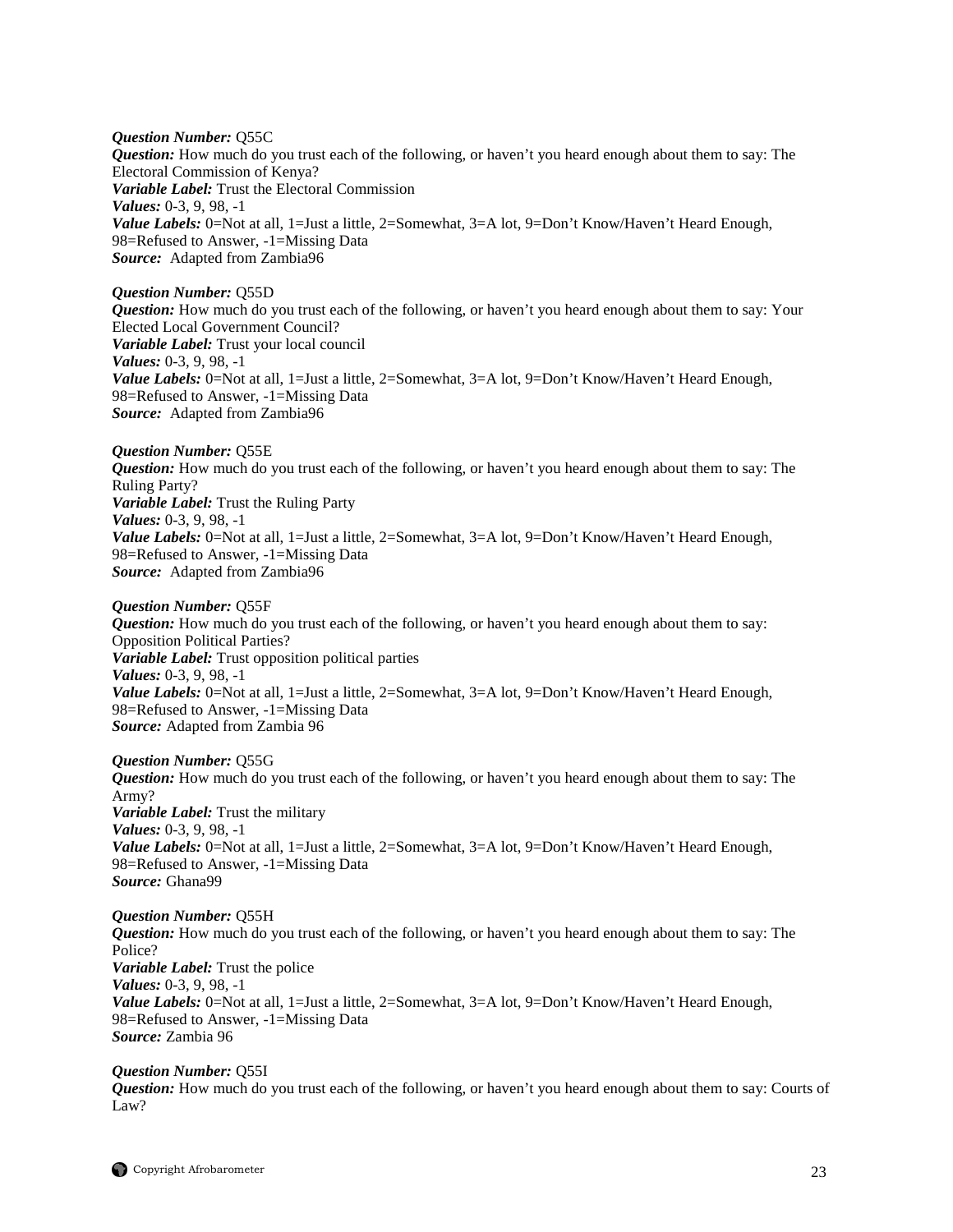*Variable Label:* Trust courts of law *Values:* 0-3, 9, 98, -1 Value Labels: 0=Not at all, 1=Just a little, 2=Somewhat, 3=A lot, 9=Don't Know/Haven't Heard Enough, 98=Refused to Answer, -1=Missing Data *Source:* Zambia 96

## *Question Number:* Q55J

*Question:* How much do you trust each of the following, or haven't you heard enough about them to say: Government broadcasting service (KBC/channel1) or KBC radio? *Variable Label:* Trust government broadcasting service *Values:* 0-3, 9, 98, -1 *Value Labels:* 0=Not at all, 1=Just a little, 2=Somewhat, 3=A lot, 9=Don't Know/Haven't Heard Enough, 98=Refused to Answer, -1=Missing Data *Source:* SAB

## *Question Number:* Q55K

*Question:* How much do you trust each of the following, or haven't you heard enough about them to say: Independent broadcasting services (KTN, NTV, CITIZEN)? *Variable Label:* Trust independent broadcasting services *Values:* 0-3, 9, 98, -1 *Value Labels:* 0=Not at all, 1=Just a little, 2=Somewhat, 3=A lot, 9=Don't Know/Haven't Heard Enough, 98=Refused to Answer, -1=Missing Data *Source:* Zambia96

*Question Number:* Q55L-Not asked in Kenya

## *Question Number:* Q55M

*Question:* How much do you trust each of the following, or haven't you heard enough about them to say: Independent newspapers (Nation, Standard)? *Variable Label:* Trust independent newspapers *Values:* 0-3, 9, 98, -1 *Value Labels:* 0=Not at all, 1=Just a little, 2=Somewhat, 3=A lot, 9=Don't Know/Haven't Heard Enough, 98=Refused to Answer, -1=Missing Data *Source:* Adapted from SAB

## *Question Number:* Q56A

*Question:* How many of the following people do you think are involved in corruption, or haven't you heard enough about them to say: The President and Officials in his Office? *Variable Label:* Corruption: Office of the Presidency *Values:* 0-3, 9, 98, -1 *Value Labels:* 0=None, 1=Some of them, 2=Most of them, 3=All of them, 9=Don't Know, 98=Refused to Answer, -1=Missing Data *Source:* SAB

## *Question Number:* Q56B

*Question:* How many of the following people do you think are involved in corruption, or haven't you heard enough about them to say: Members of Parliament? *Variable Label:* Corruption: Members of Parliament *Values:* 0-3, 9, 98, -1 *Value Labels:* 0=None, 1=Some of them, 2=Most of them, 3=All of them, 9=Don't Know, 98=Refused to Answer, -1=Missing Data *Source:* SAB

## *Question Number:* Q56C

*Question:* How many of the following people do you think are involved in corruption, or haven't you heard enough about them to say: Elected Local Government Councillors? *Variable Label:* Corruption: local government councilors *Values:* 0-3, 9, 98, -1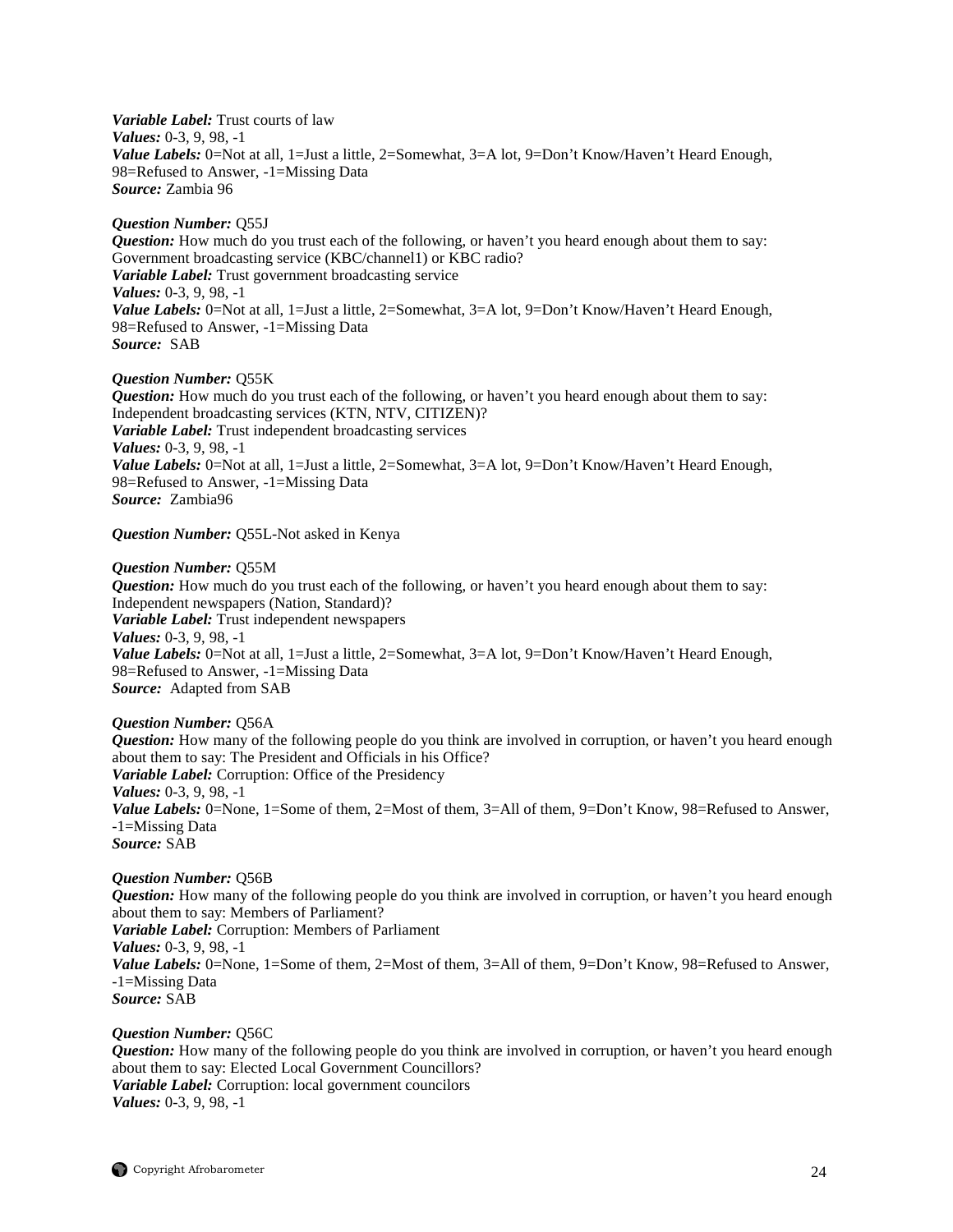*Value Labels:* 0=None, 1=Some of them, 2=Most of them, 3=All of them, 9=Don't Know, 98=Refused to Answer, -1=Missing Data *Source:* SAB

#### *Question Number:* Q56D

*Question:* How many of the following people do you think are involved in corruption, or haven't you heard enough about them to say: National government officials? *Variable Label:* Corruption: National government officials *Values:* 0-3, 9, 98, -1 Value Labels: 0=None, 1=Some of them, 2=Most of them, 3=All of them, 9=Don't Know, 98=Refused to Answer, -1=Missing Data *Source:* SAB

## *Question Number:* Q56E

*Question:* How many of the following people do you think are involved in corruption, or haven't you heard enough about them to say: Local government officials? *Variable Label:* Corruption: Local government officials *Values:* 0-3, 9, 98, -1 *Value Labels:* 0=None, 1=Some of them, 2=Most of them, 3=All of them, 9=Don't Know, 98=Refused to Answer, -1=Missing Data *Source:* SAB

#### *Question Number:* Q56F

*Question:* How many of the following people do you think are involved in corruption, or haven't you heard enough about them to say: Police? *Variable Label:* Corruption: Police *Values:* 0-3, 9, 98, -1 *Value Labels:* 0=None, 1=Some of them, 2=Most of them, 3=All of them, 9=Don't Know, 98=Refused to Answer, -1=Missing Data *Source:* SAB

#### *Question Number:* Q56G

*Question:* How many of the following people do you think are involved in corruption, or haven't you heard enough about them to say: Tax Officials (e.g. VATS/IRS officials) *Variable Label:* Corruption: Tax Officials *Values:* 0-3, 9, 98, -1 *Value Labels:* 0=None, 1=Some of them, 2=Most of them, 3=All of them, 9=Don't Know, 98=Refused to Answer, -1=Missing Data *Source:* SAB

#### *Question Number:* Q56H

*Question:* How many of the following people do you think are involved in corruption, or haven't you heard enough about them to say: Judges and Magistrates? *Variable Label:* Corruption: Judges and Magistrates *Values:* 0-3, 9, 98, -1 *Value Labels:* 0=None, 1=Some of them, 2=Most of them, 3=All of them, 9=Don't Know, 98=Refused to Answer, -1=Missing Data *Source:* SAB

*Question Number:* Q56I *Question:* How many of the following people do you think are involved in corruption, or haven't you heard enough about them to say: Health workers? *Variable Label:* Corruption: Health Workers *Values:* 0-3, 9, 98, -1 *Value Labels:* 0=None, 1=Some of them, 2=Most of them, 3=All of them, 9=Don't Know, 98=Refused to Answer, -1=Missing Data *Source:* SAB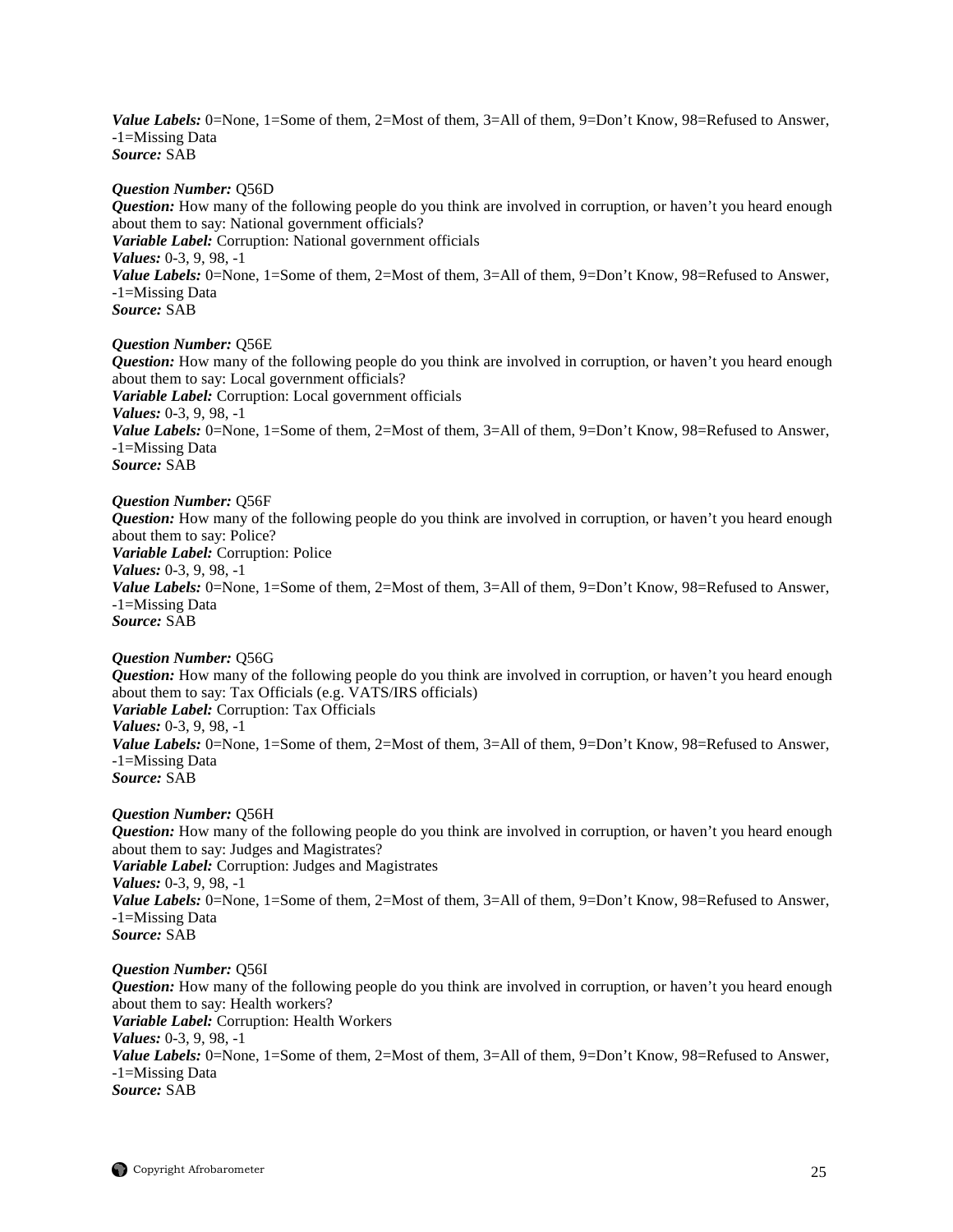## *Question Number:* Q56J

*Question:* How many of the following people do you think are involved in corruption, or haven't you heard enough about them to say: Teachers and school administrators? *Variable Label:* Corruption: Teachers and school administrators *Values:* 0-3, 9, 98, -1 Value Labels: 0=None, 1=Some of them, 2=Most of them, 3=All of them, 9=Don't Know, 98=Refused to Answer, -1=Missing Data *Source:* Adapted from SAB

## *Question Number:* Q57A

*Question:* In the past year, how often (if ever) have you had to pay a bribe, give a gift, or do a favor to government officials in order to: Get a document or a permit?

*Variable Label:* Pay bribe for: Document or permit

*Values:* 0-3, 7, 9, 98, -1

*Value Labels:* 0=Never, 1=Once or Twice, 2=A Few Times, 3=Often, 7=No experience with this in the past year, 9=Don't Know, 98=Refused to Answer, -1=Missing Data *Source:* NDB

## *Question Number:* Q57B

*Question:* In the past year, how often (if ever) have you had to pay a bribe, give a gift, or do a favor to government officials in order to: Get a child into school?

*Variable Label:* Pay bribe for: School placement

*Values:* 0-3, 7, 9, 98, -1

*Value Labels:* 0=Never, 1=Once or Twice, 2=A Few Times, 3=Often, 7=No experience with this in the past year, 9=Don't Know, 98=Refused to Answer, -1=Missing Data *Source:* NDB

## *Question Number:* Q57C

*Question:* In the past year, how often (if ever) have you had to pay a bribe, give a gift, or do a favor to government officials in order to: Get a household service (like piped water, electricity, or phone)? *Variable Label:* Pay bribe for: household service *Values:* 0-3, 7, 9, 98, -1 *Value Labels:* 0=Never, 1=Once or Twice, 2=A Few Times, 3=Often, 7=No experience with this in the past year, 9=Don't Know, 98=Refused to Answer, -1=Missing Data *Source:* NDB

## *Question Number:* Q57D

*Question:* In the past year, how often (if ever) have you had to pay a bribe, give a gift, or do a favor to government officials in order to: Get medicine or medical attention? *Variable Label:* Pay bribe for: get medicine or medical attention? *Values:* 0-3, 7, 9, 98, -1 *Value Labels:* 0=Never, 1=Once or Twice, 2=A Few Times, 3=Often, 7=No experience with this in the past year, 9=Don't Know, 98=Refused to Answer, -1=Missing Data *Source:* NDB

## *Question Number:* Q57E

*Question:* In the past year, how often (if ever) have you had to pay a bribe, give a gift, or do a favor to government officials in order to: Avoid a problem with the police (like passing a checkpoint or avoiding a fine or arrest)? *Variable Label:* Pay bribe for: Avoid problem with police *Values:* 0-3, 7, 9, 98, -1

*Value Labels:* 0=Never, 1=Once or Twice, 2=A Few Times, 3=Often, 7=No experience with this in the past year, 9=Don't Know, 98=Refused to Answer, -1=Missing Data *Source:* NDB

## *Question Number:* Q57F

*Question:* And during the 2002 election, how often (if ever) did a candidate or someone from a political party offer you something, like food or a gift, in return for your vote?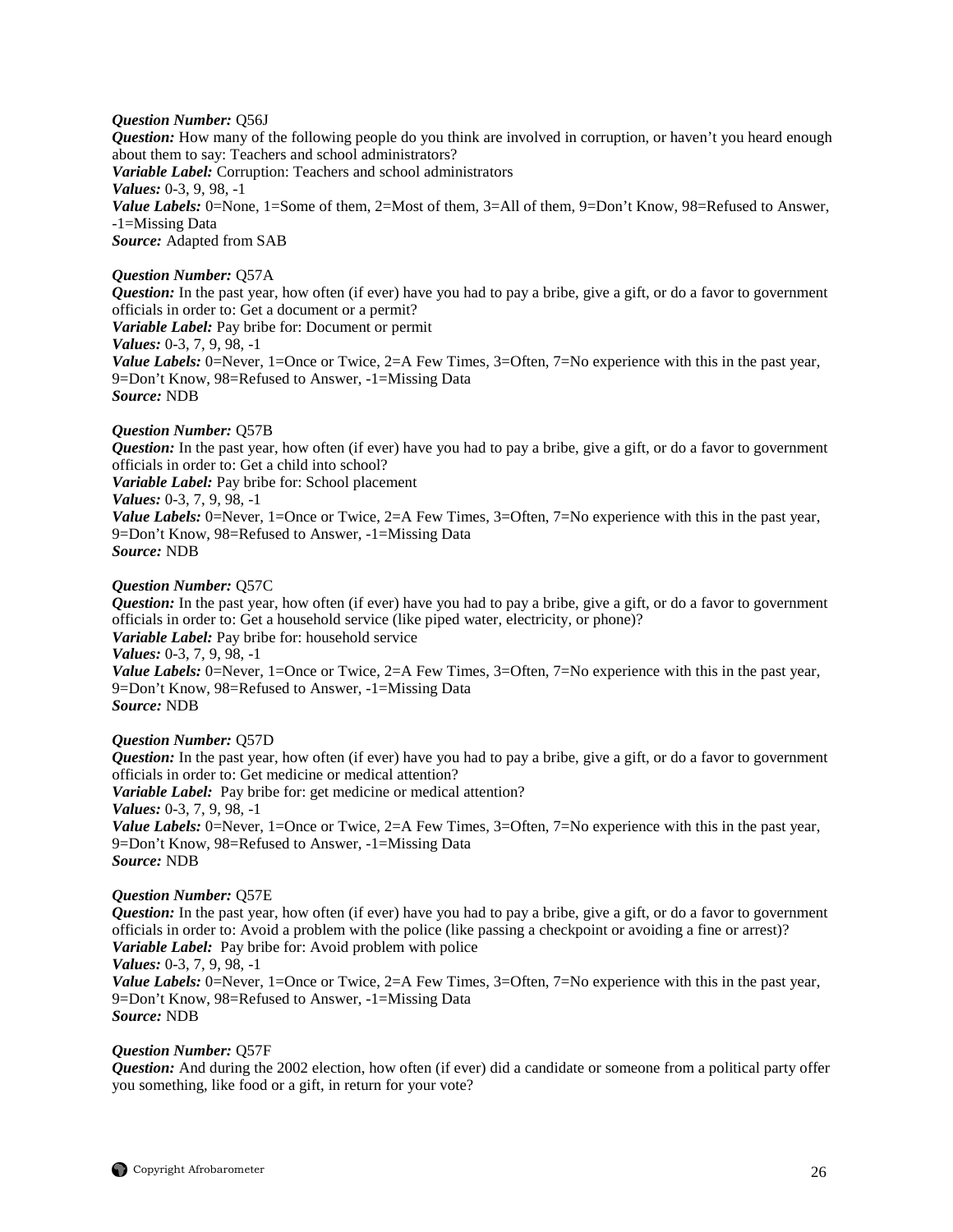*Variable Label:* Election incentives offered *Values:* 0-3, 7, 9, 98, -1 *Value Labels:* 0=Never, 1=Once or Twice, 2=A Few Times, 3=Often, 7=No experience with this in the past year, 9=Don't Know, 98=Refused to Answer, -1=Missing Data *Source:* NDB

#### *Question Number:* Q58A

*Question:* For each of the following please indicate whether you think the act is not wrong at all, wrong but understandable, or wrong and punishable. A government official gives a job to someone from his family who does not have adequate qualifications

*Variable Label:* Right or wrong: job for relative

*Values:* 1-3, 9, 98, -1

*Value Labels:* 1=Not Wrong at All, 2=Wrong But Understandable, 3=Wrong and Punishable, 9=Don't Know, 98=Refused to Answer, -1=Missing Data

## *Question Number:* Q58B

*Question:* For each of the following please indicate whether you think the act is not wrong at all, wrong but understandable, or wrong and punishable. A government official demands a favour or an additional payment for some service that is part of his job

*Variable Label:* Right or wrong: favor for service

*Values:* 1-3, 9, 98, -1

*Value Labels:* 1=Not Wrong at All, 2=Wrong But Understandable, 3=Wrong and Punishable, 9=Don't Know, 98=Refused to Answer, -1=Missing Data

## *Question Number:* Q58C

*Question:* For each of the following please indicate whether you think the act is not wrong at all, wrong but understandable, or wrong and punishable. A public official decides to locate a development project in an area where his friends and supporters lived

*Variable Label:* Right or wrong: development for supporters

*Values:* 1-3, 9, 98, -1

*Value Labels:* 1=Not Wrong at All, 2=Wrong But Understandable, 3=Wrong and Punishable, 9=Don't Know, 98=Refused to Answer, -1=Missing Data

## *Question Number:* Q59

*Question:* Which of the following statements is closest to your view? Choose Statement A or Statement B. A: Our elected officials should listen to constituents' views and do what they demand. B: Our elected leaders should follow their own ideas in deciding what is best for the country. *Variable Label:* Elected leaders listen vs. follow own ideas *Values:* 1-5, 9, 98, -1 *Value Labels:* 1=Agree Very Strongly with A, 2=Agree with A, 3=Agree with B, 4=Agree Very Strongly with B, 5=Agree with Neither, 9=Don't Know, 98=Refused to Answer, -1=Missing Data

*Note:* Interviewer probed for strength of opinion asking "Do you agree or agree very strongly?"

## *Question Number:* Q60

*Question:* How much time should your Member of Parliament spend in this constituency to visit the community and its citizens?

*Variable Label:* Time MP should spend

*Values:* 0-4, 9, 98, -1

*Value Labels:* 0=Never/It is Not Necessary, 1=At Least Once a Year, 2=At Least Once a Month, 3=At Least Weekly, 4=Should Stay Here All the Time, 9=Don't Know, 98=Refused to Answer, -1=Missing Data

## *Question Number:* Q61

*Question:* How much time does your Member of Parliament spend in this constituency? *Variable Label:* Time MP does spend *Values:* 0-4, 9, 98, -1 *Value Labels:* 0=Never 1=At Least Once a Year, 2=At Least Once a Month A, 3=At Least Weekly, 4=She/ He is Here Almost All the Time, 9=Don't Know, 98=Refused to Answer, -1=Missing Data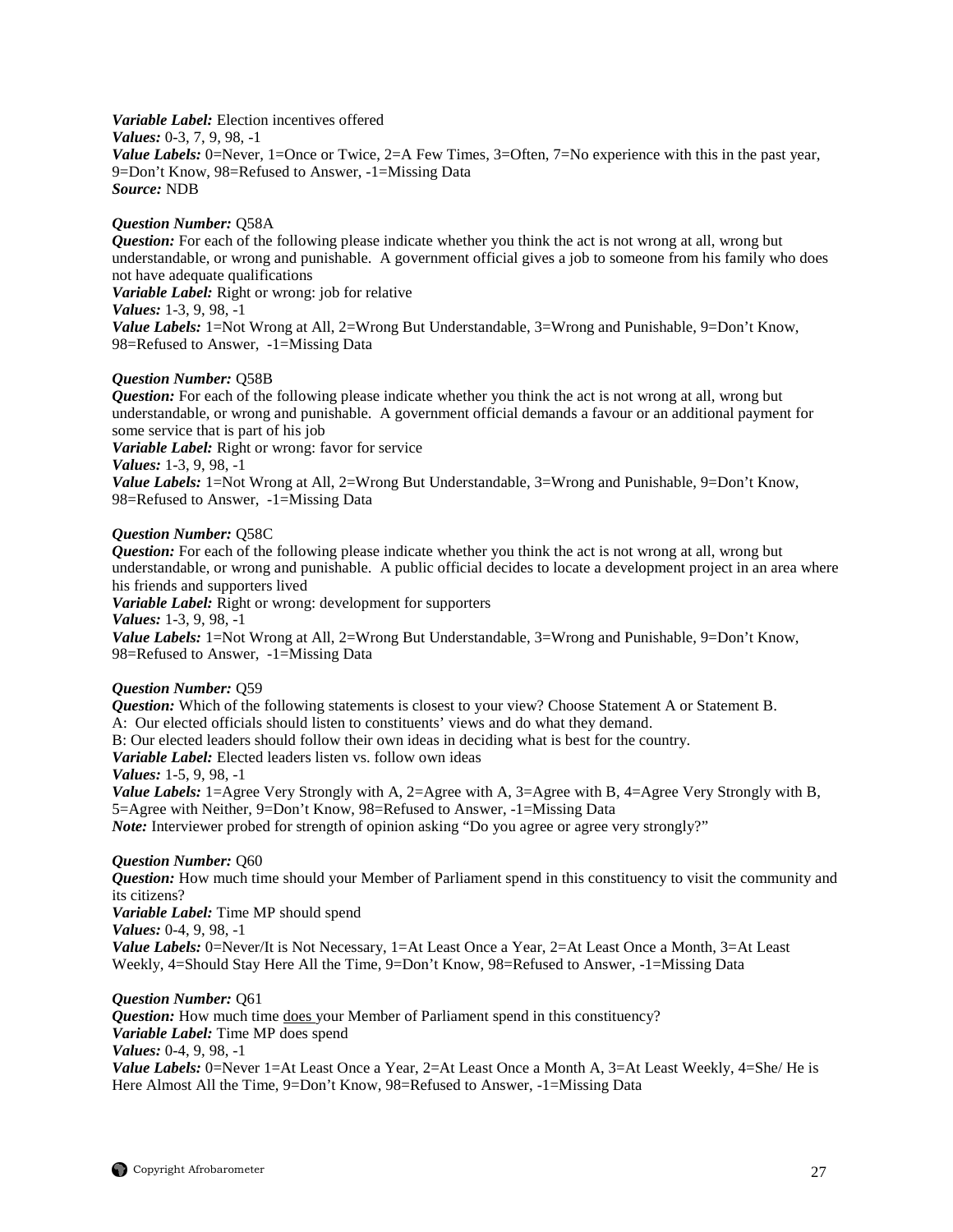*Question Number:* Q62A

*Question:* How much of the time do think the following try their best to listen to what people like you have to say: Members of Parliament? *Variable Label:* MPs listen *Values:* 0-3, 9, 98, -1 Value Labels: 0=Never 1=Only Sometimes, 2=Often, 3=Always, 9=Don't Know, 98=Refused to Answer. -1=Missing Data

## *Question Number:* Q62B

*Question:* How much of the time do think the following try their best to listen to what people like you have to say: Elected Local Government Councillors?

*Variable Label:* Local government councilors listen

*Values:* 0-3, 9, 98, -1

*Value Labels:* 0=Never 1=Only Sometimes, 2=Often, 3=Always, 9=Don't Know, 98=Refused to Answer, -1=Missing Data

## *Question Number:* Q63PT1

*Question:* In your opinion, what are the most important problems facing this country that government should address?

*Variable Label:* Most important problems  $-1$ <sup>st</sup> response

*Values:* 0-31, 995, 998-999, -1

*Value Labels:* 0=Nothing/No problems, 1=Management of the economy, 2=Wages, income and salaries, 3=Unemployment, 4=Poverty/destitution, 5=Rates and Taxes, 6=Loans /Credit , 7=Farming/agriculture, 8=Food shortage/famine, 9=Drought, 10=Land, 11=Transportation, 12=Communications, 13=Infrastructure/roads, 14=Education, 15=Housing, 16=Electricity, 17=Water supply, 18=Orphans/street children/homeless children, 19= Services/other, 20=Health, 21=AIDS, 22=Sickness/Disease, 23=Crime and Security, 24=Corruption, 25=Political Violence, 26=Political instability/political divisions/ethnic tensions, 27=Discrimination/inequality, 28=Gender issues/women's rights, 29=Democracy/political rights, 30=War(international), 31=Civil War, 995=Other, 998=Refused to answer, 999=Don't know, -1=Missing data

*Source:* SAB

*Note:* Respondent could give up to three responses.

## *Question Number:* Q63PT2

*Question:* In your opinion, what are the most important problems facing this country that government should address?

*Variable Label:* Most important problems  $-2<sup>nd</sup>$  response

*Values:* 1-31, 995-996, -1

*Value Labels:* 1=Management of the economy, 2=Wages, income and salaries, 3=Unemployment,

4=Poverty/destitution, 5=Rates and Taxes, 6=Loans /Credit , 7=Farming/agriculture, 8=Food shortage/famine,

9=Drought, 10=Land, 11=Transportation, 12=Communications, 13=Infrastructure/roads, 14=Education,

15=Housing, 16=Electricity, 17=Water supply, 18=Orphans/street children/homeless children, 19= Services/other, 20=Health, 21=AIDS, 22=Sickness/Disease, 23=Crime and Security, 24=Corruption, 25=Political Violence, 26=Political instability/political divisions/ethnic tensions, 27=Discrimination/inequality, 28=Gender issues/women's rights, 29=Democracy/political rights, 30=War(international), 31=Civil War, 995=Other, 996=No Further

Response, -1=Missing data

*Source:* SAB

*Note:* Respondent could give up to three responses.

## *Question Number:* Q63PT3

*Question:* In your opinion, what are the most important problems facing this country that government should address?

*Variable Label:* Most important problems  $-3^{rd}$  response

*Values:* 1-31, 995-996, -1

*Value Labels:* 1=Management of the economy,2=Wages, income and salaries, 3=Unemployment, 4=Poverty/destitution, 5=Rates and Taxes, 6=Loans /Credit , 7=Farming/agriculture, 8=Food shortage/famine,

9=Drought, 10=Land, 11=Transportation, 12=Communications, 13=Infrastructure/roads, 14=Education,

15=Housing, 16=Electricity, 17=Water supply, 18=Orphans/street children/homeless children, 19= Services/other, 20=Health, 21=AIDS, 22=Sickness/Disease, 23=Crime and Security, 24=Corruption, 25=Political Violence,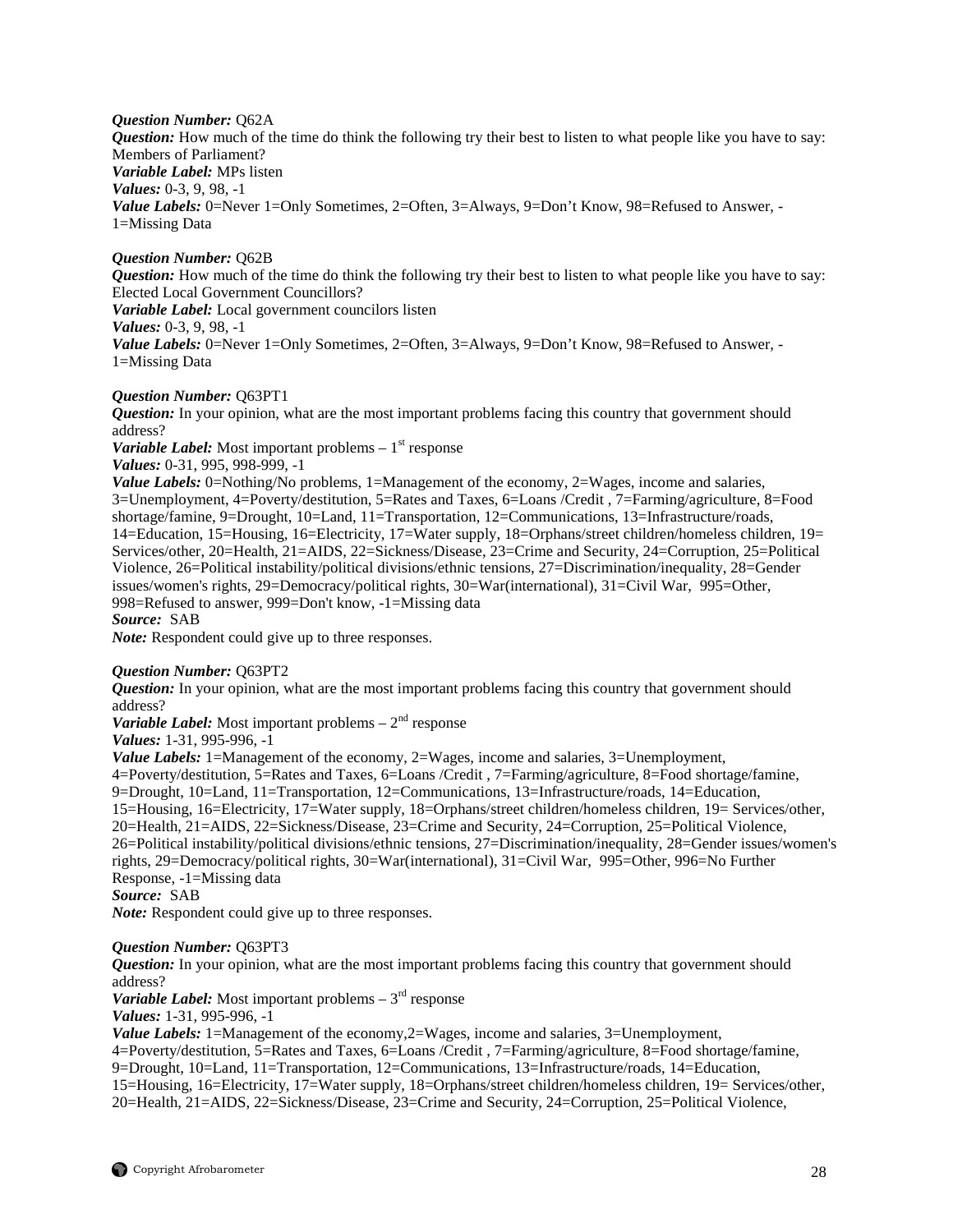26=Political instability/political divisions/ethnic tensions, 27=Discrimination/inequality, 28=Gender issues/women's rights, 29=Democracy/political rights, 30=War(international), 31=Civil War, 995=Other, 996=No Further Response, -1=Missing data *Source:* SAB *Note:* Respondent could give up to three responses.

*Question Number:* Q64

*Question:* Taking the Problem you mentioned first, how likely is it that the government will solve your most important problem within the next few years? *Variable Label:* Government solve MIP *Values:* 0-3, 7, 9, 98, -1 *Value Labels:* 0= Not At All Likely, 1=Not Very Likely, 2=Likely, 3=Very Likely, 7=Not Applicable, 9=Don't Know/Haven't heard enough, 98=Refused to Answer, -1=Missing Data *Source:* SAB *Note:* Interviewer probed for strength of opinion.

## *Question Number:* Q65A

*Question:* Now let's speak about the present government of this country. How well or badly would you say the current government is handling the following matters, or haven't you heard enough about them to say: Managing the economy?

*Variable Label:* Handling managing the economy

*Values:* 1-4, 9, 98, -1

*Value Labels:* 1=Very Badly, 2=Fairly Badly, 3=Fairly Well, 4=Very Well, 9=Don't Know/Haven't heard enough, 98=Refused to Answer, -1=Missing Data

## *Source:* SAB

*Note:* Interviewer probed for strength of opinion.

## *Question Number:* Q65B

*Question:* How well or badly would you say the current government is handling the following matters, or haven't you heard enough about them to say: Creating jobs? *Variable Label:* Handling creating jobs *Values:* 1-4, 9, 98, -1 *Value Labels:* 1=Very Badly, 2=Fairly Badly, 3=Fairly Well, 4=Very Well, 9=Don't Know/Haven't heard enough, 98=Refused to Answer, -1=Missing Data *Source:* NDB *Note:* Interviewer probed for strength of opinion.

## *Question Number:* Q65C

*Question:* How well or badly would you say the current government is handling the following matters, or haven't you heard enough about them to say: Keeping prices stable? *Variable Label:* Handling keeping prices stable *Values:* 1-4, 9, 98, -1 *Value Labels:* 1=Very Badly, 2=Fairly Badly, 3=Fairly Well, 4=Very Well, 9=Don't Know/Haven't heard enough, 98=Refused to Answer, -1=Missing Data *Source:* NDB

*Note:* Interviewer probed for strength of opinion.

*Question Number:* Q65D

*Question:* How well or badly would you say the current government is handling the following matters, or haven't you heard enough about them to say: Narrowing gaps between rich and poor? *Variable Label:* Handling narrowing income gaps *Values:* 1-4, 9, 98, -1 *Value Labels:* 1=Very Badly, 2=Fairly Badly, 3=Fairly Well, 4=Very Well, 9=Don't Know/Haven't heard enough, 98=Refused to Answer, -1=Missing Data *Source:* SAB *Note:* Interviewer probed for strength of opinion.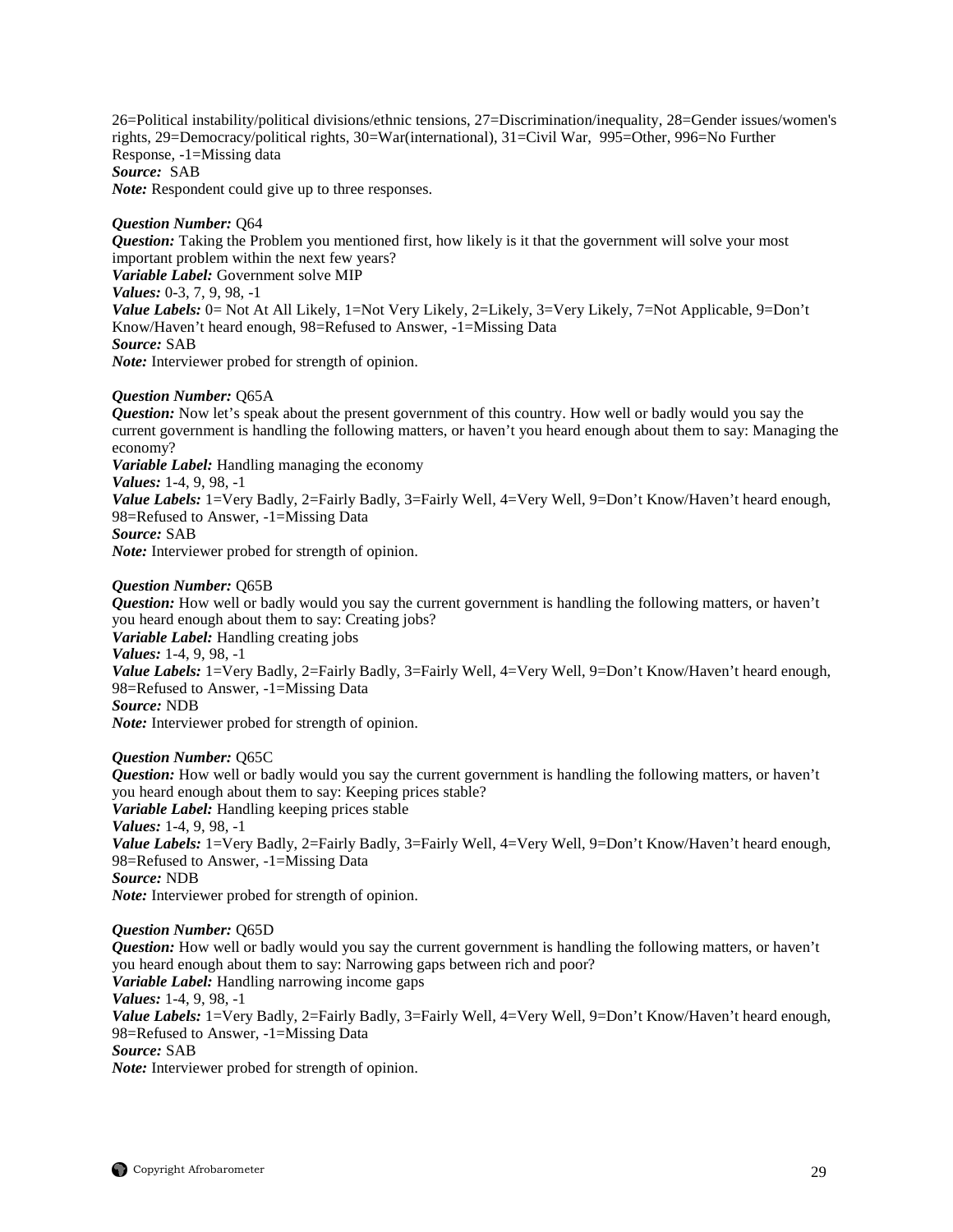## *Question Number:* Q65E

*Question:* How well or badly would you say the current government is handling the following matters, or haven't you heard enough about them to say: Reducing crime? *Variable Label:* Handling reducing crime *Values:* 1-4, 9, 98, -1 Value Labels: 1=Very Badly, 2=Fairly Badly, 3=Fairly Well, 4=Very Well, 9=Don't Know/Haven't heard enough, 98=Refused to Answer, -1=Missing Data *Source:* NDB *Note:* Interviewer probed for strength of opinion.

## *Question Number:* Q65F

*Question:* How well or badly would you say the current government is handling the following matters, or haven't you heard enough about them to say: Improving basic health services? *Variable Label:* Handling improving basic health services *Values:* 1-4, 9, 98, -1 *Value Labels:* 1=Very Badly, 2=Fairly Badly, 3=Fairly Well, 4=Very Well, 9=Don't Know/Haven't heard enough, 98=Refused to Answer, -1=Missing Data *Source:* NDB *Note:* Interviewer probed for strength of opinion.

*Question Number:* Q65G *Question:* How well or badly would you say the current government is handling the following matters, or haven't you heard enough about them to say: Addressing educational needs? *Variable Label:* Handling addressing educational needs *Values:* 1-4, 9, 98, -1 Value Labels: 1=Very Badly, 2=Fairly Badly, 3=Fairly Well, 4=Very Well, 9=Don't Know/Haven't heard enough, 98=Refused to Answer, -1=Missing Data *Source:* NDB *Note:* Interviewer probed for strength of opinion.

*Question Number:* Q65H *Question:* How well or badly would you say the current government is handling the following matters, or haven't you heard enough about them to say: Delivering household water? *Variable Label:* Handling delivering household water *Values:* 1-4, 9, 98, -1 *Value Labels:* 1=Very Badly, 2=Fairly Badly, 3=Fairly Well, 4=Very Well, 9=Don't Know/Haven't heard enough, 98=Refused to Answer, -1=Missing Data *Source:* SAB *Note:* Interviewer probed for strength of opinion.

## *Question Number:* Q65I

*Question:* How well or badly would you say the current government is handling the following matters, or haven't you heard enough about them to say: Ensuring everyone has enough to eat? *Variable Label:* Handling ensuring enough to eat *Values:* 1-4, 9, 98, -1 *Value Labels:* 1=Very Badly, 2=Fairly Badly, 3=Fairly Well, 4=Very Well, 9=Don't Know/Haven't heard enough, 98=Refused to Answer, -1=Missing Data *Source:* SAB *Note:* Interviewer probed for strength of opinion.

*Question Number:* Q65J

*Question:* How well or badly would you say the current government is handling the following matters, or haven't you heard enough about them to say: Fighting corruption in government? *Variable Label:* Handling fighting corruption *Values:* 1-4, 9, 98, -1 *Value Labels:* 1=Very Badly, 2=Fairly Badly, 3=Fairly Well, 4=Very Well, 9=Don't Know/Haven't heard enough, 98=Refused to Answer, -1=Missing Data *Source:* SAB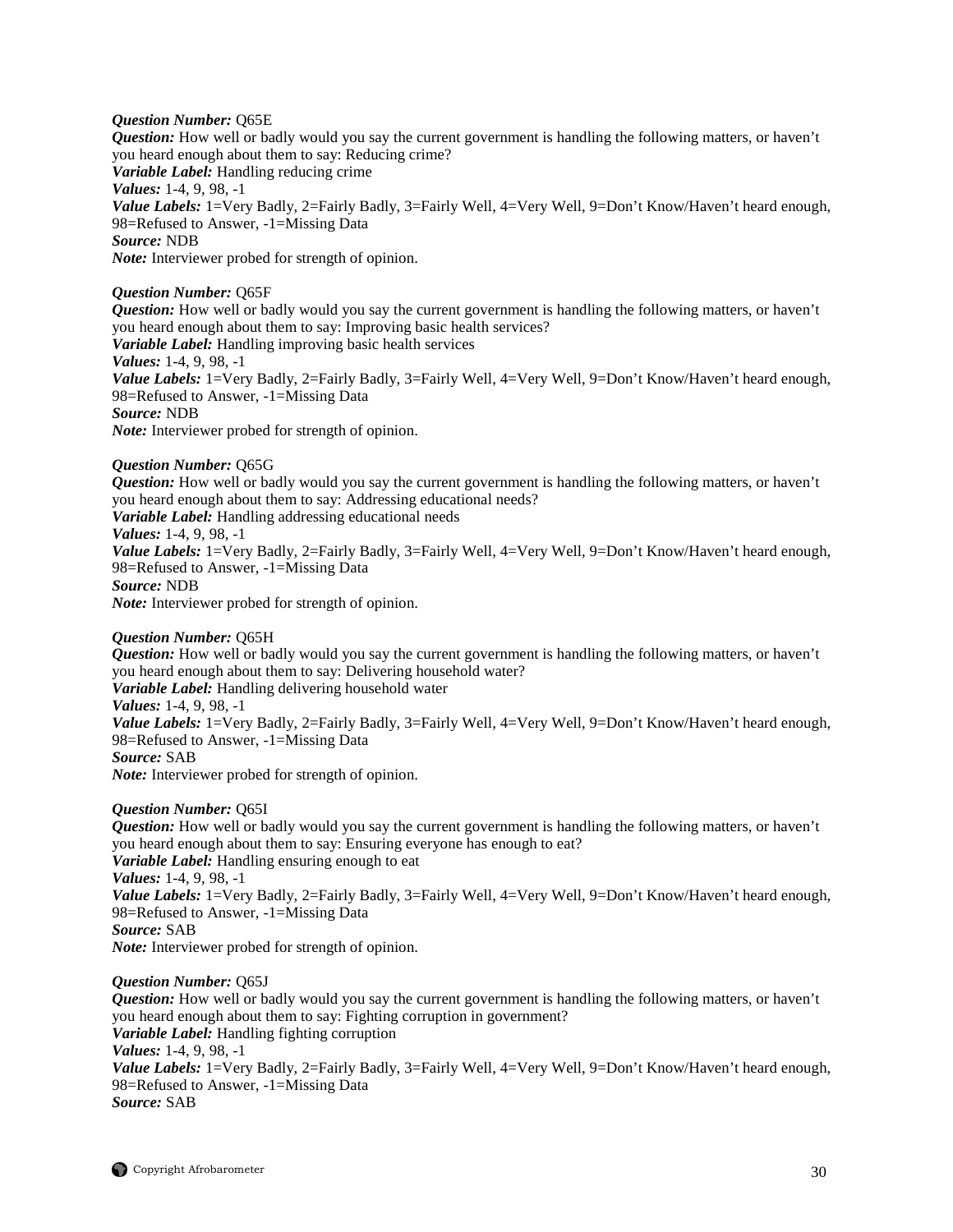*Note:* Interviewer probed for strength of opinion.

## *Question Number:* Q65K

*Question:* How well or badly would you say the current government is handling the following matters, or haven't you heard enough about them to say: Combating HIV/AIDS?

*Variable Label:* Handling combating HIV/AIDS

*Values:* 1-4, 9, 98, -1

*Value Labels:* 1=Very Badly, 2=Fairly Badly, 3=Fairly Well, 4=Very Well, 9=Don't Know/Haven't heard enough, 98=Refused to Answer, -1=Missing Data

*Source:* SAB

*Note:* Interviewer probed for strength of opinion.

## *Question Number:* Q66

*Question:* Which of these statements is closest to your view? Choose Statement A or Statement B.

A: The government should devote many more resources to combating AIDS, even if this means that less money is spent on things like education.

B: There are many other problems facing this country beside AIDS; even if people are dying in large numbers, the government needs to keep its focus on solving other problems.

*Variable Label:* Resources to combat AIDS vs. other problems

*Values:* 1-5, 9, 98, -1

*Value Labels:* 1=Agree Very Strongly with A, 2=Agree with A, 3=Agree with B, 4=Agree Very Strongly with B, 5=Agree with Neither, 9=Don't Know, 98=Refused to Answer, -1=Missing Data

*Source:* Afrobarometer Round 2

*Note:* Interviewer probed for strength of opinion asking "Do you agree or agree very strongly?"

## *Question Number:* Q67A

*Question:* What about local government? How well or badly would you say your local government is handling the following matters, or haven't you heard enough about them to say? Maintaining our roads.

*Variable Label:* Local government handling maintaining roads

*Values:* 1-4, 9, 98, -1

Value Labels: 1=Very Badly, 2=Fairly Badly, 3=Fairly Well, 4=Very Well, 9=Don't Know, 98=Refused to Answer, -1=Missing Data

*Source:*

## *Question Number:* Q67B

*Question:* What about local government? How well or badly would you say your local government is handling the following matters, or haven't you heard enough about them to say? Keeping our community clean. *Variable Label:* Local government handling keeping community clean *Values:* 1-4, 9, 98, -1

Value Labels: 1=Very Badly, 2=Fairly Badly, 3=Fairly Well, 4=Very Well, 9=Don't Know, 98=Refused to Answer, -1=Missing Data

*Source:*

## *Question Number:* Q67C

*Question:* What about local government? How well or badly would you say your local government is handling the following matters, or haven't you heard enough about them to say? Collecting Local Taxes. *Variable Label:* Local government handling collecting local taxes

*Values:* 1-4, 9, 98, -1

Value Labels: 1=Very Badly, 2=Fairly Badly, 3=Fairly Well, 4=Very Well, 9=Don't Know, 98=Refused to Answer, -1=Missing Data

*Source:*

## *Question Number:* Q67D

*Question:* What about local government? How well or badly would you say your local government is handling the following matters, or haven't you heard enough about them to say? Deciding how to spend local revenues. *Variable Label:* Local government handling spending decisions *Values:* 1-4, 9, 98, -1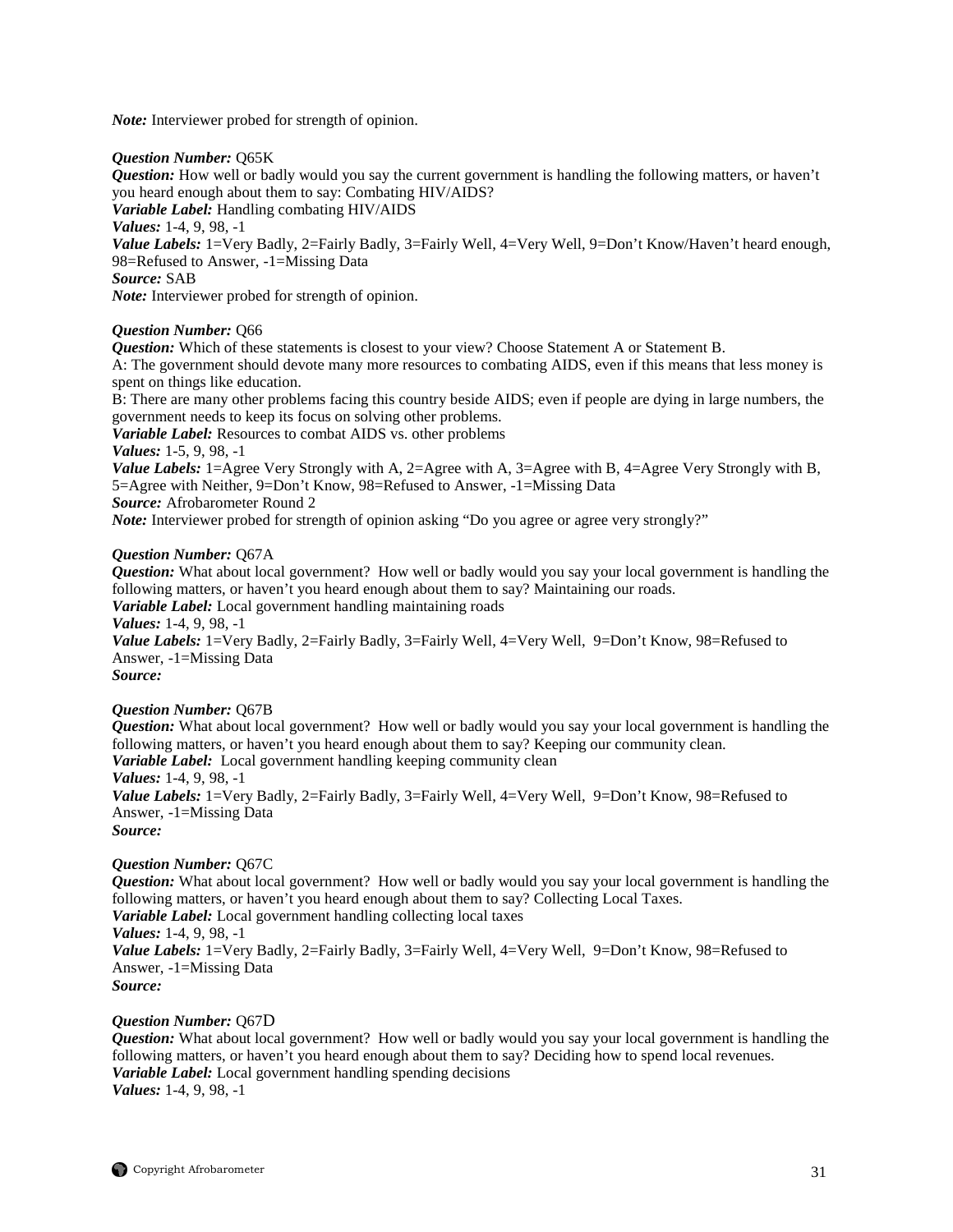Value Labels: 1=Very Badly, 2=Fairly Badly, 3=Fairly Well, 4=Very Well, 9=Don't Know, 98=Refused to Answer, -1=Missing Data *Source:*

## *Question Number:* Q68A

*Question:* Do you approve or disapprove of the way the following people have performed their jobs over the past twelve months, or haven't you heard enough about them to say: President Kibaki *Variable Label:* Performance: President *Values:* 1-4, 9, 98, -1 *Value Labels:* 1=Strongly Disapprove, 2=Disapprove, 3=Approve, 4=Strongly Approve, 9=Don't Know/Haven't heard enough, 98=Refused to Answer, -1=Missing Data *Source:* SAB

*Note:* Interviewer probed for strength of opinion.

## *Question Number:* Q68B

*Question:* Do you approve or disapprove of the way the following people have performed their jobs over the past twelve months, or haven't you heard enough about them to say: Your Member of Parliament? *Variable Label:* Performance: MP/National Assembly Rep. *Values:* 1-4, 9, 98, -1 *Value Labels:* 1=Strongly Disapprove, 2=Disapprove, 3=Approve, 4=Strongly Approve, 9=Don't Know/Haven't heard enough, 98=Refused to Answer, -1=Missing Data *Source:* SAB *Note:* Interviewer probed for strength of opinion.

## *Question Number:* Q68C

*Question:* Do you approve or disapprove of the way the following people have performed their jobs over the past twelve months, or haven't you heard enough about them to say: Elected Local Government Councillor? *Variable Label:* Performance: Local government councilor *Values:* 1-4, 9, 98, -1 *Value Labels:* 1=Strongly Disapprove, 2=Disapprove, 3=Approve, 4=Strongly Approve, 9=Don't Know/Haven't heard enough, 98=Refused to Answer, -1=Missing Data *Source:* SAB *Note:* Interviewer probed for strength of opinion.

## *Question Number:* Q69A\_verb

*Question:* Can you tell me whether the Kenyan government has a policy to provide: Free primary education, that is, parents do not have to pay school fees? *Variable Label:* Verbatim. Policy knowledge-education-verbatim response *Values:* String Variable

*Source:*

*Question Number:* Q69A\_code *Question:* Can you tell me whether the Kenyan government has a policy to provide: Free primary education, that is, parents do not have to pay school fees? *Variable Label:* Code. Policy knowledge:free primary education *Values:* 1-2, 9, 998, -1 *Value Labels:* 1=Incorrect answer, 2=Correct Answer, 9=Don't Know, 998=Refused, -1=Missing Data *Source:* 

*Question Number:* Q69B\_verb *Question:* Can you tell me whether the Kenyan government has a policy to provide: Free health care at public clinics, that is, no fees for visits or medicine? *Variable Label:* Verbatim. Policy knowledge-health-verbatim response *Values:* String Variable *Source:*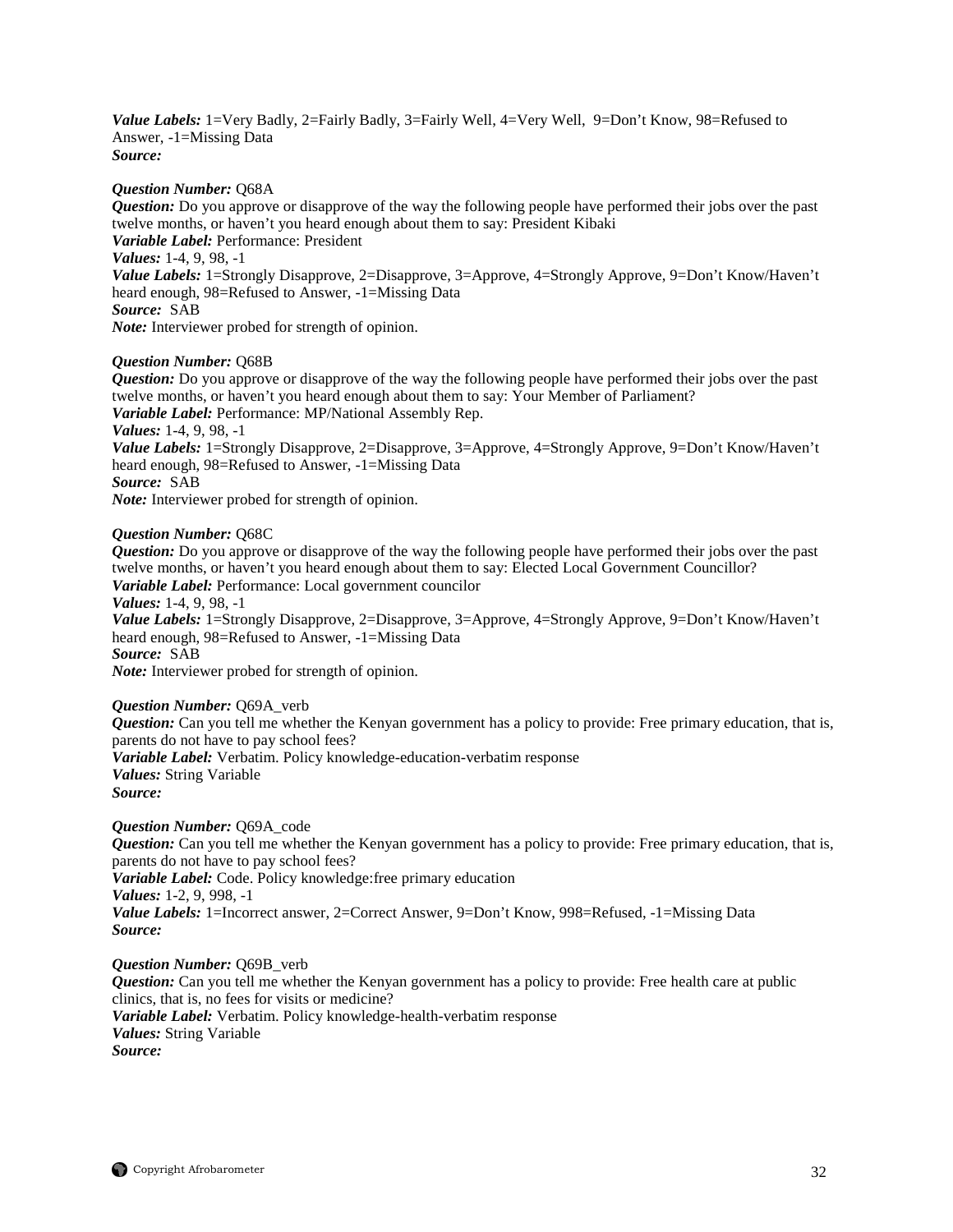*Question Number:* Q69B\_code *Question:* Can you tell me whether the Kenyan government has a policy to provide: Free health care at public clinics, that is, no fees for visits or medicine? *Variable Label:* Code. Policy knowledge: free health care *Values:* 1-2, 9, 998, -1 Value Labels: 1=Incorrect answer, 2=Correct Answer, 9=Don't Know, 998=Refused, -1=Missing Data *Source:*

*Question Number:* Q70A *Question:* How likely do you think it would be that the authorities could enforce the law if a top government official committed a serious crime? *Variable Label:* Enforce law: Top official commits serious crime *Values:* 1-4, 9, 98, -1 *Value Labels:* 1=Not at all likely, 2=Not very likely, 3=Likely, 4=Very Likely, 9=Don't Know, 98=Refused to Answer, -1=Missing Data *Source:*

*Question Number:* Q70B *Question:* How likely do you think it would be that the authorities could enforce the law if a person like you committed a serious crime? *Variable Label:* Enforce law: You commit serious crime *Values:* 1-4, 9, 98, -1 *Value Labels:* 1=Not at all likely, 2=Not very likely, 3=Likely, 4=Very Likely, 9=Don't Know, 98=Refused to Answer, -1=Missing Data *Source:* Afrobarometer Round 1

#### *Question Number:* Q70C

*Question:* How likely do you think it would be that the authorities could enforce the law if a top official did not pay a tax on some of the income they earned? *Variable Label:* Enforce law: Top official doesn't pay tax *Values:* 1-4, 9, 98, -1 *Value Labels:* 1=Not at all likely, 2=Not very likely, 3=Likely, 4=Very Likely, 9=Don't Know, 98=Refused to Answer, -1=Missing Data *Source:*

#### *Question Number:* Q70D

*Question:* How likely do you think it would be that the authorities could enforce the law if a person like you did not pay a tax on some of the income you earned? *Variable Label:* Enforce law: You don't pay tax *Values:* 1-4, 9, 98, -1 *Value Labels:* 1=Not at all likely, 2=Not very likely, 3=Likely, 4=Very Likely, 9=Don't Know, 98=Refused to Answer, -1=Missing Data *Source:*

## *Question Number:* Q71A

*Question:* Based on your experience, how easy or difficult is to obtain the following services? Or do you never try and get these services from government? An identity document (such as a birth certificate, driver's license, passport or voter card). *Variable Label:* Difficulty to obtain identity document *Values:* 1-4, 7, 9, 98, -1 Value Labels: 1=Very Difficult, 2=Difficult, 3=Easy, 4=Very Easy, 7=Never Try, 9=Don't Know, 98=Refused to Answer, -1=Missing Data *Source:* Adapted from Afrobarometer Round 1

## *Question Number:* Q71B

*Question:* Based on your experience, how easy or difficult is to obtain the following services? Or do you never try and get these services from government? Household services (like piped water, electricity or telephone).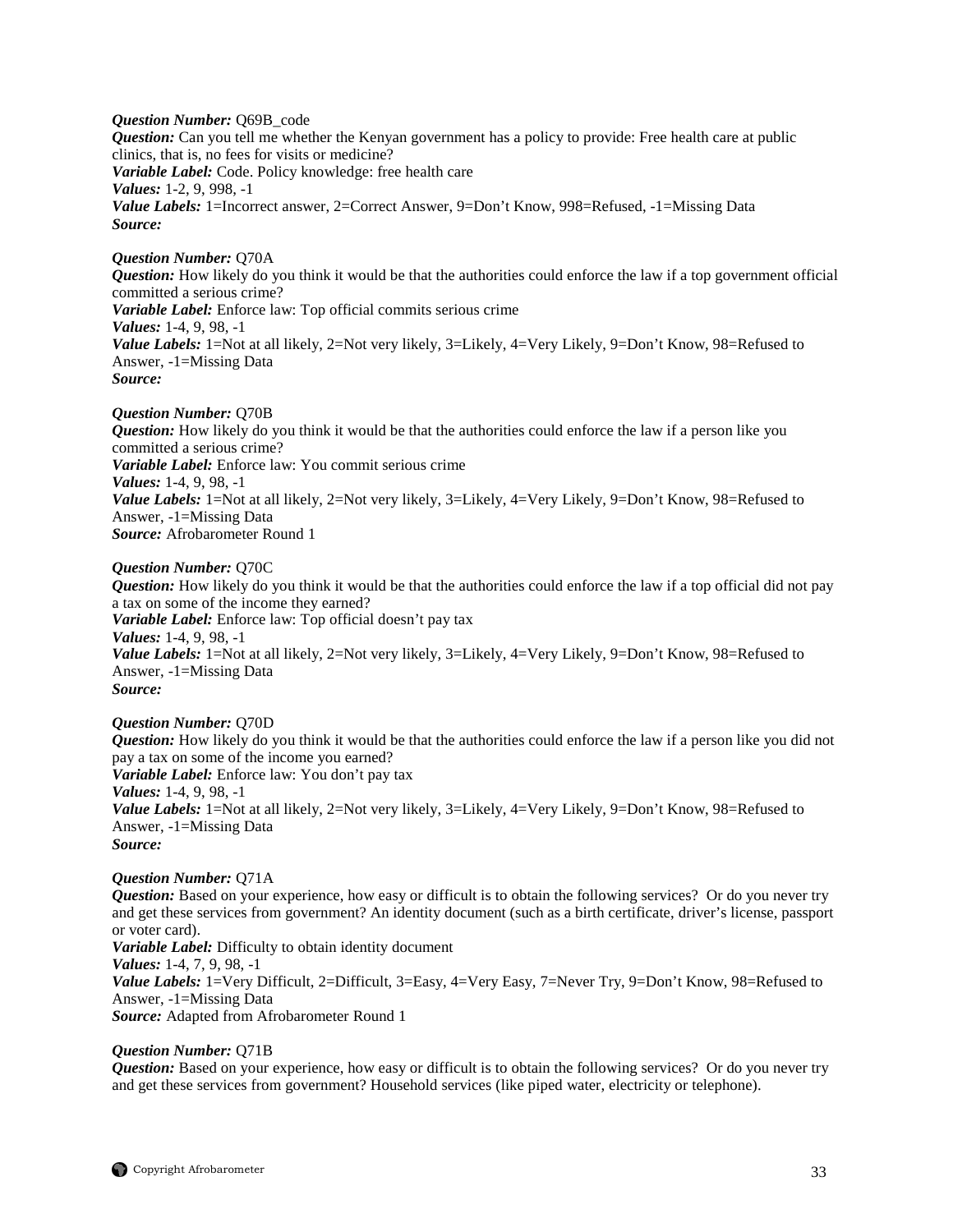*Variable Label:* Difficulty to obtain household services *Values:* 1-4, 7, 9, 98, -1 Value Labels: 1=Very Difficult, 2=Difficult, 3=Easy, 4=Very Easy, 7=Never Try, 9=Don't Know, 98=Refused to Answer, -1=Missing Data *Source:* Adapted from SAB

## *Question Number:* Q71C

*Question:* Based on your experience, how easy or difficult is to obtain the following services? Or do you never try and get these services from government? Help from the police when you need it. *Variable Label:* Difficulty to obtain help from the police *Values:* 1-4, 7, 9, 98, -1 *Value Labels:* 1=Very Difficult, 2=Difficult, 3=Easy, 4=Very Easy, 7=Never Try, 9=Don't Know, 98=Refused to Answer, -1=Missing Data *Source:* Afrobarometer Round 2

## *Question Number:* Q71D

*Question:* Based on your experience, how easy or difficult is to obtain the following services? Or do you never try and get these services from government? A place in primary school for a child. *Variable Label:* Difficulty to obtain primary school placement *Values:* 1-4, 7, 9, 98, -1 *Value Labels:* 1=Very Difficult, 2=Difficult, 3=Easy, 4=Very Easy, 7=Never Try, 9=Don't Know, 98=Refused to Answer, -1=Missing Data *Source:* SAB

## *Question Number:* Q71E

*Question:* Based on your experience, how easy or difficult is to obtain the following services? Or do you never try and get these services from government? Medical treatment at a nearby clinic. *Variable Label:* Difficulty to obtain medical treatment *Values:* 1-4, 7, 9, 98, -1 *Value Labels:* 1=Very Difficult, 2=Difficult, 3=Easy, 4=Very Easy, 7=Never Try, 9=Don't Know, 98=Refused to Answer, -1=Missing Data *Source:* SAB

*Question Number:* Q72A *Question:* Why do you never try to get? An identity document. *Variable Label:* Why not try to get: identity document *Values:* 1-5, 7, 9, 98, -1 *Value Labels:* 1=I don't need it/use it, 2=I don't know how, 3=Govt does not provide it, 4=No personal connections in right places, 5=Some other response, 7=N/A, 9=Don't Know, 98=Refused to Answer, -1=Missing Data *Source:*

*Question Number:* Q72B *Question:* Why do you never try to get? Household services. *Variable Label:* Why not try to get: household services. *Values:* 1-5, 7, 9, 98, -1 *Value Labels:* 1=I don't need it/use it, 2=I don't know how, 3=Govt does not provide it, 4=No personal connections in right places, 5=Some other response, 7=N/A, 9=Don't Know, 98=Refused to Answer, -1=Missing Data *Source:*

## *Question Number:* Q72C

**Question:** Why do you never try to get? Help from the police when you need it. *Variable Label:* Why not try to get: Help from the police *Values:* 1-5, 7, 9, 98, -1 *Value Labels:* 1=I don't need it/use it, 2=I don't know how, 3=Govt does not provide it, 4=No personal connections in right places, 5=Some other response, 7=N/A, 9=Don't Know, 98=Refused to Answer, -1=Missing Data *Source:*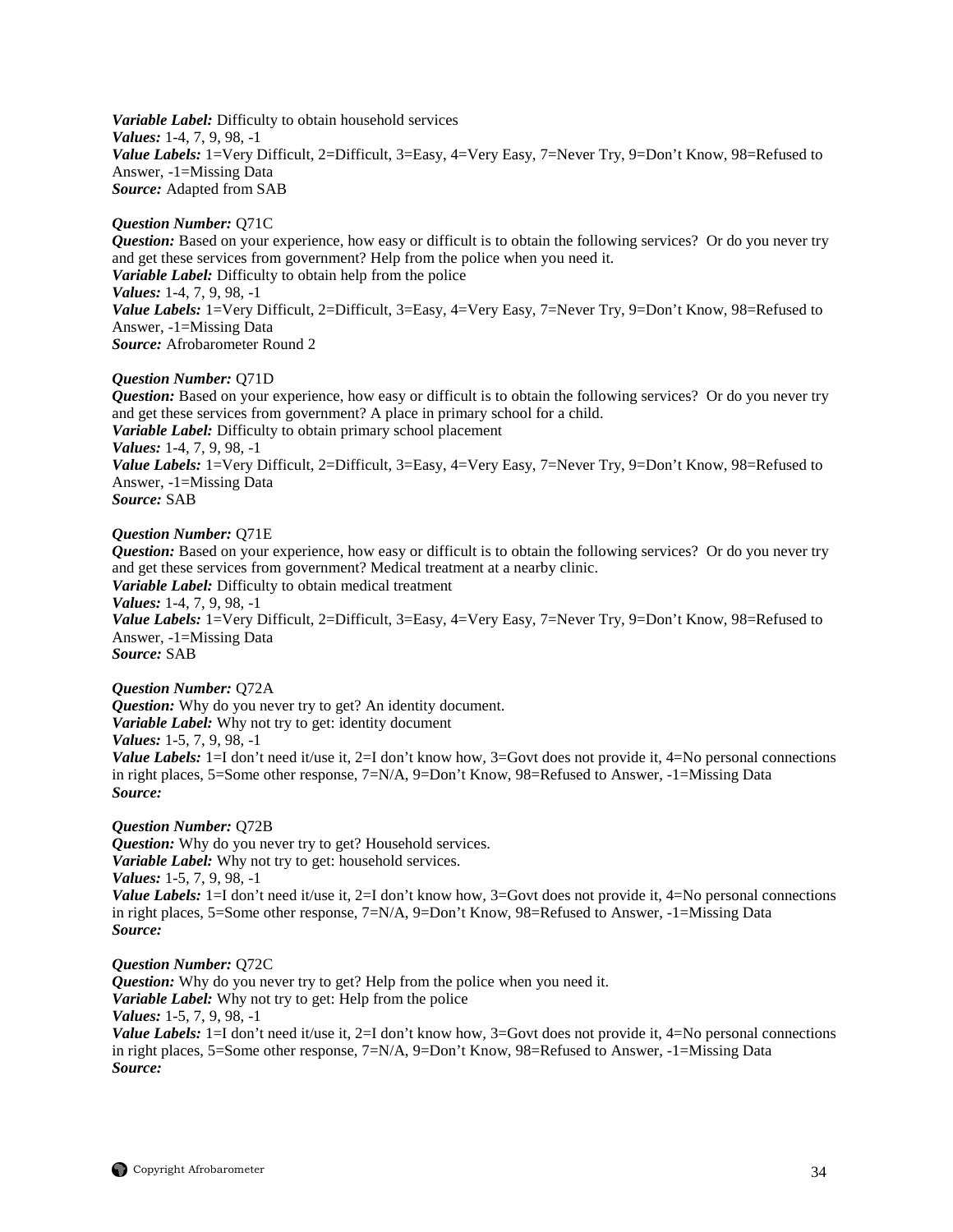## *Question Number:* Q73A

*Question:* Have you encountered any of these problems with your local public schools during the past 12 months? Services are too expensive / Unable to pay

*Variable Label:* Problems with schools: too expensive.

*Values:* 0-3, 7, 9, 98, -1

*Value Labels:* 0=Never, 1=Once or twice, 2=A few times, 3=Often, 7=No experience with public schools in the past twelve months, 9=Don't Know, 98=Refused to Answer, -1=Missing Data

## *Question Number:* Q73B

*Question:* Have you encountered any of these problems with your local public schools during the past 12 months? Lack of textbooks or other supplies

*Variable Label:* Problems with schools: textbooks and supplies.

*Values:* 0-3, 7, 9, 98, -1

*Value Labels:* 0=Never, 1=Once or twice, 2=A few times, 3=Often, 7=No experience with public schools in the past twelve months, 9=Don't Know, 98=Refused to Answer, -1=Missing Data

## *Question Number:* Q73C

*Question:* Have you encountered any of these problems with your local public schools during the past 12 months? Poor teaching.

*Variable Label:* Problems with schools: poor teaching.

*Values:* 0-3, 7, 9, 98, -1

*Value Labels:* 0=Never, 1=Once or twice, 2=A few times, 3=Often, 7=No experience with public schools in the past twelve months, 9=Don't Know, 98=Refused to Answer, -1=Missing Data

## *Question Number:* Q73D

*Question:* Have you encountered any of these problems with your local public schools during the past 12 months? Absent teachers.

*Variable Label:* Problems with schools: Absent teachers.

*Values:* 0-3, 7, 9, 98, -1

*Value Labels:* 0=Never, 1=Once or twice, 2=A few times, 3=Often, 7=No experience with public schools in the past twelve months, 9=Don't Know, 98=Refused to Answer, -1=Missing Data

## *Question Number:* Q73E

*Question:* Have you encountered any of these problems with your local public schools during the past 12 months? Overcrowded classrooms.

*Variable Label:* Problems with schools: overcrowded classrooms.

*Values:* 0-3, 7, 9, 98, -1

*Value Labels:* 0=Never, 1=Once or twice, 2=A few times, 3=Often, 7=No experience with public schools in the past twelve months, 9=Don't Know, 98=Refused to Answer, -1=Missing Data

## *Question Number:* Q73F

*Question:* Have you encountered any of these problems with your local public schools during the past 12 months? Poor conditions of facilities

*Variable Label:* Problems with schools: poor facilities.

*Values:* 0-3, 7, 9, 98, -1

*Value Labels:* 0=Never, 1=Once or twice, 2=A few times, 3=Often, 7=No experience with public schools in the past twelve months, 9=Don't Know, 98=Refused to Answer, -1=Missing Data

## *Question Number:* Q73G

*Question:* Have you encountered any of these problems with your local public schools during the past 12 months? Demands for illegal payments

*Variable Label:* Problems with schools: illegal payments.

*Values:* 0-3, 7, 9, 98, -1

*Value Labels:* 0=Never, 1=Once or twice, 2=A few times, 3=Often, 7=No experience with public schools in the past twelve months, 9=Don't Know, 98=Refused to Answer, -1=Missing Data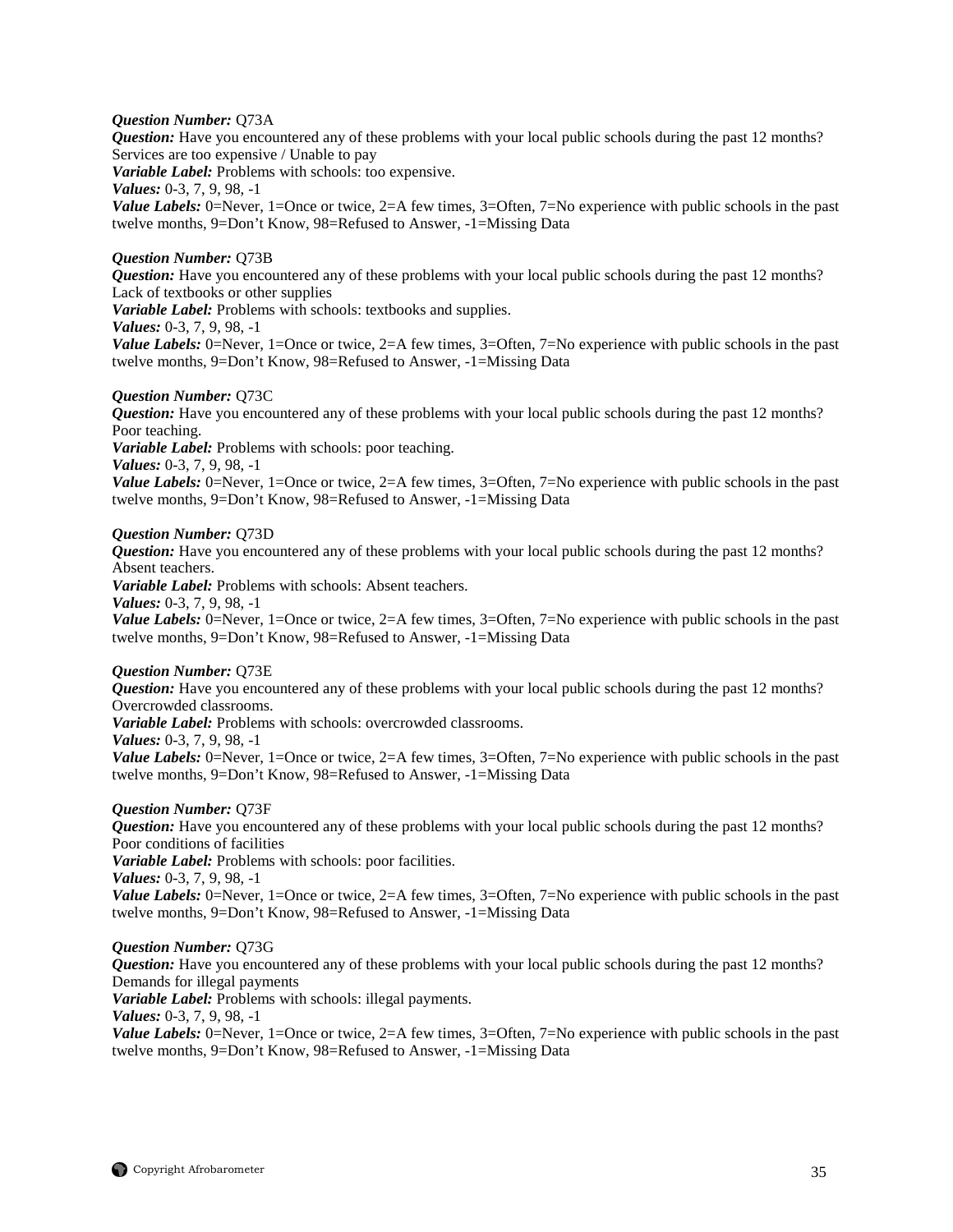## *Question Number:* Q74A

*Question:* Have you encountered any of these problems with your local public clinic or hospital during the past 12 months? Services are too expensive / Unable to pay

*Variable Label:* Problems with public clinic: too expensive.

*Values:* 0-3, 7, 9, 98, -1

*Value Labels:* 0=Never, 1=Once or twice, 2=A few times, 3=Often, 7=No experience with clinics in the past twelve months, 9=Don't Know, 98=Refused to Answer, -1=Missing Data

## *Question Number:* Q74B

*Question:* Have you encountered any of these problems with your local public clinic or hospital during the past 12 months? Lack of medicines or other supplies

*Variable Label:* Problems with public clinic: Lack of medicines/supplies.

*Values:* 0-3, 7, 9, 98, -1

*Value Labels:* 0=Never, 1=Once or twice, 2=A few times, 3=Often, 7=No experience with clinics in the past twelve months, 9=Don't Know, 98=Refused to Answer, -1=Missing Data

#### *Question Number:* Q74C

*Question:* Have you encountered any of these problems with your local public clinic or hospital during the past 12 months? Lack of attention or respect from staff.

*Variable Label:* Problems with public clinic: Lack of attention/respect.

*Values:* 0-3, 7, 9, 98, -1

*Value Labels:* 0=Never, 1=Once or twice, 2=A few times, 3=Often, 7=No experience with clinics in the past twelve months, 9=Don't Know, 98=Refused to Answer, -1=Missing Data

## *Question Number:* Q74D

*Question:* Have you encountered any of these problems with your local public clinic or hospital during the past 12 months? Absent doctors.

*Variable Label:* Problems with public clinic: Absent doctors.

*Values:* 0-3, 7, 9, 98, -1

*Value Labels:* 0=Never, 1=Once or twice, 2=A few times, 3=Often, 7=No experience with clinics in the past twelve months, 9=Don't Know, 98=Refused to Answer, -1=Missing Data

## *Question Number:* Q74E

*Question:* Have you encountered any of these problems with your local public clinic or hospital during the past 12 months? Long waiting time.

*Variable Label:* Problems with public clinic: Long waiting time.

*Values:* 0-3, 7, 9, 98, -1

*Value Labels:* 0=Never, 1=Once or twice, 2=A few times, 3=Often, 7=No experience with clinics in the past twelve months, 9=Don't Know, 98=Refused to Answer, -1=Missing Data

## *Question Number:* Q74F

*Question:* Have you encountered any of these problems with your local public clinic or hospital during the past 12 months? Dirty facilities.

*Variable Label:* Problems with public clinic: Dirty facilities.

*Values:* 0-3, 7, 9, 98, -1

*Value Labels:* 0=Never, 1=Once or twice, 2=A few times, 3=Often, 7=No experience with clinics in the past twelve months, 9=Don't Know, 98=Refused to Answer, -1=Missing Data

## *Question Number:* Q74G

*Question:* Have you encountered any of these problems with your local public clinic or hospital during the past 12 months? Demands for illegal payments

*Variable Label:* Problems with public clinic: illegal payments. *Values:* 0-3, 7, 9, 98, -1

*Value Labels:* 0=Never, 1=Once or twice, 2=A few times, 3=Often, 7=No experience with clinics in the past twelve months, 9=Don't Know, 98=Refused to Answer, -1=Missing Data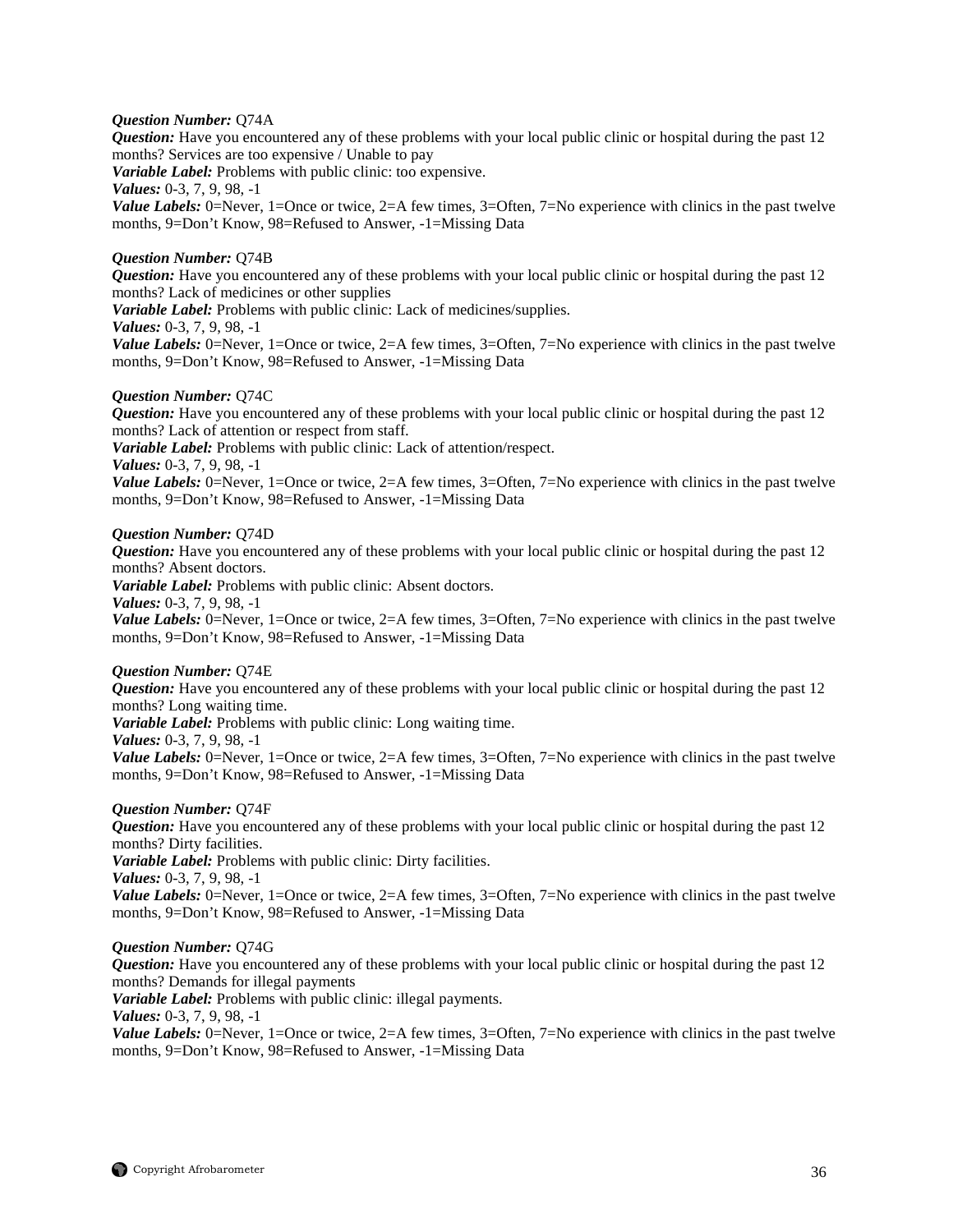## *Question Number:* Q75A

*Question:* What, if anything, would you do to try and resolve each of the following situations? You were waiting for a government permit or license, but kept encountering delays?

*Variable Label:* What do: Waiting for permit.

*Values:* 1-7, 9, 98, -1

*Value Labels:* 1= Don't worry, things will be resolved given enough time, 2= Lodge complaint through proper channels or procedures, 3= Use connections with influential people, 4= Offer tip or bribe, 5= Join in Public Protest, 6=Other, 7=Nothing, because nothing can be done, 9=Don't Know, 98=Refused to Answer, -1=Missing Data

## *Question Number:* Q75B

*Question:* What, if anything, would you do to try and resolve each of the following situations? Election officials left your name off the voters roll.

*Variable Label:* What do: Name missing.

## *Values:* 1-7, 9, 98, -1

*Value Labels:* 1= Don't worry, things will be resolved given enough time, 2= Lodge complaint through proper channels or procedures,  $3=$  Use connections with influential people,  $3=$  Use connections with influential people,  $4=$ Offer tip or bribe, 5= Join in Public Protest, 6=Other, 7=Nothing, because nothing can be done, 9=Don't Know, 98=Refused to Answer, -1=Missing Data

#### *Question Number:* Q75C

*Question:* What, if anything, would you do to try and resolve each of the following situations? You suspected a school or clinic official of stealing.

*Variable Label:* What do: Suspect school official.

## *Values:* 1-7, 9, 98, -1

*Value Labels:* 1= Don't worry, things will be resolved given enough time, 2= Lodge complaint through proper channels or procedures,  $3=$  Use connections with influential people,  $3=$  Use connections with influential people,  $4=$ Offer tip or bribe, 5= Join in Public Protest, 6=Other, 7=Nothing, because nothing can be done, 9=Don't Know, 98=Refused to Answer, -1=Missing Data

## *Question Number:* Q75D

*Question:* What, if anything, would you do to try and resolve each of the following situations? The police wrongly arrested someone in your family.

*Variable Label:* What do: Wrongful arrest.

## *Values:* 1-7, 9, 98, -1

*Value Labels:* 1= Don't worry, things will be resolved given enough time, 2= Lodge complaint through proper channels or procedures,  $3=$  Use connections with influential people,  $3=$  Use connections with influential people,  $4=$ Offer tip or bribe, 5= Join in Public Protest, 6=Other, 7=Nothing, because nothing can be done, 9=Don't Know, 98=Refused to Answer, -1=Missing Data

#### *Question Number:* Q75E

*Question:* What, if anything, would you do to try and resolve each of the following situations? Someone wrongly seized your family's land

*Variable Label:* What do: Land seized.

*Values:* 1-7, 9, 98, -1

*Value Labels:* 1= Don't worry, things will be resolved given enough time, 2= Lodge complaint through proper channels or procedures,  $3=$  Use connections with influential people,  $3=$  Use connections with influential people,  $4=$ Offer tip or bribe, 5= Join in Public Protest, 6=Other, 7=Nothing, because nothing can be done, 9=Don't Know, 98=Refused to Answer, -1=Missing Data

#### *Question Number:* Q76A

*Question:* Who should be responsible for making sure that, once elected, members of Parliament do their jobs? *Variable Label:* Who responsible: MPs do job?

*Values:* 0-3, 9, 98, -1

*Value Labels:* 0 = The President/Executive, 1 = The Parliament/Local Council, 2 = Their Political Party, 3 = The Voters, 9=Don't Know, 98=Refused to Answer, -1=Missing Data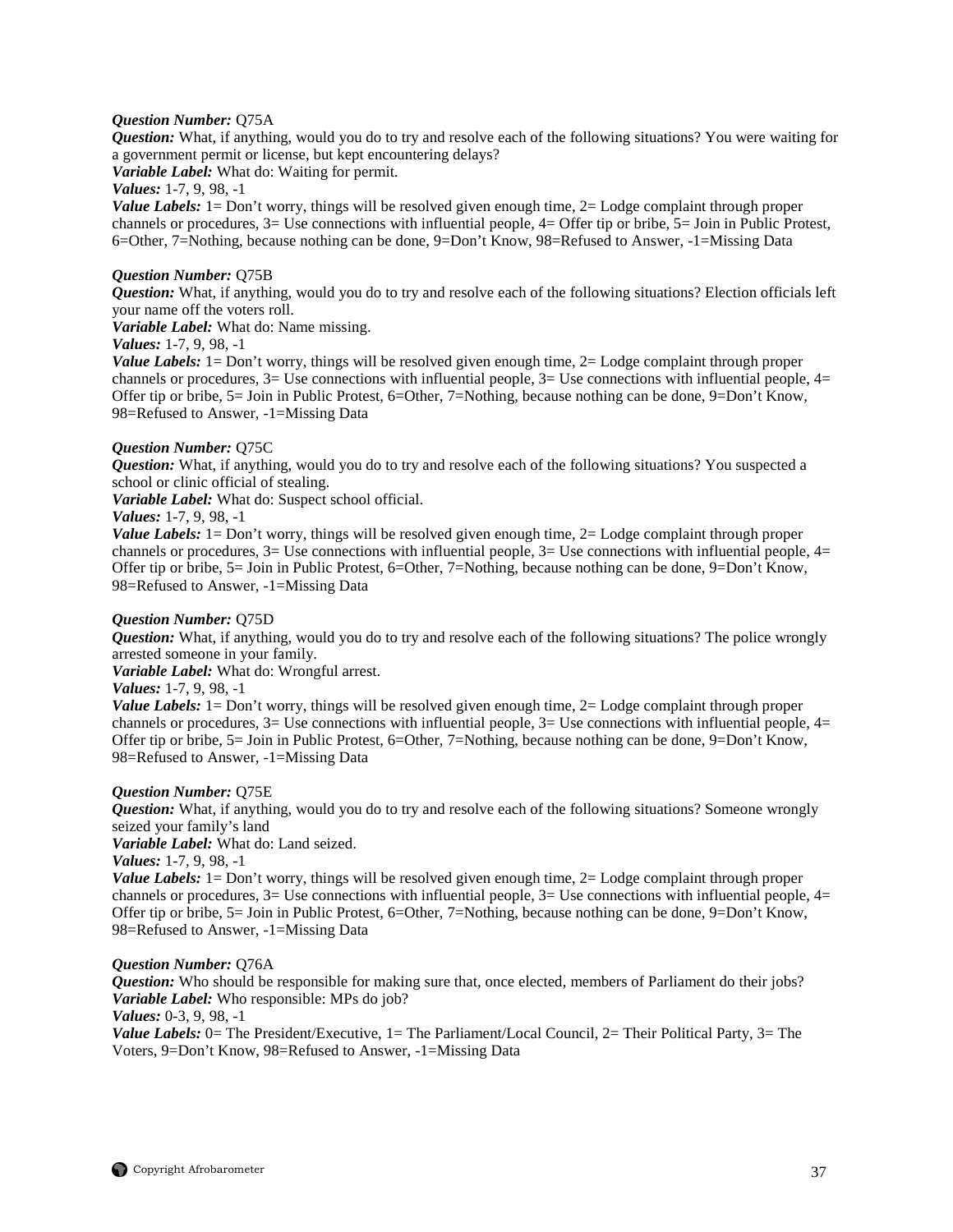## *Question Number:* Q76B

*Question:* Who should be responsible for making sure that, once elected, Local Government Councillors do their jobs?

*Variable Label:* Who responsible: Local councilors do jobs?

*Values:* 0-3, 9, 98, -1

*Value Labels:* 0 = The President/Executive, 1 = The Parliament/Local Council, 2 = Their Political Party, 3 = The Voters, 9=Don't Know, 98=Refused to Answer, -1=Missing Data

## *Question Number:* Q77A

*Question:* Think about how elections work in practice in this country. How well do elections ensure that the members of Parliament reflect the views of voters?

*Variable Label:* Elections ensure parliament reflects voters.

*Values:* 0-3, 9, 98, -1

*Value Labels:* 0= Not at all well, 1= Not very well, 2= Well, 3= Very Well, 9=Don't Know, 98=Refused to Answer, -1=Missing Data

## *Question Number:* Q77B

*Question:* Think about how elections work in practice in this country. How well do elections enable voters to remove from office leaders who do not do what the people want? *Variable Label:* Elections enable voters to remove leaders. *Values:* 0-3, 9, 98, -1 *Value Labels:* 0= Not at all well, 1= Not very well, 2= Well, 3= Very Well, 9=Don't Know, 98=Refused to Answer, -1=Missing Data

## *Question Number:* Q78A

*Question:* In your opinion, how often do politicians do each of the following: Make promises simply to get elected? *Variable Label:* Politicians make promises to get elected *Values:* 0-3, 9, 98, -1 *Value Labels:* 0=Never, 1=Sometimes, 2=Often, 3=Always, 9=Don't Know, 98=Refused to Answer, -1=Missing Data *Source:*

## *Question Number:* Q78B

*Question:* In your opinion, how often do politicians do each of the following: Offer gifts to voters during election campaigns? *Variable Label:* Politicians give gifts in campaigns. *Values:* 0-3, 9, 98, -1 *Value Labels:* 0=Never, 1=Sometimes, 2=Often, 3=Always, 9=Don't Know, 98=Refused to Answer, -1=Missing Data *Source:*

## *Question Number:* Q78C

*Question:* In your opinion, how often do politicians do each of the following: Keep their campaign promises after elections? *Variable Label:* Politicians keep campaign promises *Values:* 0-3, 9, 98, -1 *Value Labels:* 0=Never, 1=Sometimes, 2=Often, 3=Always, 9=Don't Know, 98=Refused to Answer, -1=Missing Data *Source:*

*Question Number:* Q78D

*Question:* In your opinion, how often do politicians do each of the following: Do their best to deliver development after elections? *Variable Label:* Politicians deliver development. *Values:* 0-3, 9, 98, -1 *Value Labels:* 0=Never, 1=Sometimes, 2=Often, 3=Always, 9=Don't Know, 98=Refused to Answer, -1=Missing Data *Source:*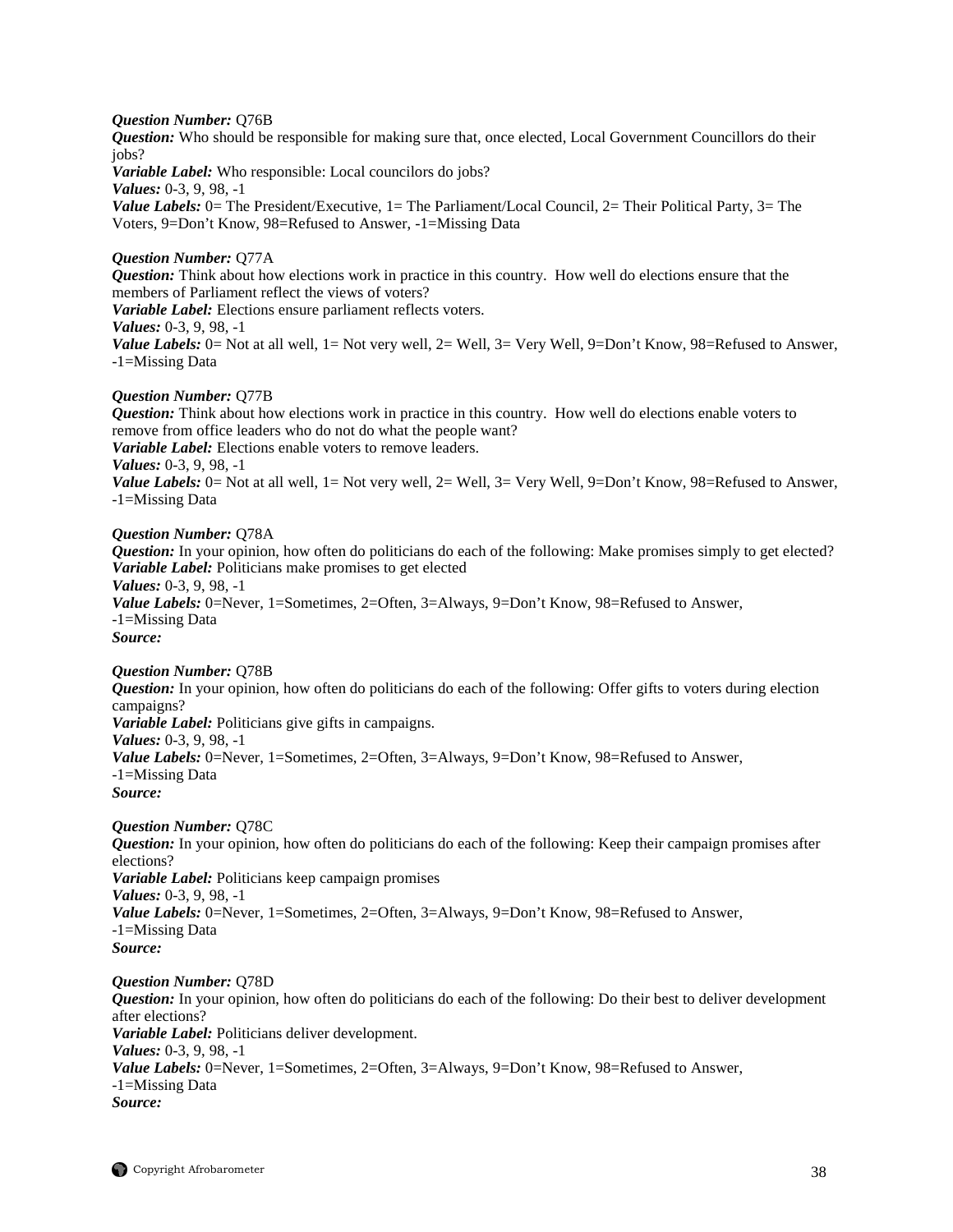## *Question Number:* Q79

*Question:* What is your tribe? You know your ethnic or cultural group.

*Variable Label:* Tribe or ethnic group

*Values:* 200-219, 800-835, 990, 998-999, -1

*Value Labels:* 200=Kikuyu, 201=Luo, 202=Luhya, 203=Kamba, 204=Meru, 205=Kisii, 206=Kalenjin, 207=Masaai, 208=MijiKenda, 209=Taita, 210=Somali, 211=Pokot, 212=Turkana, 213=Bajuni, 214=Kuria, 215=Teso, 216=Rendille, 217=Embu, 218=Borana, 219=Samburu, 800=Arab, 801=Swahili, 802=Indian, 803=Digo, 804=Giriama, 805=Duruma, 806=Chonyi, 807=Mijikenda, 808=Arab, 809=Gunya, 810=Teso, 811=Wanga, 812=Kabarasi, 813=Bukusu, 814=Ombuya, 815=Nyala, 816=Vatsotso, 817=Tachoni, 818=Nyore, 819=Maragoli, 820=Marama, 821=Sabaot, 822=Nandi, 823=Kipsigis, 824=Tugen, 825=Keiyo, 826=Ethiopian/Kenyan, 827=Burji, 828=Murule, 829=Dagodia, 830=Gari, 831=Mupule, 832=Shabelle, 833=Gabawen, 834=Garmug, 835=Maimai, 990=Kenyan only or "doesn't think of self in those terms", 998=Refused to Answer, 999=Don't Know, -1=Missing data

## *Source:* SAB

*Note:* Interviewer entered respondent's exact response. If respondent answered "Don't know," said s/he does not belong to any group, or refused to answer, questions 80, 81, and 82 were marked as "Not Applicable" and the interview continued with question 83.

## *Question Number:* Q80A

*Question:* Think about the condition of  $[$ respondent's identity group] Are their economic conditions worse, the same as, or better than other groups in this country?

*Variable Label:* Ethnic group's economic conditions

## *Values:* 1-5, 7, 9, 98, -1

*Value Labels:* 1=Much Better, 2=Better, 3=Same, 4=Worse, 5=Much Worse, 7=Not Applicable, 9=Don't Know, 98=Refused to Answer, -1=Missing Data

## *Source:* SAB

*Note:* Interviewer probed for strength of opinion. If respondent had not identified a group on question 79, this question was marked as "Not Applicable."

## *Question Number:* Q80B

*Question:* Think about the condition of **Example 1** [respondent's identity group] Do they have less, the same, or more influence in politics than other groups in this country?

*Variable Label:* Ethnic group's political influence

## *Values:* 1-5, 7, 9, 98, -1

*Value Labels:* 1=Much Better, 2=Better, 3=Same, 4=Worse, 5=Much Worse, 7=Not Applicable, 9=Don't Know, 98=Refused to Answer, -1=Missing Data

## *Source:* SAB

*Note:* Interviewer probed for strength of opinion. If respondent had not identified a group on question 79, this question was marked as "Not Applicable."

## *Question Number:* Q81

*Question:* How often are \_\_\_\_\_\_\_\_\_\_\_s [respondent's identity group] treated unfairly by the government? *Variable Label:* Ethnic group treated unfairly

*Values:* 0-3, 7, 9, 98, -1

Value Labels: 0=Never, 1=Sometimes, 2=Often, 3=Always, 7=Not Applicable, 9=Don't Know, 98=Refused to Answer, -1=Missing Data

*Source:* SAB

*Note:* Interviewer probed for strength of opinion. If respondent had not identified a group on question 79, this question was marked as "Not Applicable."

## *Question Number:* Q82

*Question:* Let us suppose that you had to choose between being a Kenyan and being a \_\_\_\_\_\_\_\_ [respondent's identity group]. Which of these two groups do you feel most strongly attached to? *Variable Label:* Ethnic or national identity *Values:* 1-5, 7, 9, 98, -1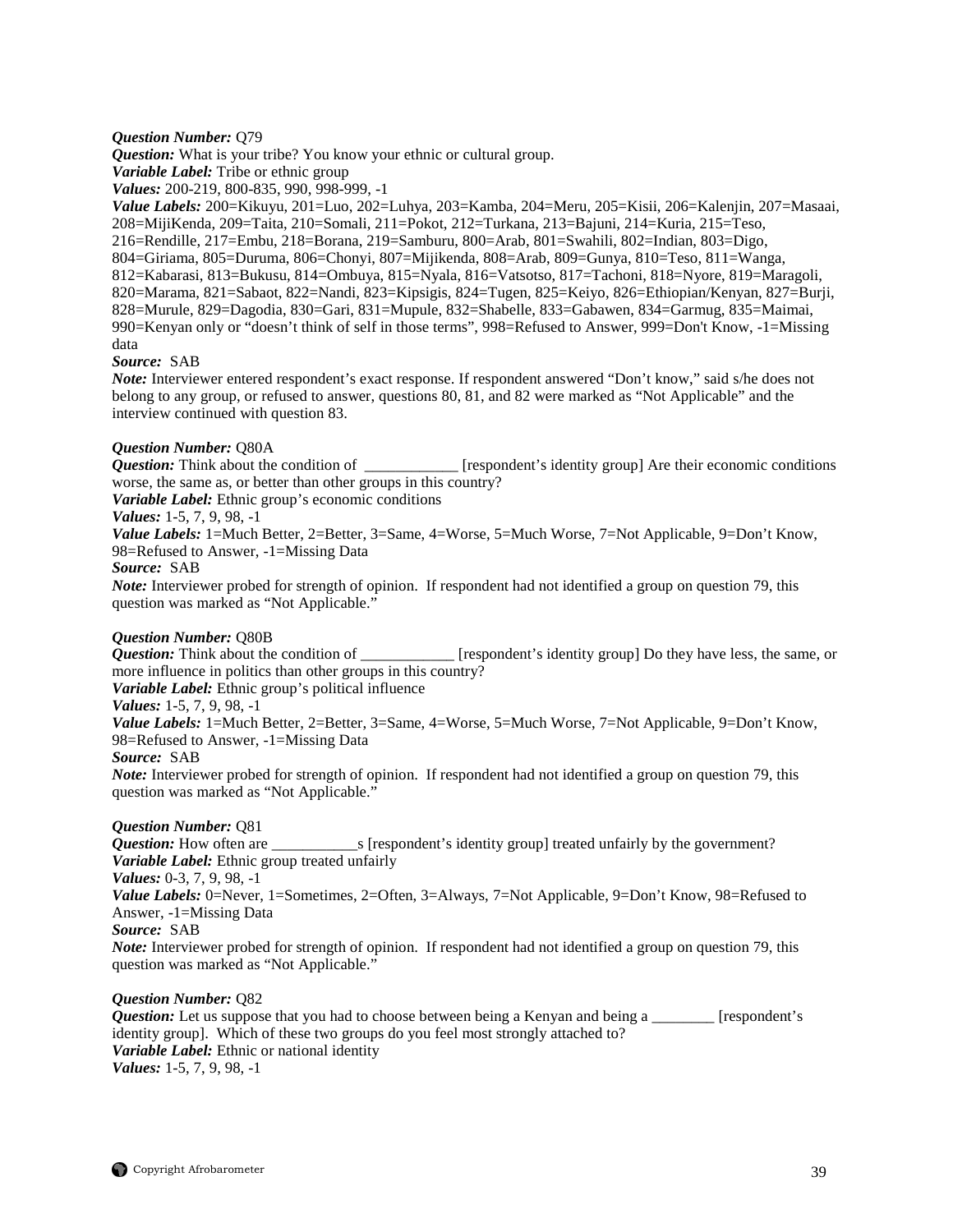*Value Labels:* 1=I Feel Only (r's group), 2=I Feel More (r's group) than Kenyan, 3=I Feel Equally Kenyan and (r's groups), 4=I Feel More Kenyan than (r's groups), 5=I feel only Kenyan, 7=Not Applicable, 9=Don't Know*,*  98=Refused to Answer, -1=Missing Data *Source:* SAB *Note:* Interviewer probed for strength of opinion. If respondent had not identified a group on question 79, this

question was marked as "Not Applicable."

#### *Question Number:* Q83

*Question:* Generally speaking, would you say that most people can be trusted or that you must be very careful in dealing with people? *Variable Label:* Most people can be trusted *Values:* 0-1, 9, 98, -1 *Value Labels:* 0=You must be very careful, 1=Most people can be trusted, 9=Don't Know, 98=Refused to Answer, -1=Missing Data

#### *Question Number:* Q84A

*Question:* How much do you trust each of the following types of people: Your relatives? *Variable Label:* Trust relatives. *Values:* 0-3, 9, 98, -1 *Value Labels:* 0=Not at all, 1=Just a little, 2=I trust them somewhat, 3=I trust them a lot, 9=Don't know, 98=Refused to Answer, -1=Missing Data

#### *Question Number:* Q84B

*Question:* How much do you trust each of the following types of people: Your neighbors? *Variable Label:* Trust neighbors. *Values:* 0-3, 9, 98, -1 *Value Labels:* 0=Not at all, 1=Just a little, 2=I trust them somewhat, 3=I trust them a lot, 9=Don't know, 98=Refused to Answer, -1=Missing Data

## *Question Number:* Q84C

*Question:* How much do you trust each of the following types of people: People from your own ethnic group?. *Variable Label:* Trust people from your ethnic group. *Values:* 0-3, 9, 98, -1 *Value Labels:* 0=Not at all, 1=Just a little, 2=I trust them somewhat, 3=I trust them a lot, 9=Don't know, 98=Refused to Answer, -1=Missing Data

## *Question Number:* Q84D

*Question:* How much do you trust each of the following types of people: Kenyans from other ethnic groups? *Variable Label:* Trust people from other ethnic groups. *Values:* 0-3, 9, 98, -1 *Value Labels:* 0=Not at all, 1=Just a little, 2=I trust them somewhat, 3=I trust them a lot, 9=Don't know, 98=Refused to Answer, -1=Missing Data

*Question Number:* Q85 *Question:* Do you feel close to any particular political party? *Variable Label:* Close to political party *Values:* 0-1, 8-9, -1 *Value Labels:* 0=No, not close to any party, 1=Yes, 8=Refused to Answer, 9=Don't Know, -1=Missing Data *Source:* Zambia 96

*Question Number:* Q86 *Question:* Which party is that? *Variable Label:* Which party *Values:* 201-213, 995, 997, 998-999, -1 *Value Labels:* 201= National Rainbow Coalition (NARC), 202= Liberal Democratic Party (LDP), 203= Democratic Party of Kenya (DP), 204= Ford- Kenya (Ford – K), 205= Ford People (Ford-P), 206= Kenya African National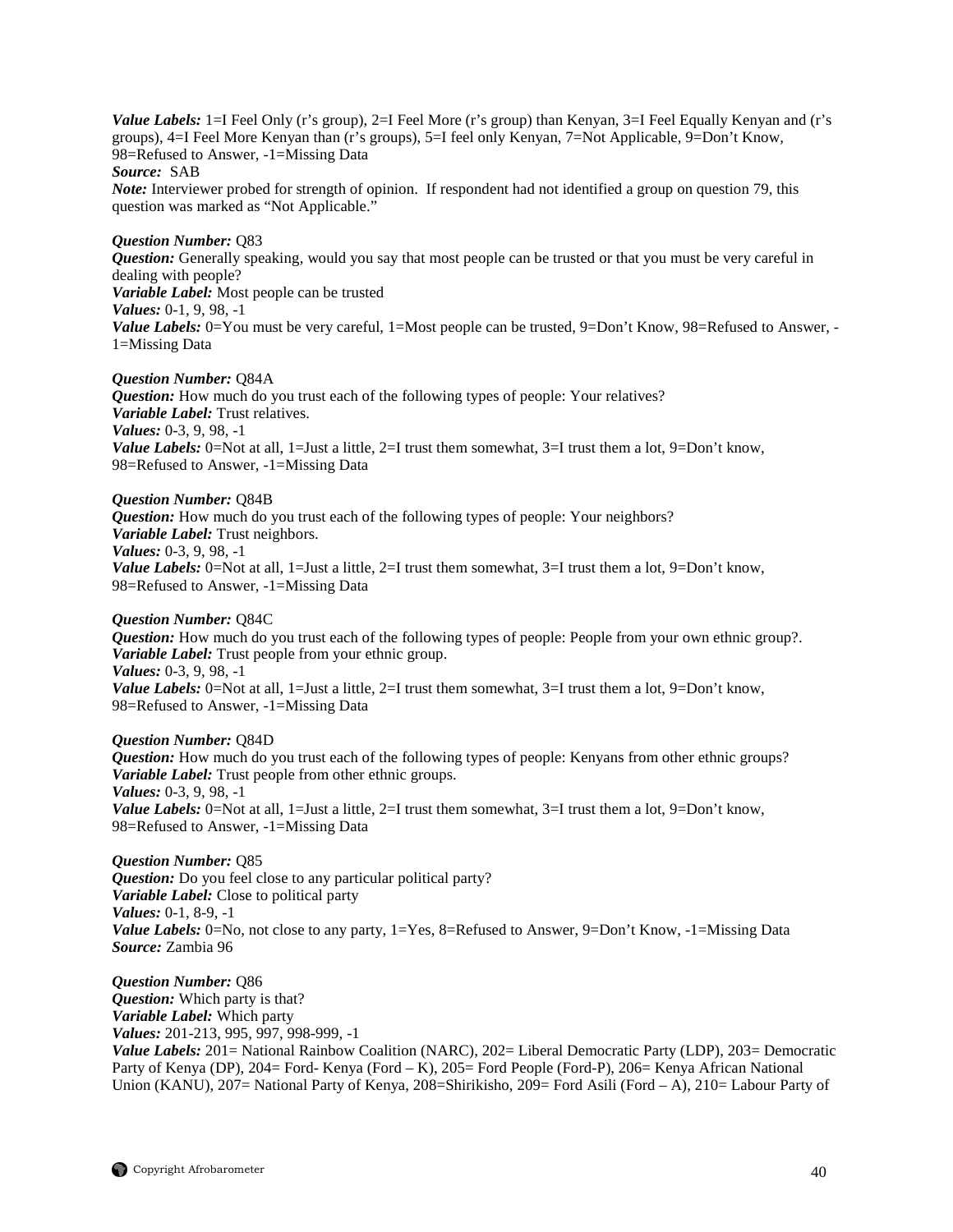Kenya, 211=SAFINA, 212=Social Democratic Party (SDP), 213=NAK, 995=Other, 997=N/A, 998=Refused to Answer, 999=Don't Know, -1=Missing Data *Source:* Zambia 96

*Question Number:* Q87 *Question:* Do you feel very close to this party, somewhat close, or not very close? *Variable Label:* How close to this political party *Values:* 1-3, 7, 9, 98, -1 *Value Labels:* 1=Not very close, 2=Somewhat close, 3=Very close, 7=Not Applicable, 9=Don't Know, 98=Refused to Answer, -1=Missing Data *Source:* Zambia 96 *Note:* If respondent answered 87A="No," "Don't Know," or "Refused to answer," interviewer marked 8="Not Applicable"

*Question Number:* Q88A\_KEN *Question:* Considering the current constitution and government in Kenya, do you think that the powers of the President are: *Variable Label:* Current power of President *Values:* 1-3, 9 *Value Labels:* 1=Too much, 2=About right, 3=Not enough, 9=Don't Know *Source:* Kenya Afrobarometer Round 3 *Note:* 

*Question Number:* Q88B\_KEN *Question:* Under the new draft Constitution, do you think that the powers of the President would be: *Variable Label:* New constitution power of President *Values:* 1-3, 9 *Value Labels:* 1=Too much, 2=About right, 3=Not enough, 9=Don't Know *Source:* Kenya Afrobarometer Round 3 *Note:* 

*Question Number:* Q88C\_KEN *Question:* What about the powers of the Prime Minister under the new draft Constitution. Would they be: *Variable Label:* New constitution power of PM *Values:* 1-3, 9 *Value Labels:* 1=Too much, 2=About right, 3=Not enough, 9=Don't Know *Source:* Kenya Afrobarometer Round 3 *Note:* 

*Question Number:* Q88D\_KEN *Question:* Overall, how satisfied are you with the way in which the current government has handled the constitutional review process up to now? *Variable Label:* Satisfaction w/govt. handling constitution *Values:* 1-4, 9 *Value Labels:* 1=Not at all satisfied, 2=Not very satisfied, 3=Fairly Satisfied, 4=Very satisfied, 9=Don't Know *Source:* Kenya Afrobarometer Round 3 *Note:*

*Question Number:* Q89A\_KEN *Question:* Have you heard of the Constituency Development Fund? *Variable Label:* Heard of CDF *Values:* 1-2, 9, -1 *Value Labels:* 1=Yes, 2=No, 9=Don't Know, -1=Missing Data *Source:* Kenya Afrobarometer Round 3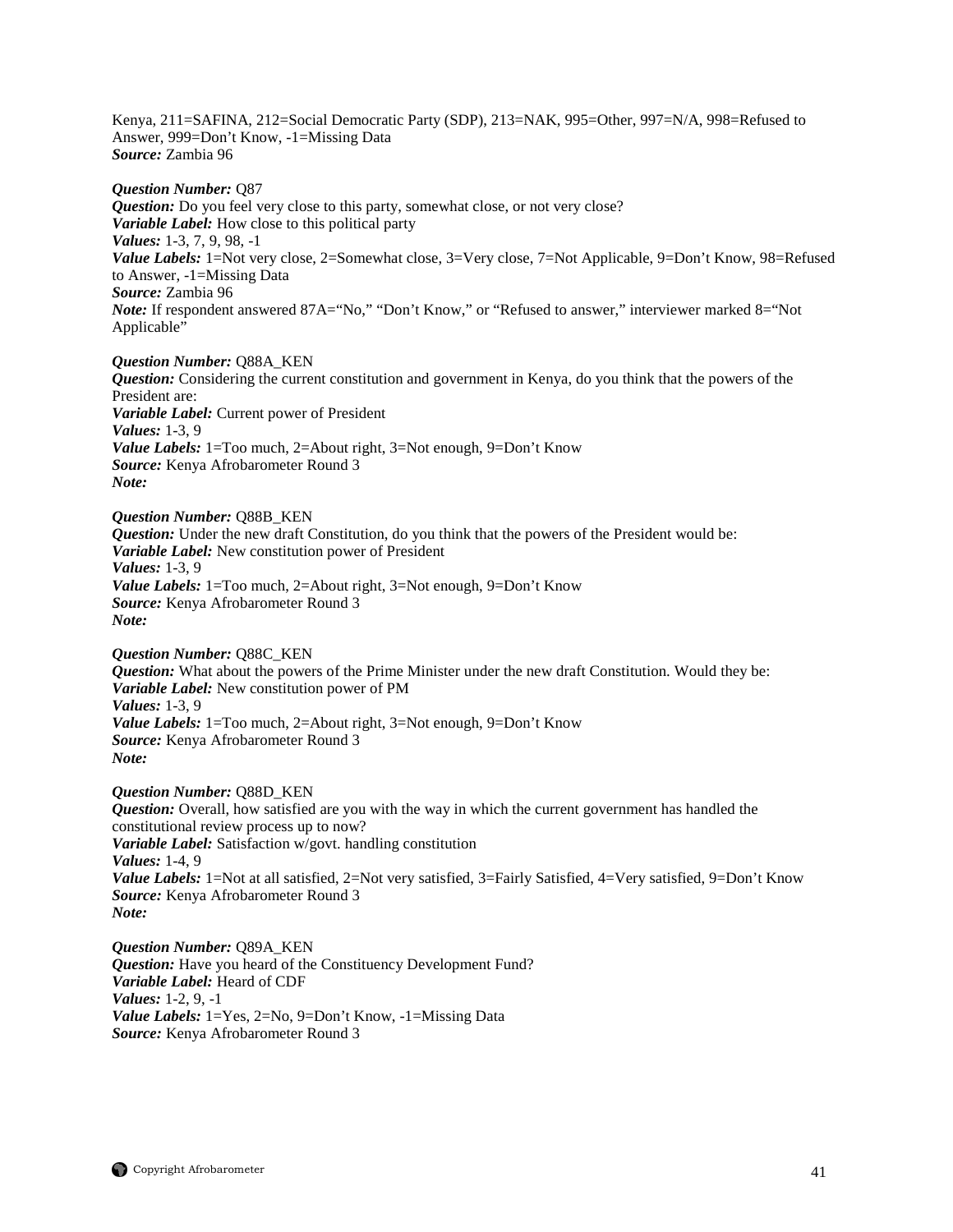## *Question Number:* Q89B\_KEN

*Question:* Do you know of any project in your constituentcy that has been supported by the Constituentcy Development Fund? If so, did the project benefit the whole community, or just a few individuals? *Variable Label:* Know of CDF Project *Values:* 0-2. 7, 9, -1 *Value Labels:* 0=No, 1=Yes, benefiting a few individuals, 2=Yes, benefiting whole community, 7=Not applicable, 9=Don't Know, -1=Missing Data *Source:* Kenya Afrobarometer Round 3

## *Question Number:* Q90

*Question:* What is the highest level of education you have completed? *Variable Label:* Education of respondent *Values:* 0-9, 98-99, -1 *Value Labels:* 0=No formal schooling, 1=Informal schooling (including Koranic schooling), 2=Some primary

schooling, 3=Primary school completed, 4=Some secondary school/ High school, 5=Secondary school completed/High school, 6=Post-secondary qualifications, other than university e.g. a diploma or degree from a technical/polytechnic/college, 7=Some university, 8=University completed, 9=Post-graduate, 98=Refused to Answer, 99=Don't Know, -1=Missing Data *Source:*

*Question Number:* Q91 *Question:* What is your religion, if any? *Variable Label:* Religion of respondent *Values:* 0, 2-14, 200, 995,998-999, -1

*Value Labels:* 0=None, 2=Catholic, 3=Protestant (Mainstream), 4=Protestant (Evangelical/Pentecostal), 5=African Independent Church, 6=Traditional religion, 7=Hindu, 8=Agnostic (Do not know if there is a God), 9=Atheist (Do not believe in a God), 10=Christian (General), 11=Muslim, Sunni, 12=Muslim, Shiite, 13=Jehovah's Witness, 14=Seventh Day Adventist, 200=Muslim general, 995=Other, 998=Refused to Answer, 999=Don't Know, - 1=Missing Data *Source:* SAB

## *Question Number:* Q92

*Question:* Excluding weddings and funerals, how often do you attend religious services? *Variable Label:* How often attend religious services *Values:* 1-6, 9, 98, -1

*Value Labels:* 1=Never, 2=About once a year or less, 3=About once every several months, 4=About once a month, 5=About once a week, 6=More than once a week, 9=Don't Know, 98=Refused to Answer, -1=Missing Data *Source:* SAB

*Question Number:* Q93A *Question:* Which of these things do you personally own? Book, you know, a reading book. *Variable Label:* Own book. *Values:* 0-1, 9, 98, -1 *Value Labels:* 0=No (Don't own), 1=Yes (Do Own), 9=Don't Know, 98=Refused to Answer, -1=Missing Data *Source:*

*Question Number:* Q93B *Question:* Which of these things do you personally own? Radio. *Variable Label:* Own radio. *Values:* 0-1, 9, 98, -1 *Value Labels:* 0=No (Don't own), 1=Yes (Do Own), 9=Don't Know, 98=Refused to Answer, -1=Missing Data *Source:*

*Question Number:* Q93C *Question:* Which of these things do you personally own? Television. *Variable Label:* Own television. *Values:* 0-1, 9, 98, -1 Value Labels: 0=No (Don't own), 1=Yes (Do Own), 9=Don't Know, 98=Refused to Answer, -1=Missing Data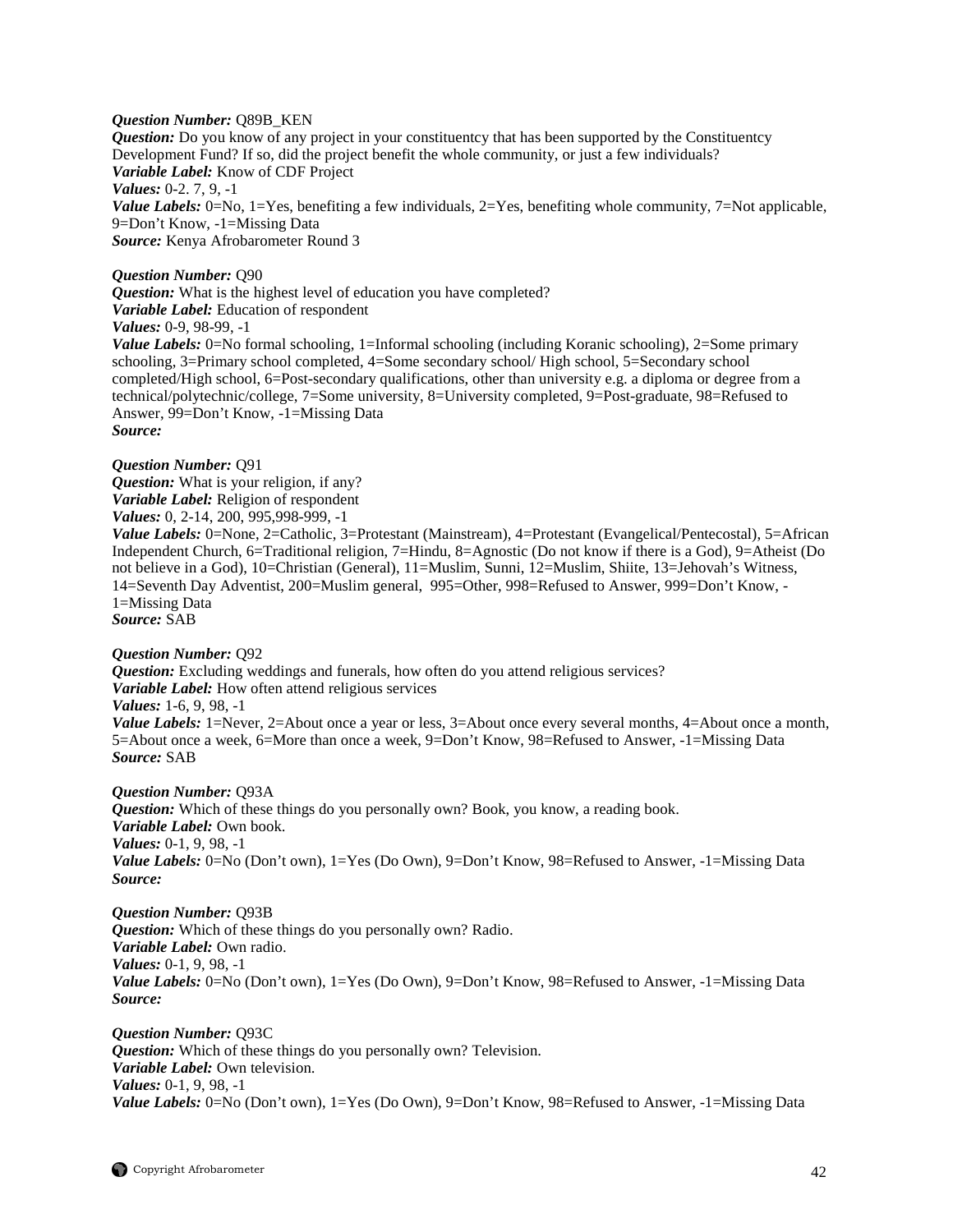*Source:*

*Question Number:* Q93D

*Question:* Which of these things do you personally own? Bicycle. *Variable Label:* Own bicycle. *Values:* 0-1, 9, 98, -1 Value Labels: 0=No (Don't own), 1=Yes (Do Own), 9=Don't Know, 98=Refused to Answer, -1=Missing Data *Source:*

*Question Number:* Q93E *Question:* Which of these things do you personally own? Motorcycle. *Variable Label:* Own motorcycle. *Values:* 0-1, 9, 98, -1 *Value Labels:* 0=No (Don't own), 1=Yes (Do Own), 9=Don't Know, 98=Refused to Answer, -1=Missing Data *Source:*

*Question Number:* Q93F **Question:** Which of these things do you personally own? Motor vehicle / car. *Variable Label:* Own Motor vehicle or car. *Values:* 0-1, 9, 98, -1 *Value Labels:* 0=No (Don't own), 1=Yes (Do Own), 9=Don't Know, 98=Refused to Answer, -1=Missing Data *Source:*

## *Question Number:* Q94

*Question:* Do you have a job that pays a cash income? Is it full-time or part-time? And are you presently looking for a job (even if you are presently working)?

*Variable Label:* Employment status.

*Values:* 0-5, 9, 98, -1

*Value Labels:* 0=No (not looking), 1=No (looking), 2=Yes, part time (not looking), 3=Yes, part time (looking), 4=Yes, full time (not looking), 5=Yes, full time (looking), 9=Don't Know, 98=Refused to Answer, -1=Missing Data

*Source:*SAB

## *Question Number:* Q95

*Question:* What is your main occupation? (If unemployed, retired, or disabled, what was your last main occupation?)

*Variable Label:* Main occupation

*Values:* 0-24, 201, 990-993, 995, 998-999, -1

*Value Labels:* 0=Never had a job, 1=Subsistence Farmer (produces only for home consumption), 2=Peasant Farmer (produces both for own consumption and some surplus produce for sale), 3=Commercial Farmer (produces mainly for sale), 4=Farm worker, 5=Fisherman, 6=Trader/Hawker/Vendor, 7=Miner, 8=Domestic

Worker/Maid/Char/Househelp, 9=Armed Services/Police/Security Personnel, 10=Artisan/skilled manual worker formal sector, 11= Artisan/skilled manual worker - informal sector, 12=Clerical Worker, 13= Unskilled manual in the formal sector, 14= Unskilled manual worker in the informal sector, 15= Businessperson (works in the company of others), 16= Businessperson (Owns small business of less than 10 employees), 17=Businessperson (Owns large business of more than 10 employees),  $18=$  Professional Worker (e.g., lawyer, accountant, nurse, engineer, etc.),  $19=$ Supervisor/Foreman, 20=Teacher, 21=Government Worker, 22=Retail worker, 23= Student, 24=Housewife/Works In the Household, 201=Pastoralist, 990=Unemployed, 991=Retired, 992=Disabled, 993=Anything, 995=Other, 998=Refused to Answer, 999=Don't Know, -1=Missing Data *Source:*

## *Question Number:* Q96A

*Question:* In the last month, how much of the time: Has your physical health reduced the amount of work you would normally do inside or outside your home?

*Variable Label:* Physical health

*Values:* 0-3, 9, 98, -1

*Value Labels:* 0=Never, 1=Just once or twice, 2=Many times, 3=Always, 9=Don't Know, 98=Refused to Answer, -1=Missing Data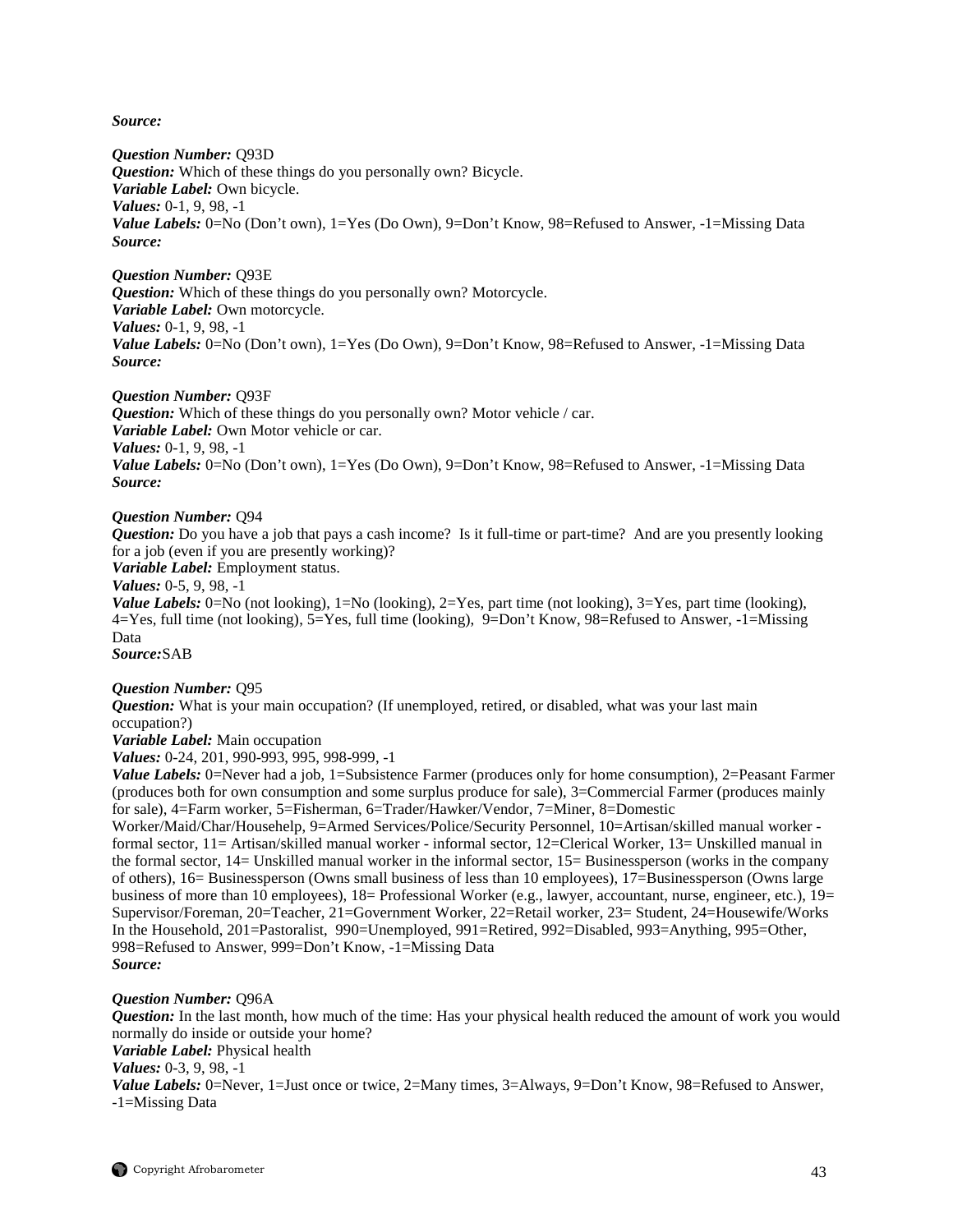*Source:* SAB

*Question Number:* Q96b *Question:* In the last month, how much of the time: Have you been so worried or anxious that you have felt tired, worn out, or exhausted? *Variable Label:* Mental health *Values:* 0-3, 9, 98, -1 Value Labels: 0=Never, 1=Just once or twice, 2=Many times, 3=Always, 9=Don't Know, 98=Refused to Answer, -1=Missing Data *Source:* SAB

*Question Number:* Q97 *Question:* Do you know a close friend or relative who has died of AIDS? *Variable Label:* Know died of AIDS *Values:* 0-1, 8-9, -1 *Value Labels:* 0=No, 1=Yes, 8=Refused to Answer, 9=Don't Know, -1=Missing Data *Source:* SAB

*Question Number:* Q98 *Question:* How many close friends or relatives do you know who have died of AIDS? *Variable Label:* How many died of AIDS *Values:* 0-79, 98-99, -1 *Value Labels:* 98=Refused to Answer, 99=Don't Know, -1=Missing Data *Source:* SAB

*Question Number:* Q99

*Question:* If a presidential election were held tomorrow, which party's candidate would you vote for? *Variable Label:* Vote for which party

*Values:* 201-213, 995, 997, 998-999, -1

*Value Labels:* 201 = National Rainbow Coalition (NARC), 202 = Liberal Democratic Party (LDP), 203 = Democratic Party of Kenya (DP), 204= Ford- Kenya (Ford – K), 205= Ford People (Ford-P), 206= Kenya African National Union (KANU), 207= National Party of Kenya, 208=Shirikisho, 209= Ford Asili (Ford – A), 210= Labour Party of Kenya, 211=SAFINA, 212=Social Democratic Party (SDP), 213=NAK, 995=Other, 997=N/A, 998=Refused to Answer, 999=Don't Know, -1=Missing Data *Source:* Zambia 96

*Question Number:* Q99A\_KEN *Question:* In the upcoming referendum in November, will you vote yes to adopt the new Constitution, or no to reject it? *Variable Label:* Vote on Constitutional Referendum *Values:* 1-2, 7, 9, -1 *Value Labels:* 1=Yes, 2=No, 7=Will not vote, 9=Don't Know, -1=Missing Data *Source:* Kenya Afrobarometer Round 3

*Question Number:* Q99B\_KEN *Question:* If you will vote no, is it because you do not think constitutional reform is needed, or because you are not satisfied with the new draft? *Variable Label:* Why vote no? *Values:* 1-2, 7, 9, -1 *Value Labels:*1=No reform needed, 2=Not satisfied with new draft, 7=Not applicable, 9=Don't Know, -1=Missing Data *Source:* Kenya Afrobarometer Round 3

*Question Number:* Q100 *Question:* Who do you think sent us to do this interview? *Variable Label:* Perceived survey sponsor *Values:* 0-24, 995, 998-999, -1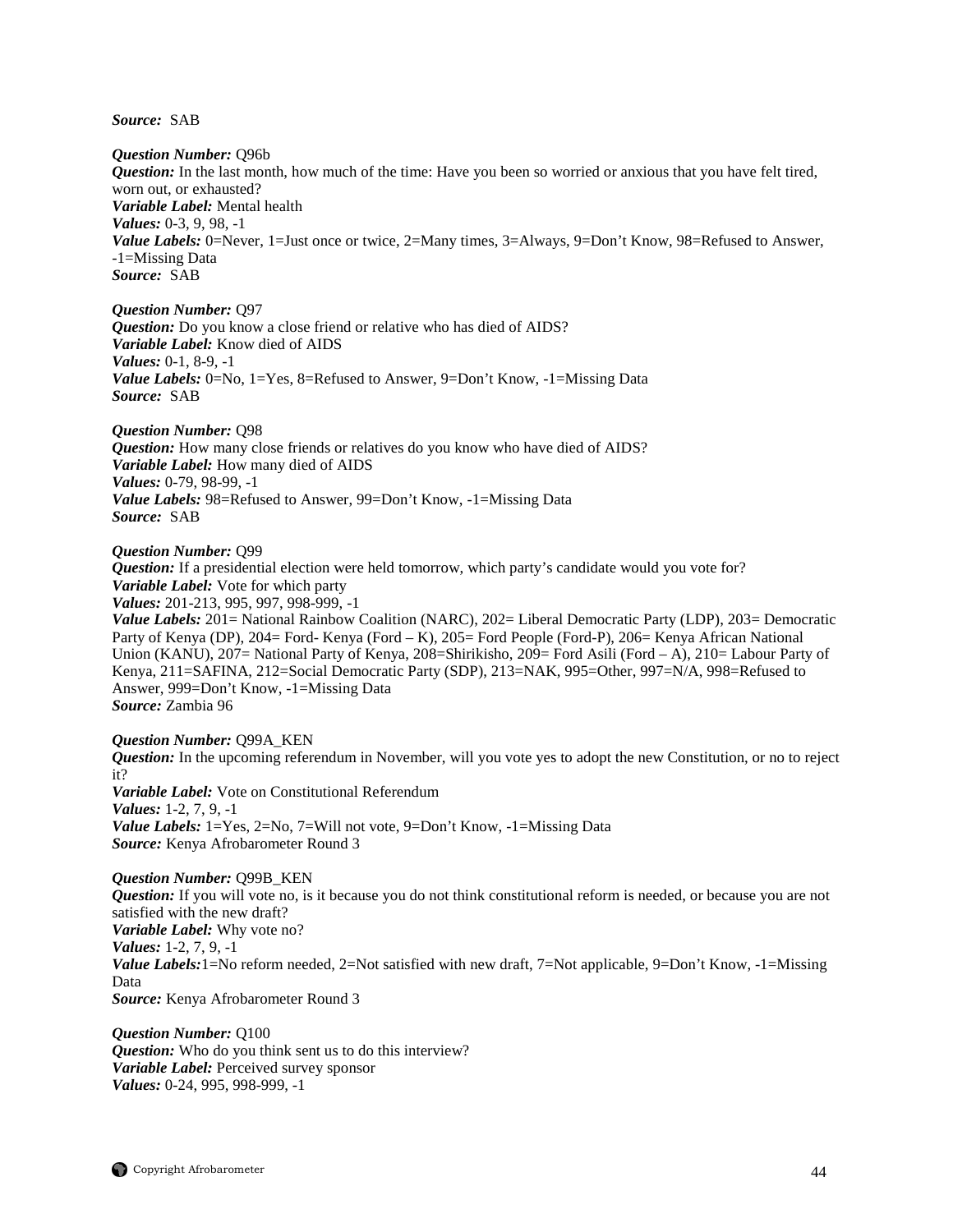*Value Labels:* 0=No one, 1=Government (general), 2=Government (Federal/national), 3=Government (Regional/provincial), 4=Government (Local), 5=President or Prime Minister's Office, 6=Parliament, 7=Government Census/ Statistics Office, 8=National Intelligence/ Secret Service, 9=Education or Social Affairs Department/ Ministry, 10=Tax or Finance Department/ Ministry, 11=Health Department/ Ministry, 12=Other Government department/ Ministry, 13=Constitutional Commission, 14=Electoral Commission, 15=National Planning Commission, 16=Public Utility Company, 17=NGO, 18=Political party/politicians, 19=Research company/ organization/ programme (including the Afrobarometer National Partner), 20=Newspapers/media, 21=University/ school/ college, 22=Private Company, 23=International Organization, 24=God or a Religious organization, 995=Other, 998=Refused to Answer, 999=Don't know, -1=Missing Data *Source:* Afrobarometer Round 2 *Note:* Interviewer entered verbatim response

*Question Number:* Q101 *Question:* Respondent's gender *Variable Label:* Gender of respondent *Values:* 1, 2 *Value Labels:* 1=Male, 2=Female *Source:* SAB *Note:* Answered by interviewer

*Question Number:* Endtime *Question:* Time interview ended *Variable Label:* Time interview ended *Value Labels:* NA *Note:* Answered by interviewer. Entered hour and minute, 24 hour clock

*Question Number:* Length *Question:* Length of interview *Variable Label:* Length of interview *Value Labels:* NA *Note:* Answered by interviewer. Entered hour and minute

*Question Number:* Q102 *Question:* Respondent's race *Variable Label:* Race of respondent *Values:* 1-6, 95 *Value Labels:* 1=Black/Africa, 2=White/European, 3=Coloured/Mixed race, 4=Arab/Lebanese/North Africa, 5=South Asian (Indian, Pakistani, etc.), 6=Eat Asian(Chinese, Korean, Indonesian, etc.), Other=95. *Source:* SAB *Note:* Answered by interviewer

*Question Number:* Q103 *Question:* Which languages was the interview conducted in? *Variable Label:* Language of interview *Values:* 1, 4, 200-206, 209-219, 815, 995, -1 *Value Labels:* 1=English, 4=Kiswahili, 200=Kikuyu, 201=Luo, 202=Luhya, 203=Kamba, 204=Meru/Embu, 205=Kisli, 206=Kalenjin, 209=Taita, 210=Somali, 211=Mijikenda, 212=Gunya, 213=Giriama, 214=Kiswahili/Luhya, 215=English/Swahili, 216=Sabaot, 217=Burji, 218=Kuria, 219=Maragoli, 815=Boran, 995=Other, -1=Missing Data *Source:* SAB *Note:* Answered by interviewer

*Question Number:* Q104 *Question:* Were there any other people immediately present who might be listening during the interview? *Variable Label:* Others present *Values:* 1-5, -1 *Value Labels:* 1=No one, 2=Spouse, 3=Children only, 4=A few others, 5=Small crowd, -1=Missing Data *Source:* Nigeria00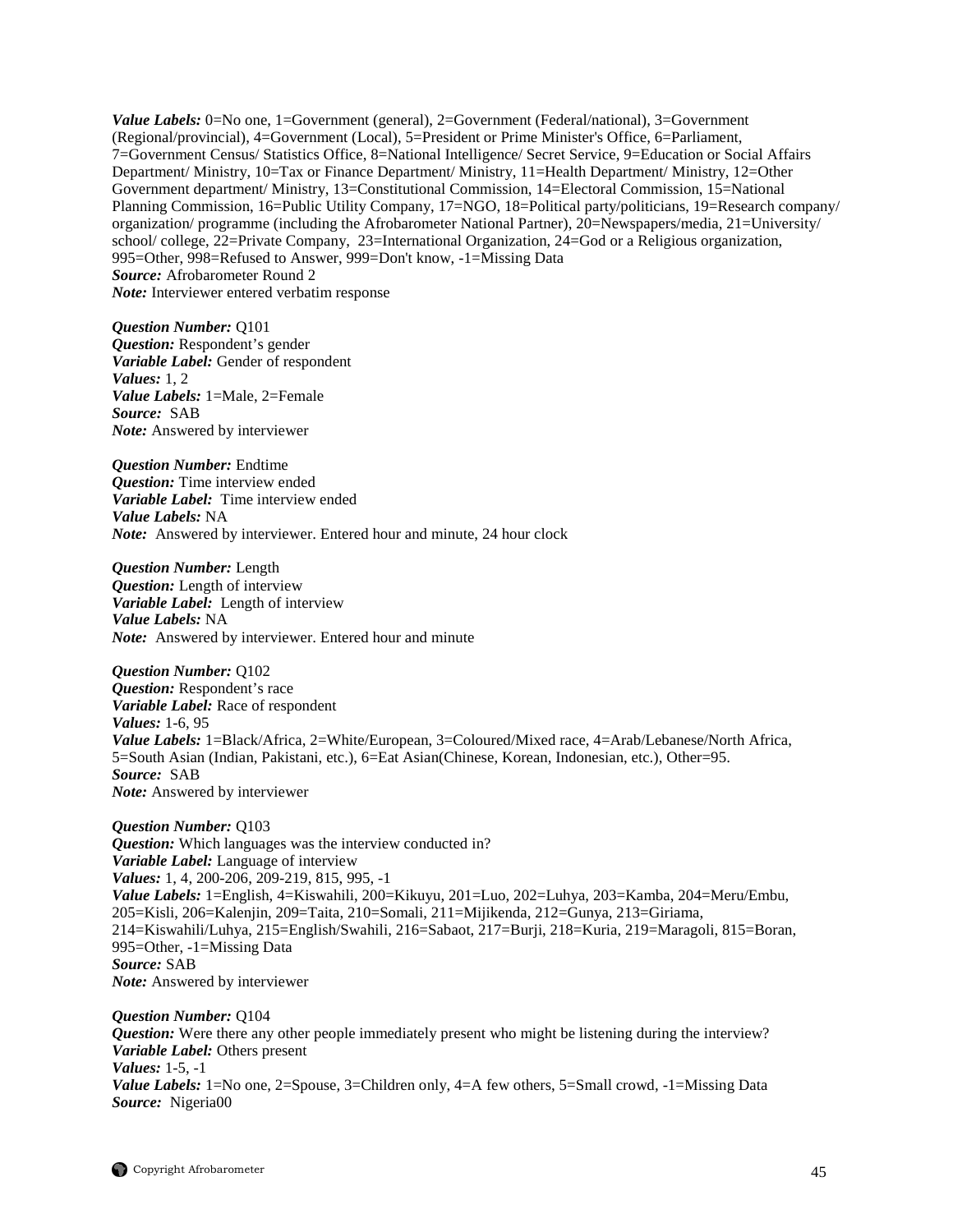*Note:* Answered by interviewer

*Question Number:* Q105A *Question:* Did the respondent check with others for information to answer any question? *Variable Label:* Check with others *Values:* 0, 1, -1 *Value Labels:* 0=No, 1=Yes, -1=Missing Data *Source:* Nigeria00 *Note:* Answered by interviewer

*Question Number:* Q105B *Question:* Do you think that anyone influenced the respondent's answers during the interview? *Variable Label:* Influence by others *Values:* 0, 1, -1 *Value Labels:* 0=No, 1=Yes, -1=Missing Data *Source:* SAB99 *Note:* Answered by interviewer

*Question Number:* Q105C *Question:* Were you approached by community and/or political party representatives? *Variable Label:* Approached by community/ party representatives *Values:* 0, 1 *Value Labels:* 0=No, 1=Yes *Source:* SAB *Note:* Answered by interviewer

*Question Number:* Q105D *Question:* Did you feel threatened during the interview? *Variable Label:* Feel threatened *Values:* 0, 1 *Value Labels:* 0=No, 1=Yes *Source:* SAB *Note:* Answered by interviewer

*Question Number:* Q105E *Question:* Were you physically threatened during the interview? *Variable Label:* Physically threatened *Values:* 0, 1 *Value Labels:* 0=No, 1=Yes *Source:* SAB *Note:* Answered by interviewer

*Question Number:* Q106 *Question:* What proportion of the questions do you feel the respondent had difficulty answering? *Variable Label:* Proportion difficulty answering *Values:* 0-4, -1 *Value Labels:* 0=None, 1=Few, 2=Some, 3=Most, 4=All, -1=Missing Data *Source:* Nigeria00 *Note:* Answered by interviewer

*Question Number:* Q107A *Question:* Which questions did the respondent have trouble answering? *Variable Label:* Trouble answering- first response *Values:* 0-100, -1 *Value Labels:* 0-100, -1=Missing Data *Source:* Nigeria00 *Note:* Answered by interviewer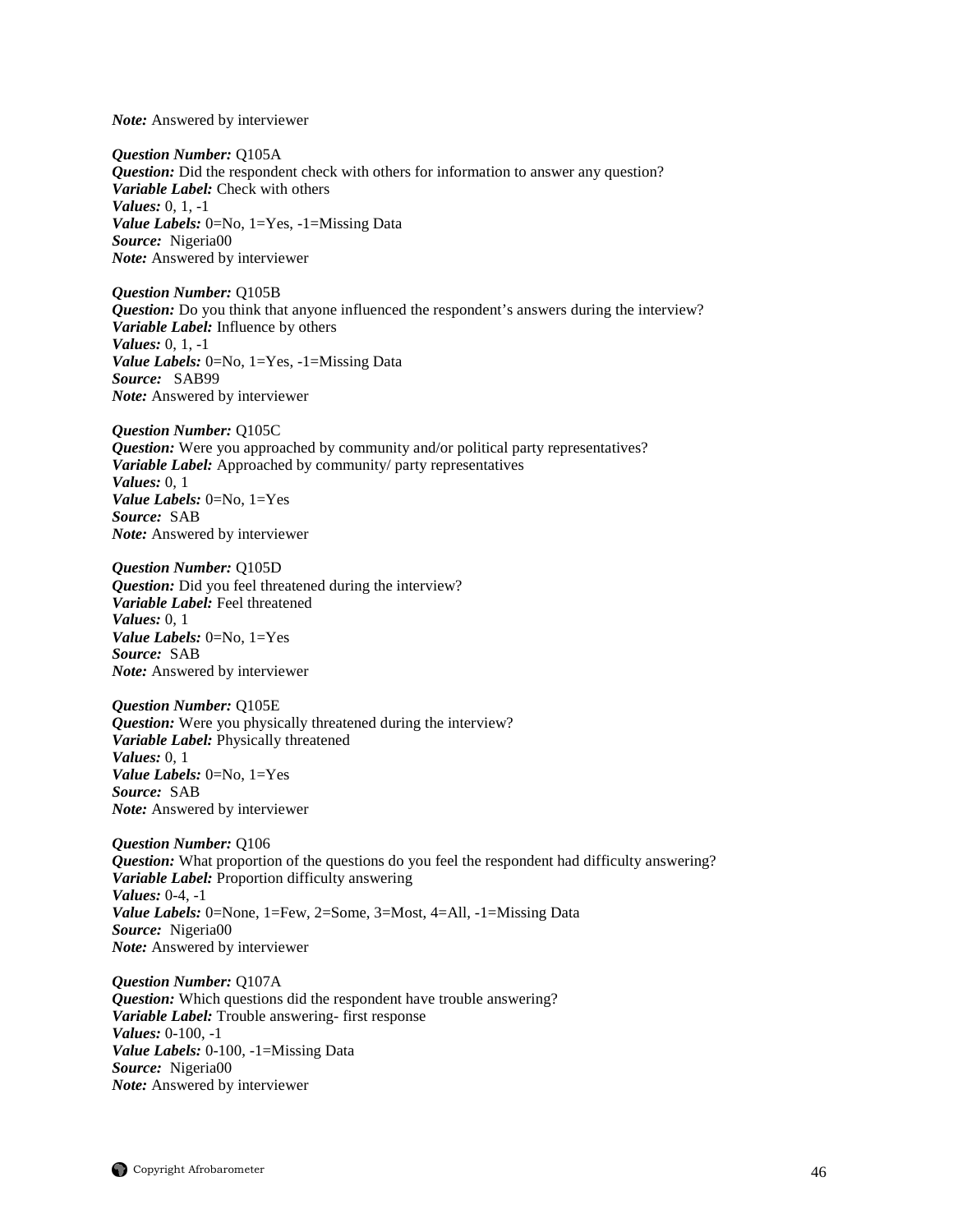*Question Number:* Q107B *Question:* Which questions did the respondent have trouble answering? *Variable Label:* Trouble answering- second response *Values:* 0-100, -1 *Value Labels:* 0-100, -1=Missing Data *Source:* Nigeria00 *Note:* Answered by interviewer

*Question Number:* Q107C *Question:* Which questions did the respondent have trouble answering? *Variable Label:* Trouble answering- third response *Values:* 0-100, -1 *Value Labels:* 0-100, -1=Missing Data *Source:* Nigeria00 *Note:* Answered by interviewer

*Question Number:* Q108A *Question:* What was the respondent's attitude toward you during the interview? Was he or she: friendly, in between, or hostile? *Variable Label:* Respondent friendly *Values:* 1-3 *Value Labels:* 1=Friendly, 2=In between, 3=Hostile *Source:* SAB *Note:* Answered by interviewer

*Question Number:* Q108B *Question:* What was the respondent's attitude toward you during the interview? Was he or she: interested, in between, or bored? *Variable Label:* Respondent interested *Values:* 1-3 *Value Labels:* 1=Interested, 2=In between, 3=Bored *Source:* SAB *Note:* Answered by interviewer

*Question Number:* Q108C *Question:* What was the respondent's attitude toward you during the interview? Was he or she: cooperative, in between, or uncooperative? *Variable Label:* Respondent cooperative *Values:* 1-3 *Value Labels:* 1=Cooperative, 2=In between, 3=Uncooperative *Source:* SAB *Note:* Answered by interviewer

*Question Number:* Q108D *Question:* What was the respondent's attitude toward you during the interview? Was he or she: patient, in between, or impatient? *Variable Label:* Respondent patient *Values:* 1-3 *Value Labels:* 1=Patient, 2=In between, 3=Impatient *Source:* SAB *Note:* Answered by interviewer

*Question Number:* Q108E *Question:* What was the respondent's attitude toward you during the interview? Was he or she: at ease, in between, or suspicious? *Variable Label:* Respondent at ease *Values:* 1-3 *Value Labels:* 1=At ease, 2=In between, 3=Suspicious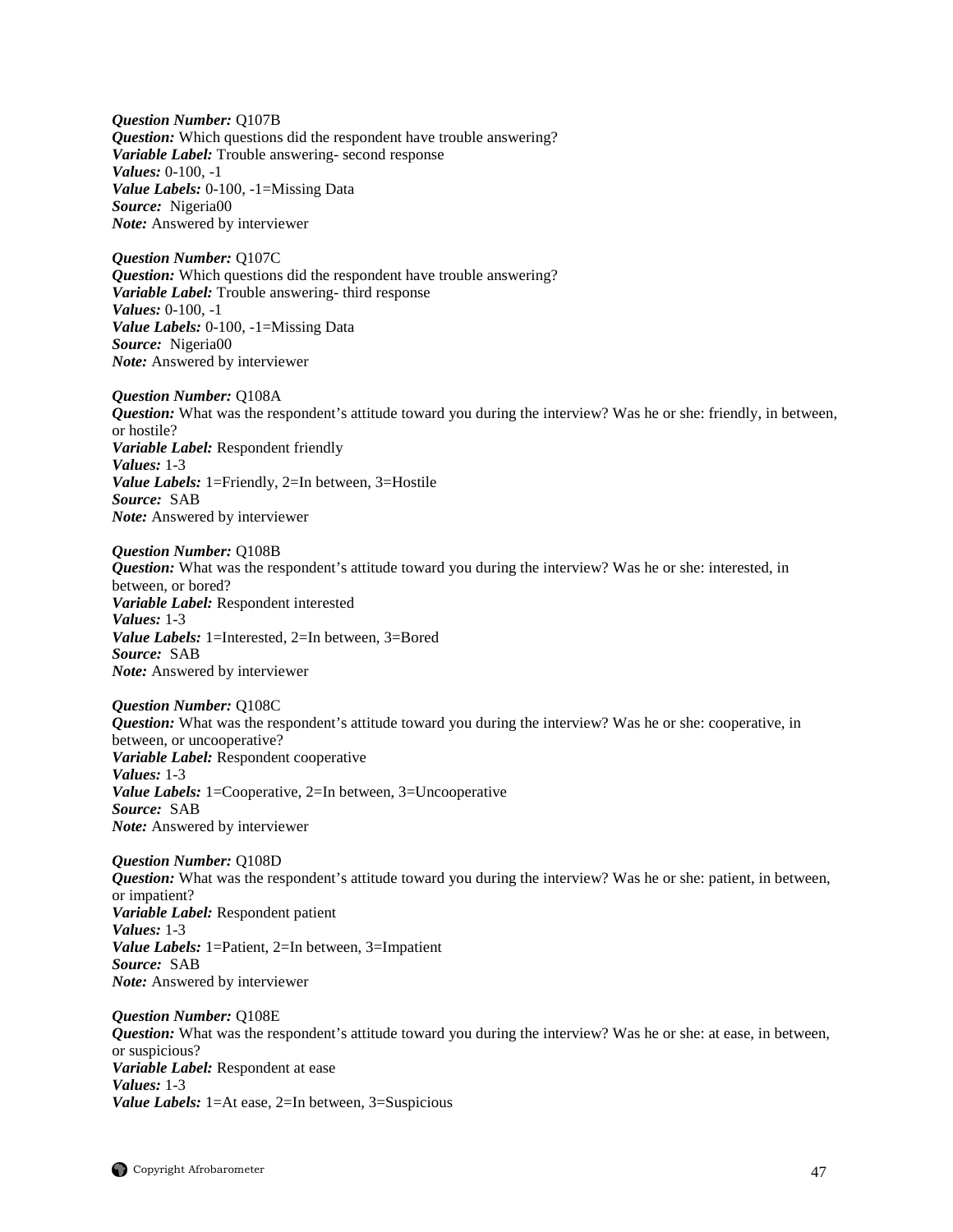*Source:* SAB *Note:* Answered by interviewer

*Question Number:* Q108F *Question:* What was the respondent's attitude toward you during the interview? Was he or she: honest, in between, or misleading? *Variable Label:* Respondent honest *Values:* 1-3 *Value Labels:* 1=Honest, 2=In between, 3=Misleading *Source:* SAB *Note:* Answered by interviewer

*Question Number:* Q110 *Question:* Interviewer's number *Variable Label:* Interviewer's number *Values:* KEN01-KEN83 *Source:* SAB *Note:* Answered by interviewer

*Question Number:* Q111 *Question:* Interviewer's age *Variable Label:* Interviewer's age *Values:* 24-45 *Source:* SAB *Note:* Answered by interviewer

*Question Number:* Q112 *Question:* Interviewer's gender *Variable Label:* Interviewer's gender *Values:* 1, 2 *Value Labels:* 1=Male, 2=Female *Source:* SAB *Note:* Answered by interviewer

*Question Number:* Q113 *Question:* Do you come from a rural or urban area? *Variable Label:* Interviewer urban or rural *Values:* 1, 2 *Value Labels:* 1=Rural, 2=Urban *Source:* SAB *Note:* Answered by interviewer

*Question Number:* Q114 *Question:* Interviewer's home language *Variable Label:* Interviewer's home language *Values:* 1, 4, 200-212, 995, -1 *Value Labels:* 1=English, 4=Kiswahili, 200=Kikuyu, 201=Luo, 202=Luhya, 203=Kamba, 204=Meru/Embu, 205=Kisii, 206=Kalenjin, 207=Masai/Samburu, 208=MijiKenda, 209=Taita, 210=Somali, 211=Maragoli, 212=Luo/English, -1=Missing Data *Source:* SAB *Note:* Answered by interviewer

*Question Number:* Q115 *Question:* Interviewer's highest level of education *Variable Label:* Interviewer's education *Values:* 3-9 *Value Labels:* 3=Primary school completed, 4=Some high school, 5=High school completed, 6=Post secondary qualifications (not university), 7=Some university, college, 8=University, college completed, 9=Post graduate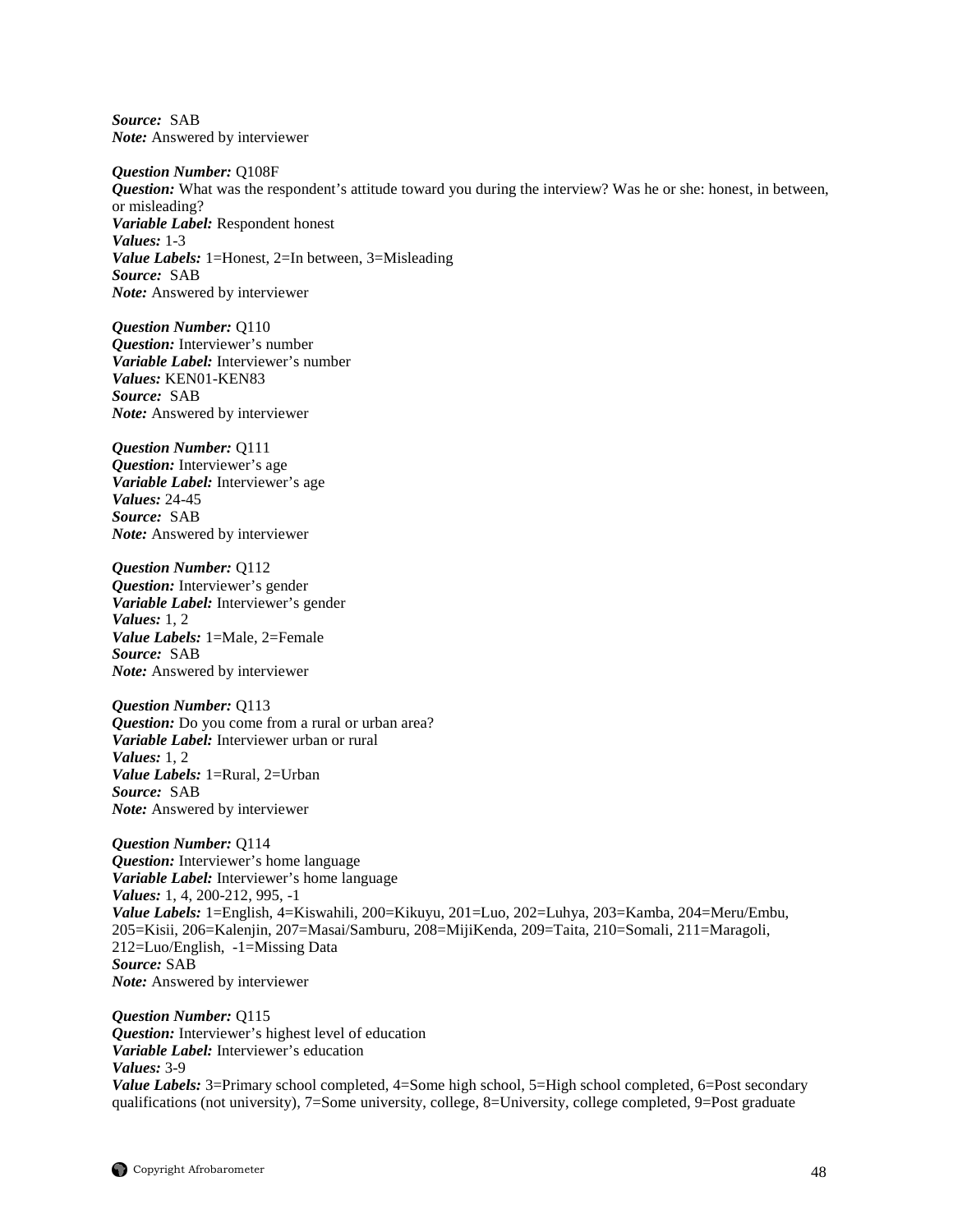*Source:* SAB *Note:* Answered by interviewer

*Question Number:* Q116A *Question:* Were the following services present in the primary sampling unit/enumeration area: Post-office? *Variable Label:* Post-office in the PSU/EA *Values:* 0, 1, 9 *Value Labels:* 0=No, 1=Yes, 9=Can't determine *Source:* SAB *Note:* Question was filled in conjunction with field supervisor

*Question Number:* Q116B *Question:* Were the following services present in the primary sampling unit/enumeration area: School? *Variable Label:* School in the PSU/EA *Values:* 0, 1, 9 *Value Labels:* 0=No, 1=Yes, 9=Can't determine *Source:* SAB *Note:* Question was filled in conjunction with field supervisor

*Question Number:* Q116C *Question:* Were the following services present in the primary sampling unit/enumeration area: Police station? *Variable Label:* Police station in the PSU/EA *Values:* 0, 1, 9 *Value Labels:* 0=No, 1=Yes, 9=Can't determine *Source:* SAB *Note:* Question was filled in conjunction with field supervisor

*Question Number:* Q116D *Question:* Were the following services present in the primary sampling unit/enumeration area: Electricity grid that most houses could access? *Variable Label:* Electricity grid in the PSU/EA *Values:* 0, 1, 9 *Value Labels:* 0=No, 1=Yes, 9=Can't determine *Source:* SAB *Note:* Question was filled in conjunction with field supervisor

*Question Number:* Q116E *Question:* Were the following services present in the primary sampling unit/enumeration area: Piped water system that most houses could access? *Variable Label:* Piped water system in the PSU/EA *Values:* 0, 1, 9 *Value Labels:* 0=No, 1=Yes, 9=Can't determine *Source:* SAB *Note:* Question was filled in conjunction with field supervisor

*Question Number:* Q116F *Question:* Were the following services present in the primary sampling unit/enumeration area: Sewage system that most houses could access? *Variable Label:* Sewage system in the PSU/EA *Values:* 0, 1, 9 *Value Labels:* 0=No, 1=Yes, 9=Can't determine *Source:* SAB *Note:* Question was filled in conjunction with field supervisor

*Question Number:* Q116G *Question:* Were the following services present in the primary sampling unit/enumeration area: Health clinic? *Variable Label:* Health clinic in the PSU/EA *Values:* 0, 1, 9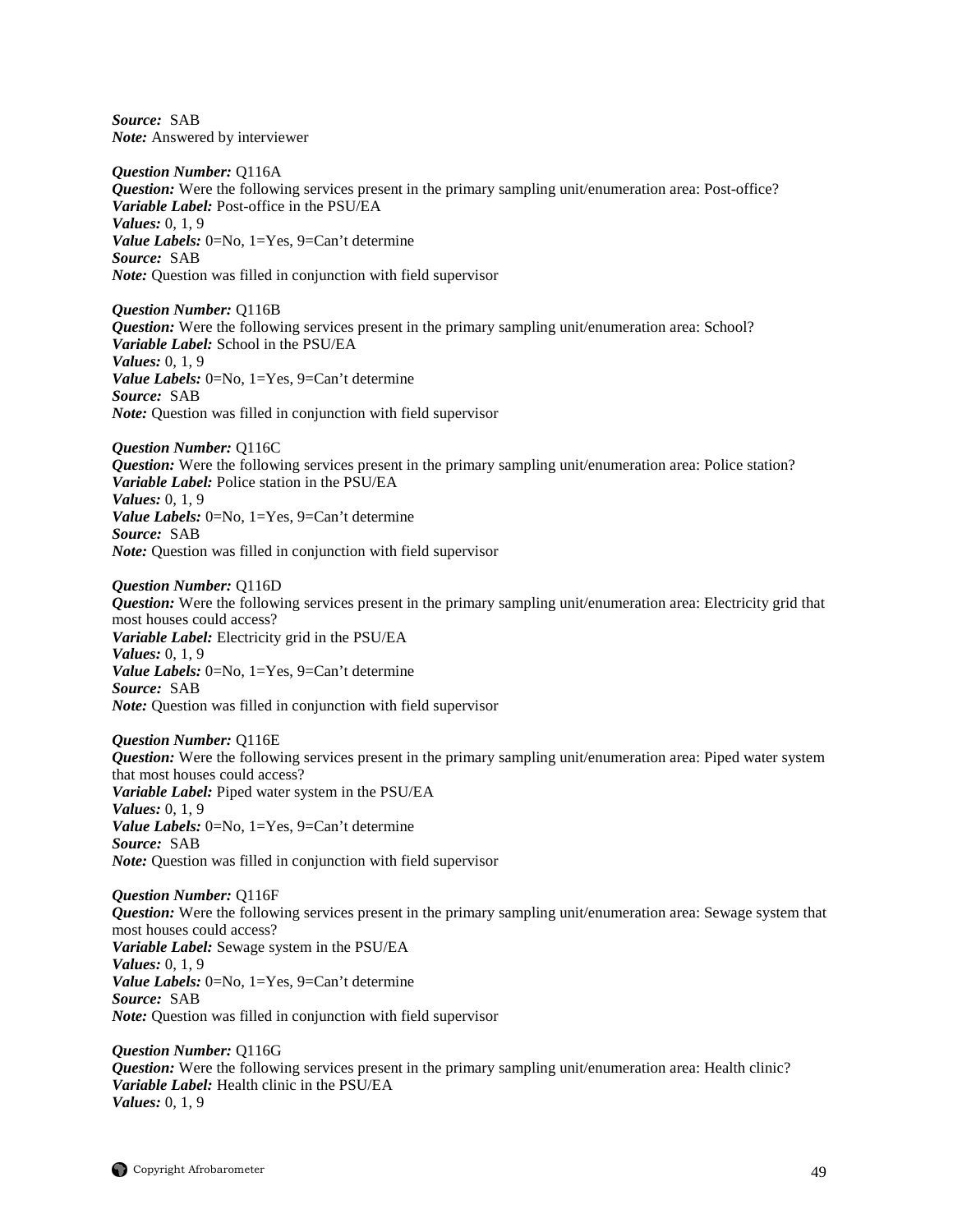*Value Labels:* 0=No, 1=Yes, 9=Can't determine *Source:* SAB *Note:* Question was filled in conjunction with field supervisor

## *Question Number:* Q116H

*Question:* Were the following services present in the primary sampling unit/enumeration area: Recreational facilities, e.g., a sports field? *Variable Label:* Recreational facilities in the PSU/EA *Values:* 0, 1, 9 *Value Labels:* 0=No, 1=Yes, 9=Can't determine *Source:* SAB *Note:* Question was filled in conjunction with field supervisor

*Question Number:* Q116I *Question:* Were the following services present in the primary sampling unit/enumeration area: Any churches, mosques, temples or other places of worship? *Variable Label:* Places of worship in the PSU/EA *Values:* 0, 1, 9 *Value Labels:* 0=No, 1=Yes, 9=Can't determine *Source:* SAB *Note:* Question was filled in conjunction with field supervisor

*Question Number:* Q116J *Question:* Were the following services present in the primary sampling unit/enumeration area: Any town halls or community buildings that can be used for meetings? *Variable Label:* Community buildings in the PSU/EA *Values:* 0, 1, 9 *Value Labels:* 0=No, 1=Yes, 9=Can't determine *Source:* SAB *Note:* Question was filled in conjunction with field supervisor

*Question Number:* Q116K *Question:* Were the following services present in the primary sampling unit/enumeration area: Market stalls (selling groceries and/or clothing)? *Variable Label:* Market stalls in the PSU/EA *Values:* 0, 1, 9 *Value Labels:* 0=No, 1=Yes, 9=Can't determine *Source:* SAB *Note:* Question was filled in conjunction with field supervisor

*Question Number:* Q117A *Question:* In the PSU/EA, did you (or any of your colleagues) see: Any policemen or police vehicles? *Variable Label:* Police in the PSU/EA *Values:* 0, 1, 9 *Value Labels:* 0=No, 1=Yes, 9=Can't determine *Source:* SAB *Note:* Question was filled in conjunction with field supervisor

*Question Number:* Q117B *Question:* In the PSU/EA, did you (or any of your colleagues) see: Any soldiers or army vehicles? *Variable Label:* Soldiers/army in the PSU/EA *Values:* 0, 1, 9 *Value Labels:* 0=No, 1=Yes, 9=Can't determine *Source:* SAB *Note:* Question was filled in conjunction with field supervisor

*Question Number:* Q118 *Question:* Thinking of your journey here: Was the road at the start point in the PSU/EA paved/ tarred/ concrete?